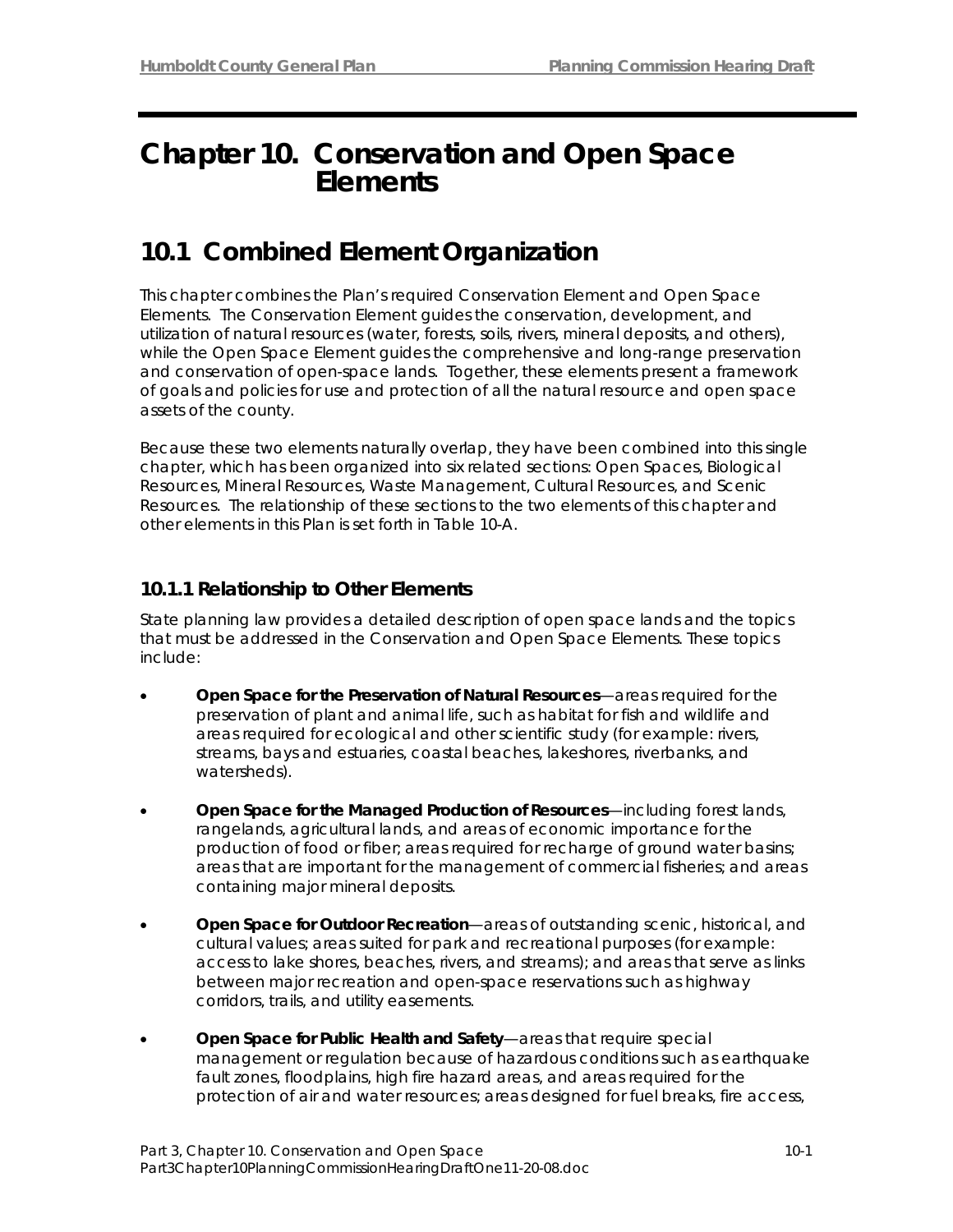and fuel reduction zones; and historical natural hazard boundaries (for example: inundation areas, landslide paths, debris flows, and earthquake faults).

These open space areas and topics are covered throughout the General Plan as detailed below and in Table 10-A:

#### **Open Space for the Preservation of Natural Resources**

- Maintenance of natural resources and public lands managed for resource protection are addressed in the Land Use Element.
- Preservation of fish, plants, and wildlife, including protection of rivers and streams is a main topic of the Biological Resources section of this element.
- Protection of watersheds and their water resources is covered in the Water Resources Element.
- Bay, estuary, and coastal beach protections can be found in the coastal plans.

#### **Open Space for the Managed Production of Resources:**

- Timber and agricultural production topics are contained in the Forest and Agricultural Resources section of the Land Use Element.
- Production of mineral resources, including rock, sand, and gravel, are addressed in the Mineral Resources section of this element.

#### **Open Space for Outdoor Recreation:**

- Public lands managed for public recreation and open space are addressed in the Land Use Element and the Community Infrastructure and Services Element.
- **Demands for trails and trails oriented recreational uses and bikeways are primarily** covered in the Circulation Element.
- **Protection of scenic, historic, and cultural assets, including Native American** cultural heritage resources, is the primary topic of the Cultural and Scenic Resources section of this Element.
- Coastal access and recreational is a major topic of the Coastal Plans.

#### **Open Space for Public Health and Safety:**

- Policies to minimize risks and manage development in hazardous areas are included in the Land Use Element and the Safety Element.
- Community design and circulation for public health is a topic of the Circulation Element and the Land Use Element.
- Policies to retain publicly owned corridors for future trail use are found in the Circulation Element.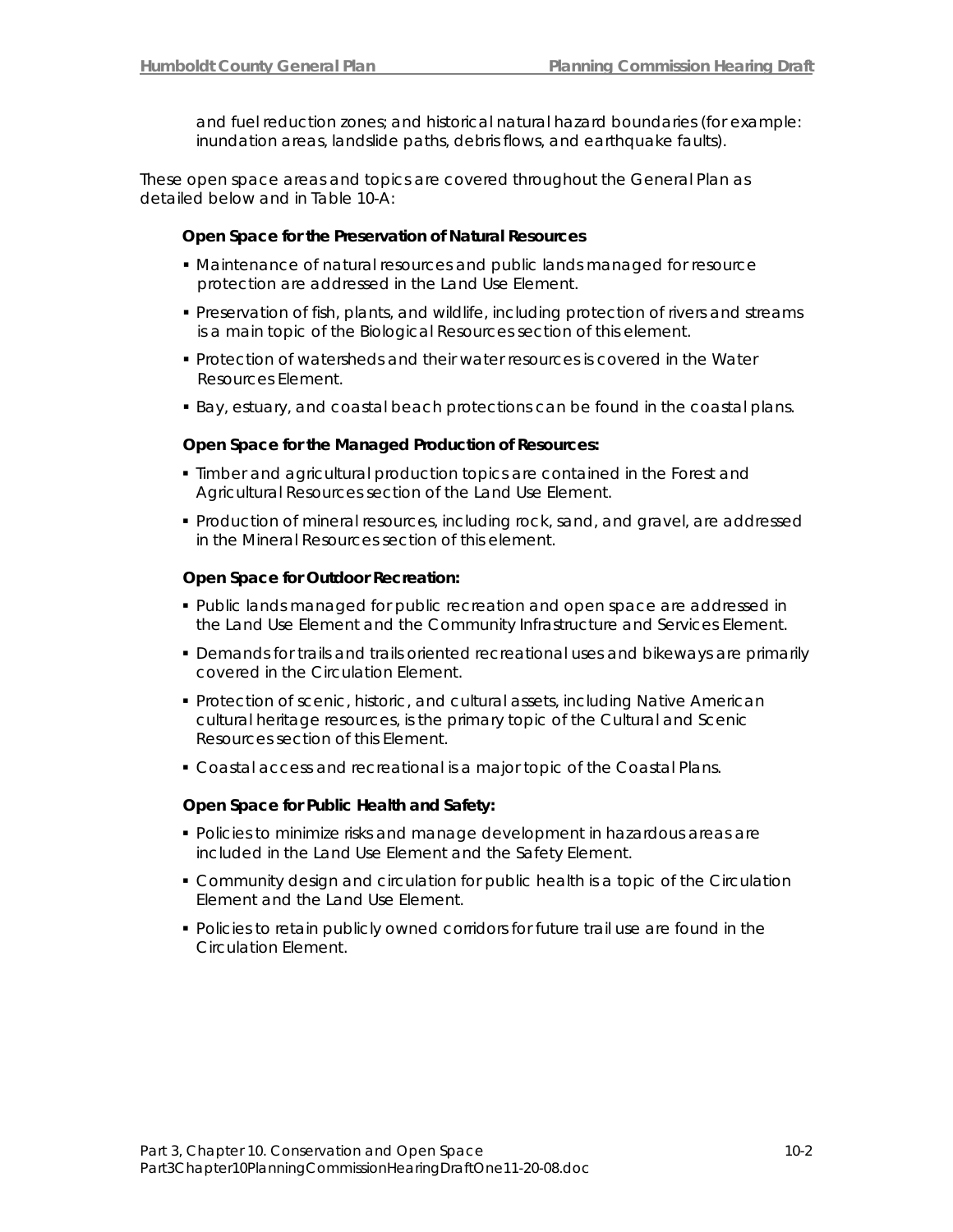• Policies to integrate city and county trail routes with state trail systems are included in the Circulation Element. The Water Resources Element addresses water supply and water quality. The Air Quality Element addresses the protection and enhancement of air quality.

| Table 10-A Conservation and Open Space Policy Summary                                                                                                                                                                                                                                                                                                                                        |                                                                                       |  |
|----------------------------------------------------------------------------------------------------------------------------------------------------------------------------------------------------------------------------------------------------------------------------------------------------------------------------------------------------------------------------------------------|---------------------------------------------------------------------------------------|--|
| <b>Policy Summary</b>                                                                                                                                                                                                                                                                                                                                                                        | <b>General Plan</b><br><b>Elements/Sections</b>                                       |  |
| Open Space for the Preservation of Natural Resources<br>Maximize the long-term public and economic benefits from the biological<br>resources within the county by maintaining and restoring fish and wildlife<br>habitats.                                                                                                                                                                   | Conservation and<br>Open Space Element,<br><b>Biological Resources</b><br>Section     |  |
|                                                                                                                                                                                                                                                                                                                                                                                              | <b>Water Resources</b><br>Element                                                     |  |
| Sustainable Development of Natural Resources /<br>Open Space for Managed Production of Resources                                                                                                                                                                                                                                                                                             |                                                                                       |  |
| Forest Resources<br>Actively protect and conserve timberlands for long-term economic<br>utilization and to actively enhance and increase county timber<br>production capabilities.                                                                                                                                                                                                           | Land Use Element,<br>Forest and<br><b>Agricultural Resources</b><br>and Land Use Maps |  |
| <b>Agricultural Resources</b><br>Promote and increase Humboldt County's agricultural production and<br>the economic viability of its agricultural operations.<br>Conserve agricultural land for continued agricultural use.<br>٠                                                                                                                                                             | Conservation and<br>Open Space Element                                                |  |
| Protect working landscapes.                                                                                                                                                                                                                                                                                                                                                                  |                                                                                       |  |
| Mariculture<br>Support mariculture expansion with permit coordination and<br>٠<br>streamlining, improved dock and processing facilities, and pubic<br>education.                                                                                                                                                                                                                             | Economic<br>Development<br>Element                                                    |  |
| <b>Water Resources</b><br>Maintain or enhance the quality of the county's water resources and the<br>fish and wildlife habitat utilizing those resources.<br>Maintain a dependable water supply, sufficient to meet existing and<br>٠<br>future domestic, agricultural, industrial needs and to assure that new<br>development is consistent with the limitations of the local water supply. | <b>Water Resources</b><br>Element                                                     |  |
| <b>Mineral Resources</b><br>Assure the long-term availability of adequate supplies of mineral<br>٠<br>resources and construction materials, to protect mineral resource areas<br>from incompatible land uses, and to minimize adverse environmental<br>impacts.                                                                                                                              | Conservation and<br>Open Space Element,<br><b>Mineral Resources</b>                   |  |
| <b>Energy Resources</b>                                                                                                                                                                                                                                                                                                                                                                      |                                                                                       |  |
| Develop and implement countywide strategic energy planning.<br>٠                                                                                                                                                                                                                                                                                                                             |                                                                                       |  |
| Increase energy efficiency and conservation.<br>Increase the supply of energy from renewable sources, distributed<br>generation, and cogeneration.<br>Pursue opportunities for local management of energy supply.                                                                                                                                                                            | <b>Energy Element</b>                                                                 |  |
| Move toward self-sufficiency in energy use, with maximum reliance on<br>local renewable resources for local energy needs.                                                                                                                                                                                                                                                                    |                                                                                       |  |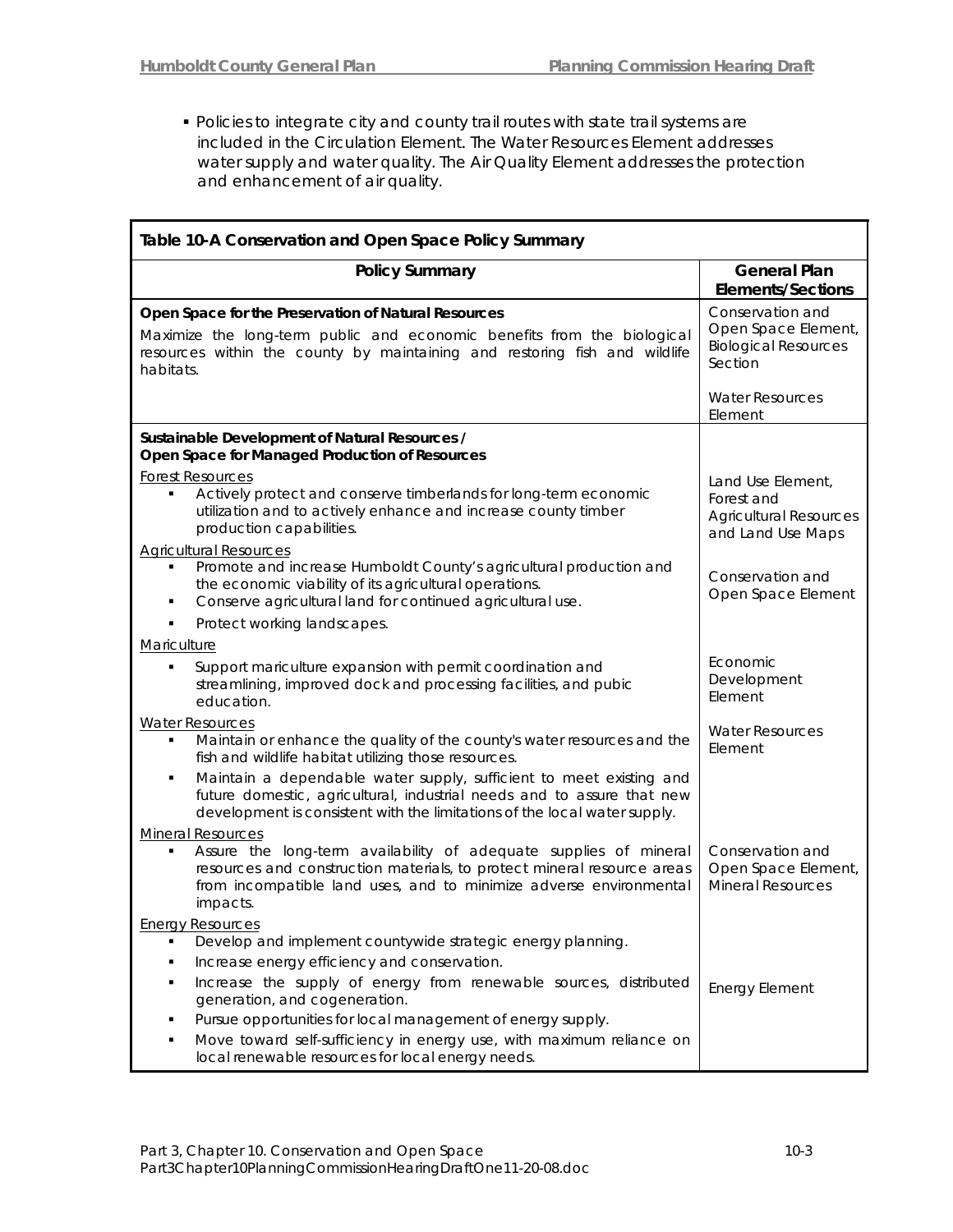| Table 10-A. Conservation and Open Space Policy Summary                                                                                                                                                                                                                       |                                                                                                              |  |
|------------------------------------------------------------------------------------------------------------------------------------------------------------------------------------------------------------------------------------------------------------------------------|--------------------------------------------------------------------------------------------------------------|--|
| <b>Policy Summary</b>                                                                                                                                                                                                                                                        | <b>General Plan</b><br><b>Elements/Sections</b>                                                              |  |
| Sustainable Development of Natural Resources /<br>Open Space for Managed Production of Resources (continued)                                                                                                                                                                 |                                                                                                              |  |
| <b>Fish and Wildlife</b><br>Maximize, where feasible, the long-term public and economic benefits<br>from the biological resources within the county by maintaining and<br>restoring fish and wildlife habitats.                                                              | Conservation and<br>Open Space Element,<br><b>Biological Resources,</b><br><b>Water Resources</b><br>Element |  |
| Open Space for Outdoor Recreation & Cultural and Scenic Values                                                                                                                                                                                                               |                                                                                                              |  |
| Provide for compatible recreation opportunities on forestland.<br>Encourage a safe, efficient, and enjoyable county transportation and<br>trails system for the transportation and recreation needs of bicyclists,<br>equestrians, hikers, and joggers.                      | Land Use Element -<br><b>Forest Resources</b><br><b>Circulation Element</b><br>Community                     |  |
| Increase participation in active recreational opportunities.<br>٠<br>Maximize public access to and along the coast.<br>٠<br>Provide for recreation needs of residents with public parks in the urban<br>п<br>study areas.                                                    | Infrastructure and<br>Services Element                                                                       |  |
| Provide for the protection and enhancement of cultural resources<br>٠<br>including Native American cultural heritage resources.<br>Provide park and recreation opportunities in the county.<br>٠<br>Develop a program to coordinate acquisition of important open space<br>٠ | Conservation and<br>Open Space Element:<br><b>Cultural and Scenic</b><br>Resources                           |  |
| property through conservation easements and other mechanisms.<br>Promote the individual identities of communities by maintaining scenic<br>٠<br>open space areas between cities and communities.                                                                             | Conservation and<br>Open Space Element                                                                       |  |
| Open Space for Public Health and Safety                                                                                                                                                                                                                                      | Safety Element                                                                                               |  |
| A. Minimize the potential for loss of life and property resulting from<br>natural and manmade hazards.                                                                                                                                                                       |                                                                                                              |  |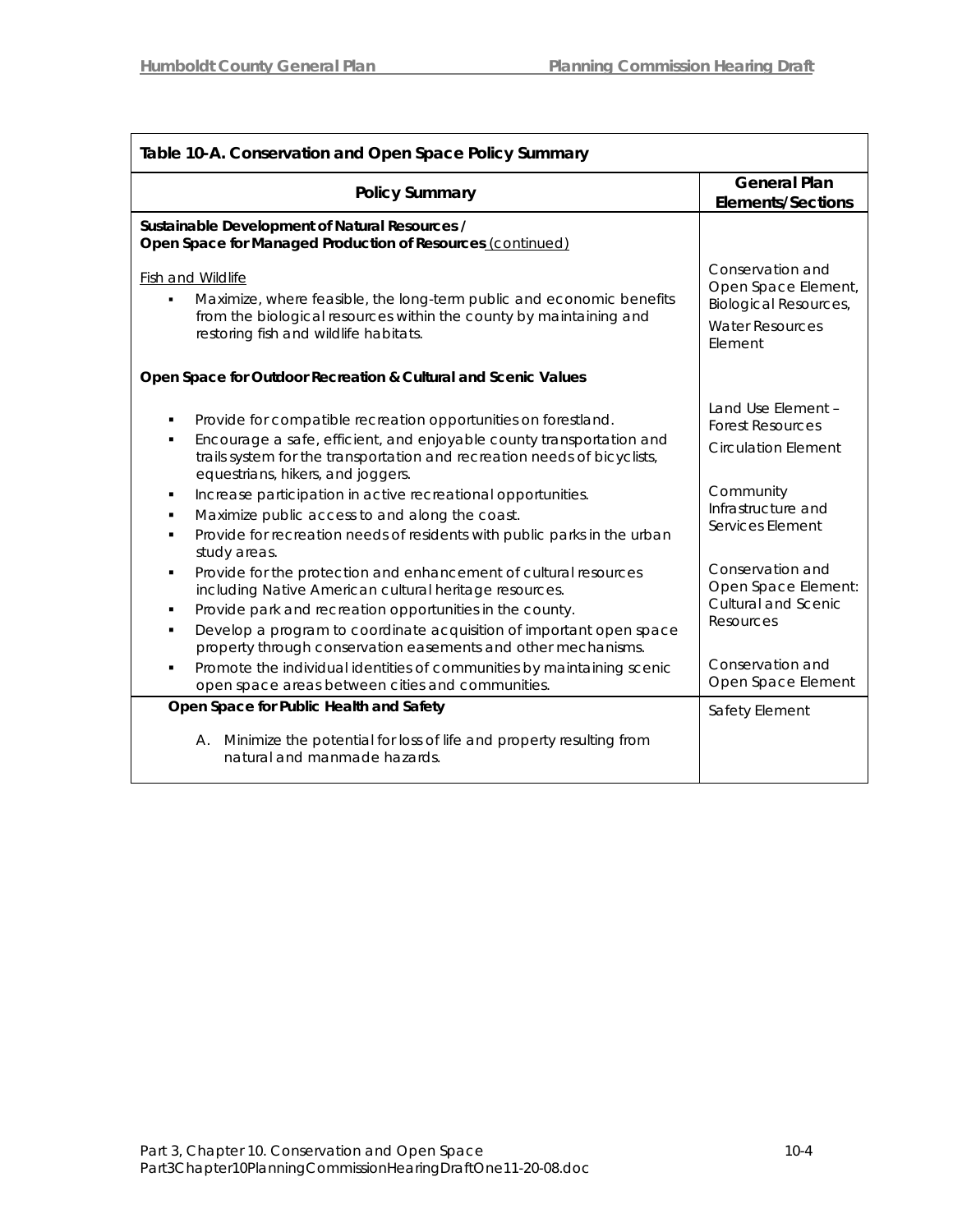# **Section 10.2 Open Space**

# **10.2.1 Purpose**

This subsection of the Conservation and Open Space elements addresses the conservation of open space lands, including issues related to working lands and park lands, the orderly development of residential land, and coordination with other agency programs related to conserving open space lands. Open spaces distinguish and showcase the county's natural environment and rural lands and provide attraction and enjoyment to residents and visitors.

# **10.2.2 Background**

### **Conservation and Open Space Action Program**

Humboldt County has vast and beautiful natural resources, areas of incomparable ecological value and a wealth of outdoor recreational opportunities. These are the defining characteristics of Humboldt County and represent its most significant environmental, social and economic assets. Approximately 1.4 million of the county's 2.3 million acres are used for agricultural and timber production. More than 550,000 acres are protected open space, forests, and recreation areas. Within county boundaries, there are 4 federal parks and beaches; 10 state parks; and 16 county parks and beaches, recreational areas, and reserves. There is also considerable National Forest land, as well as a number of city parks and open space areas owned by non-profit conservation groups.

Conserving and protecting these assets to benefit multiple generations is a key goal of the General Plan. Table 10-A outlines the policies of the County's Open Space Action Program. The County's strategy involves identifying and mapping significant natural resources and open spaces and implementing conservation and protection policies through zoning, project review, and proactive programs. Zoning designations will apply natural resource and open space development standards to individual properties. Discretionary projects will be evaluated for conformance with conservation and open space policies and standards of this Plan and the requirements of the California Environmental Quality Act (CEQA). Standards for the issuance of building permits and subdivision approvals are required by state law (Government Code Section 65567) to be consistent with Open Space Element policies.

The County will continue to implement state programs such as the Williamson Act and the Timberland Productivity Act, and work with the Coastal Commission for consistent implementation of the Coastal Act and other relevant state and federal resource agencies for implementation of other resource protection laws and programs.

Several regulatory agencies manage parks, recreation, and open space resources in the county, including the U. S. Forest Service (USFS), Bureau of Land Management (BLM), California State Parks Department, California Department of Fish and Game, Native American tribes, local city governments, and the County itself. The County will coordinate with federal and state agencies involved with managing resource land, as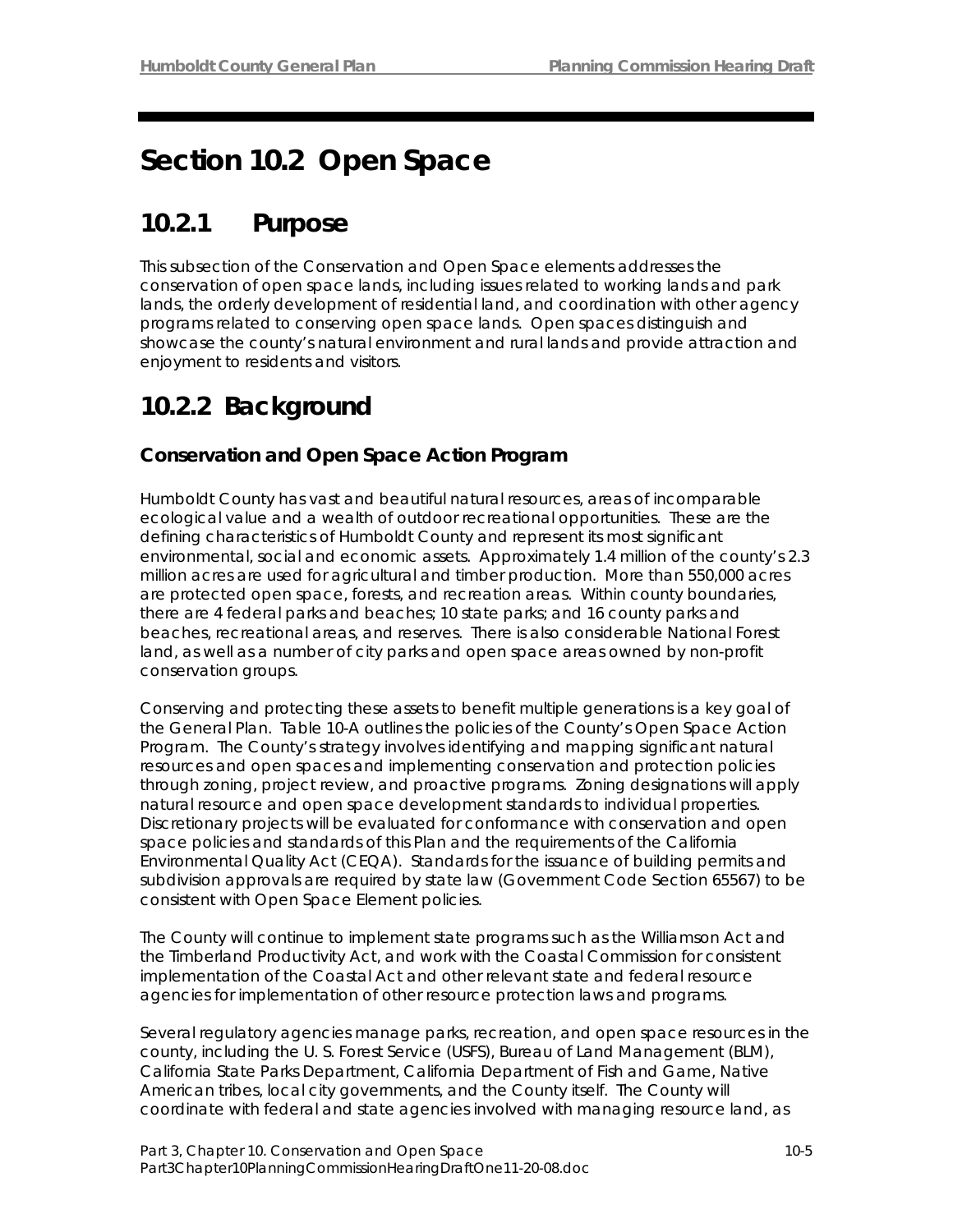well as cities and tribes.

The County will seek to expand its ability to implement and sustain voluntary natural resource and open space protection programs such as the County's existing Conservation and Recreation Easement Program. The County will also participate in regional conservation efforts such as the Five County Salmon Conservation Plan and the Integrated Regional Water Management Plan.

The County will work to protect and develop outdoor recreation areas and opportunities necessary to maintain competitiveness as a tourist destination and as a desirable place to work and conduct business.

To maintain working landscapes, the County will refrain from measures that reduce the economic viability of continued timber and agricultural operations and lobby for more efficient application of state and federal regulatory standards. The County will also work to improve the infrastructure and workforce necessary for the forest products and agriculture industries and help promote innovative forest and agriculture products.

### **Conservation and Recreation Easement Program**

#### **Program Description**

In July 2004, the Board of Supervisors initiated a county-level program to preserve Humboldt County working lands and improve access to public lands. This Conservation and Recreation Easement Program (the "Program") will be further developed to implement a full range of General Plan conservation and open space goals. Currently the Program provides support for conservation easements, including new Williamson Act contract fees and public access easements. The Program provides small grants to facilitate conservation and open space easements and pays processing fees for owners enrolling new lands in the Williamson Act program. The Program also helps secure nonmotorized access to public lands to support hunting, fishing, and recreational use.

The goals of the Program are as follows:

- 1) Position the County as an active participant in local conservation and preservation activities.
- 2) Implement General Plan conservation and open space policies, including the conservation of working lands and access to public lands.
- 3) Create cooperative working relationships with local land trust and conservancy organizations.
- 4) Provide incentives for voluntary participation by producers and landowners in the conservation of working lands.
- 5) Provide non-motorized access to public lands for hunting, fishing, and recreational uses.

Program strategies will focus on incentive-based, voluntary, and cooperative approaches to implementing access and conservation easements in the county. The County GIS will be used to identify, inventory, and prioritize working lands that may be eligible and appropriate for the Program. With the input of Program partners, potential benefits of placing conservation easements on particular parcels can be examined in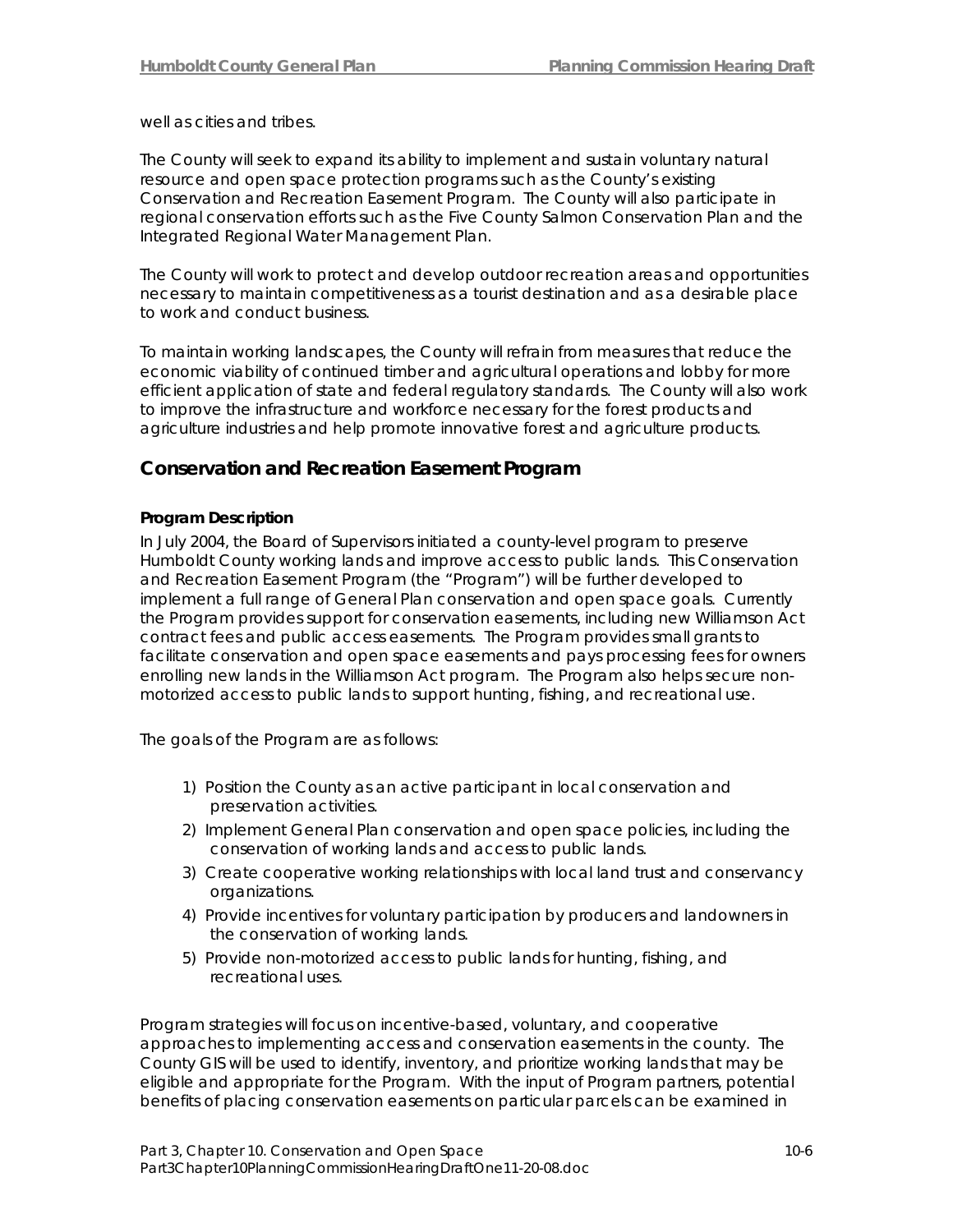light of specific threats or development pressures. Partners will include local land trusts, the Humboldt Farm Bureau, agricultural and timber interest groups, and agencies that fund easements or manage public lands. Access easement support will be explored with groups concerned with non-motorized access to public lands for hunting, fishing, and other recreational purposes, as well as with public lands agencies affected.

### **Legal Lots and Open Space Provisions**

Parcels have legal status if at the time **Fack Patent Parcels** they were created applicable laws

For older lots the Subdivision Map Act sets out a process that a property owner can use to determine if a parcel was created legally and can be considered a separate legal parcel under the law. This "Determination of Status" process results in the issuance of a Certificate of Compliance or Conditional Certificate of Compliance depending upon the legal status of the property.

were followed.  $\parallel$  A land patent is the right of ownership to a parcel of land usually granted by the federal or state government to an individual or private company. Over 18,000 patent parcels have been issued in Humboldt County. Based on historical records, the County has been able to map over 17,000 of these parcels. A number of these have been altered by subdivision, lot line adjustments, and mergers and do not retain their original status. The mapped parcels range from a fraction of an acre to over 11,000 acres, with an average size of 153 acres. Within Timber Production Zones TPZ, 7,304 original patents were mapped, with sizes ranging from 5 to 2,227 acres, with an average size of 136.5 acres.

Owning a legal lot does not necessarily guarantee the right of development. Modern lots created through the subdivision process were required to undergo review for consistency with a General Plan and development standards such as access, sewage disposal, water supply, and resource protection. This process guaranteed their suitability for development. Lots that were created legally but without these considerations may not be suitable for development; for example, the entire parcel may be located in a floodway or wetland. Because Open Space Element protection policies must be considered before issuing a building permit (Government Code Section 65567) development potential on legal lots can be restricted.

### **10.2.3 Goals and Policies**

### **Goals**

- **CO-G1. Open Spaces.** Open spaces that distinguish and showcase the county's natural environment and rural lands and provide attraction and enjoyment to residents and visitors.
- **CO-G2. Conservation of Working Lands.** Working resource lands that provide livelihoods and profitable economic returns while maintaining open space and ecological values.
- **CO-G3. Conservation and Open Space Program.** An Open Space and Conservation Program that implements this Element's policies and is complimentary to the conservation and open space lands and programs of cities, tribes, and state and federal agencies.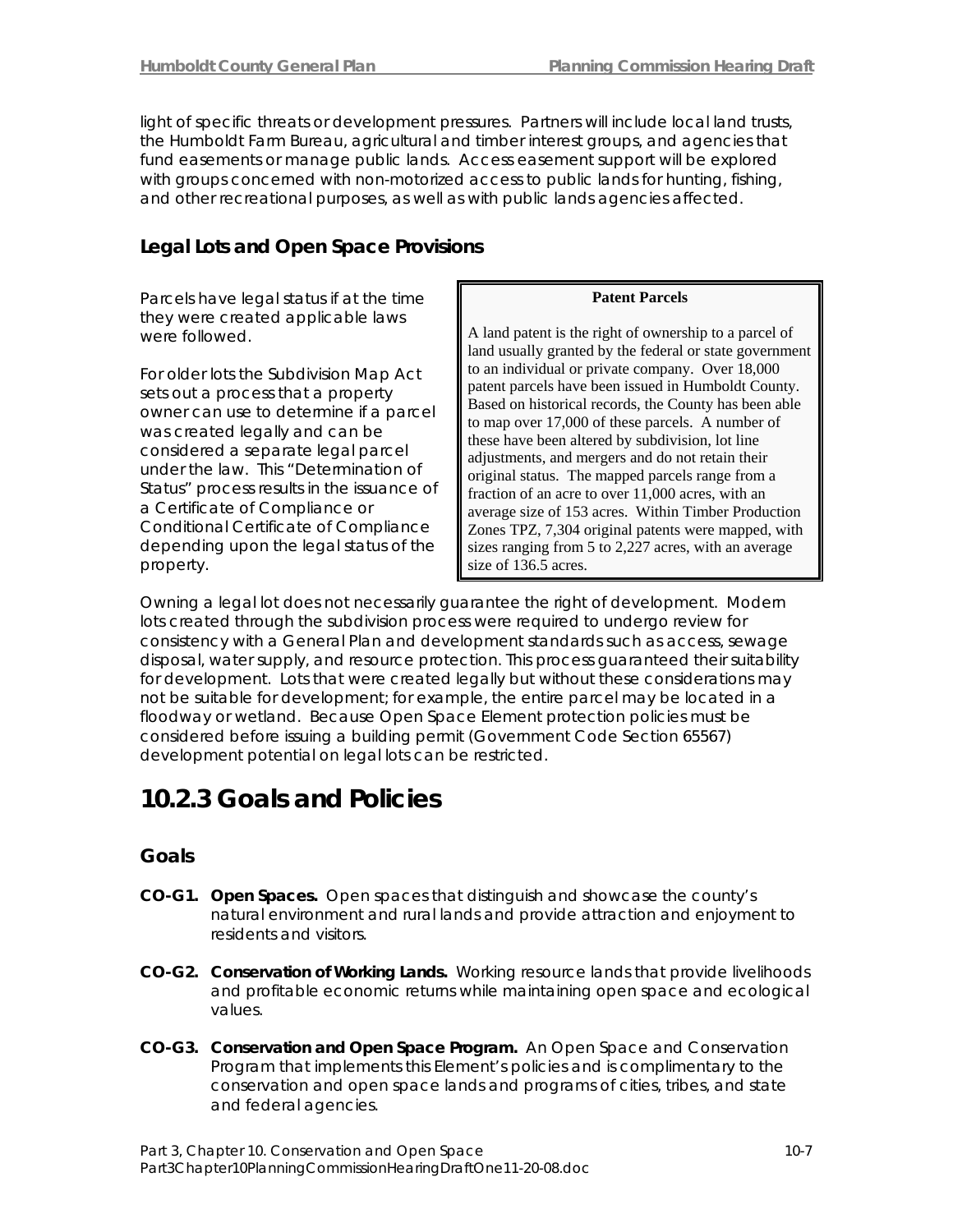- **CO-G4. Parks.** Well maintained and accessible parks offering a range of popular recreation opportunities.
- **CO-G5. Open Space and Residential Development.** Orderly residential development of open space lands that protects natural resources, sustains resource production, minimizes exposure to public safety hazards, and recovers the costs of providing public services.

#### **Policies**

- **CO-P1. Conservation and Open Space Program.** The County shall inventory and appropriately zone conservation and open space lands and work to protect these lands through development review; Williamson Act programs; TPZ zoning designations; conservation easement and recreation programs; and support for continued resource production.
- **CO-P2. Support for Working Lands.** The County shall support policies that maintain profitable resource production on timber and agricultural lands as a means to secure long-term protection and sustainability of open space lands.
- **CO-P3. Conservation Easements.** Support conservation easement programs that protect natural resource and open space assets. Promote and develop voluntary easement programs that generate economic returns to the landowners and continued resource production, in exchange for permanent protection of natural resource and open space values.
- **CO-P4. Greenbelts.** Maintain separation of urbanized communities through appropriate land use designations and zoning density. Avoid merging urban development boundaries of adjacent communities.
- **CO-P5. Planning for Recreational Needs within Communities**. Policies addressing community recreational needs shall be prepared as part of planning efforts within each community. Implement park in-lieu fee programs in major communities.
- **CO-P6. Develop and Maintain County Parks.** Secure, develop, and maintain county parks and recreation areas that are highly accessible to the public in order to serve the present and future needs of county residents. Plans for the development of additional county recreational facilities and opportunities shall consider the county's long-term capabilities for the maintenance of all facilities and opportunities.
- **CO-P7. Encourage Private Outdoor Recreation.** Encourage private acquisition, development, and management of outdoor recreational services and facilities as a means to generate economic returns from conservation and open space lands.
- **CO-P8. Development Review.** Development proposed on conservation and open space lands shall be reviewed for consistency with Conservation and Open Space Element policies.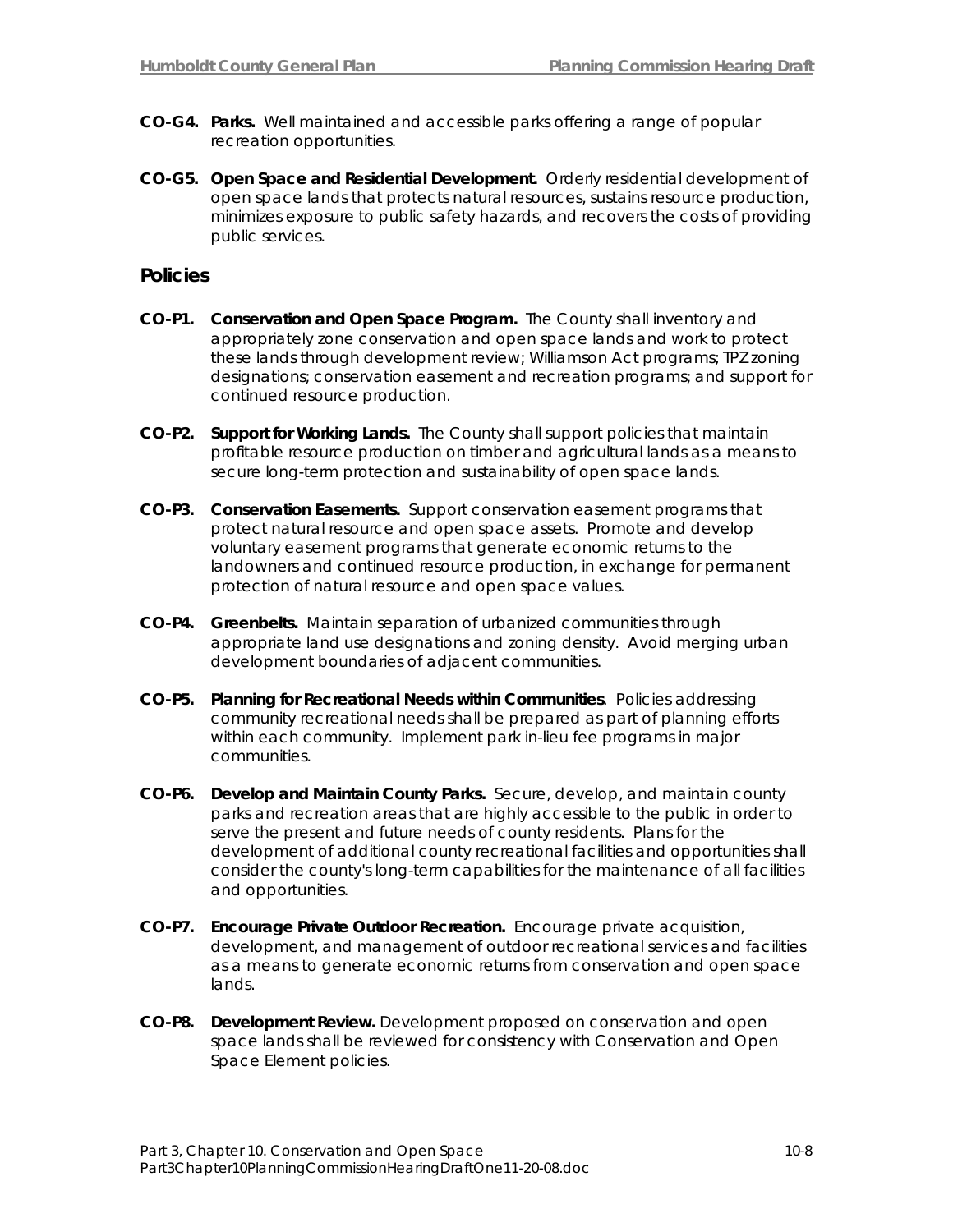### **10.2.4 Standards**

- **CO-S1. Conservation and Open Space Element Consistency Determination.** New development requiring a building permit or discretionary review for the areas noted is subsections A and B below shall not be approved unless consistent with Conservation and Open Space policies and standards:
	- A. located in the following zoning designations:
		- 1) Agriculture Exclusive (AE)
		- 2) Timber Production Zone (TPZ)
		- 3) Commercial Timber (TC)
		- 4) Natural Resources (NR)
		- 5) Public Recreation (PR)
		- 6) Archaeological Resource Combining Zone (A)
		- 7) Alquist-Priolo Combining Zone (G)
		- 8) Streams and Riparian Corridors Protection Combining Zone (R)
	- B. located in the following areas:
		- 1) FEMA mapped flood hazard zones
		- 2) An identified cultural resource site
		- 3) Areas mapped as special biological areas
		- 4) Streamside Management Areas and Other Wet Areas
		- 5) Areas mapped of geologic instability
		- 6) Areas mapped as Very High Fire Severity hazard
		- 7) Critical Water Supply
		- 8) Areas mapped as Critical Watersheds

### **10.2.5 Implementation Measures**

- **CO-IM1. Conservation and Recreation Easement Program.** Provide staffing and secure continued funding to support the Williamson Act Program and expand the County's Conservation and Recreation Easement Program as a means to protect working landscapes, priority open space lands, and outdoor recreational opportunities.
- **CO-IM2. Working Landscapes.** Advocate for state and federal regulatory policy that sustains profitable resource production as a means to sustain the conservation and open space values of forest and agricultural land. Support market development efforts that maximize financial returns to the landowner for agriculture and timber products, recreation, and ecological services.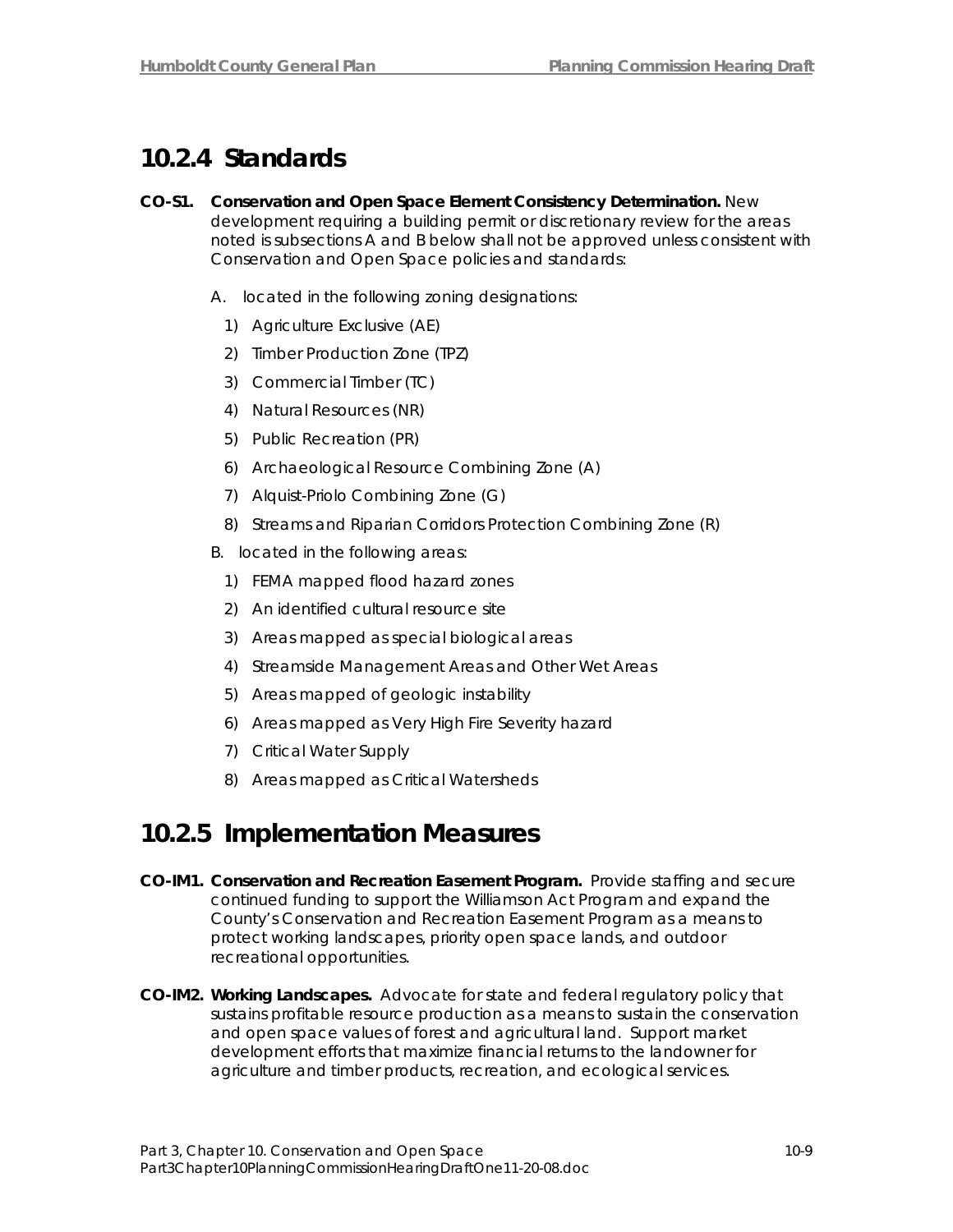- **CO-IM3. Review of New Development for Impacts on Recreational Resources.** Seek input from Parks and Recreation Division staff regarding land use planning decisions related to recreational opportunities in the county.
- **CO-IM4. Pursuit of Funding.** The County shall maintain its Parks and Recreation Program within Public Works and shall pursue state and federal grant funding for the acquisition and maintenance of recreational facilities, trails, and other programs consistent with this Plan.
- **CO-IM5. Zoning Ordinance Revision for Open Space Consistency Determinations.** Revise the Zoning Regulations governing development in open space lands to guide development consistency determinations pursuant to Government Code Section 65567**.**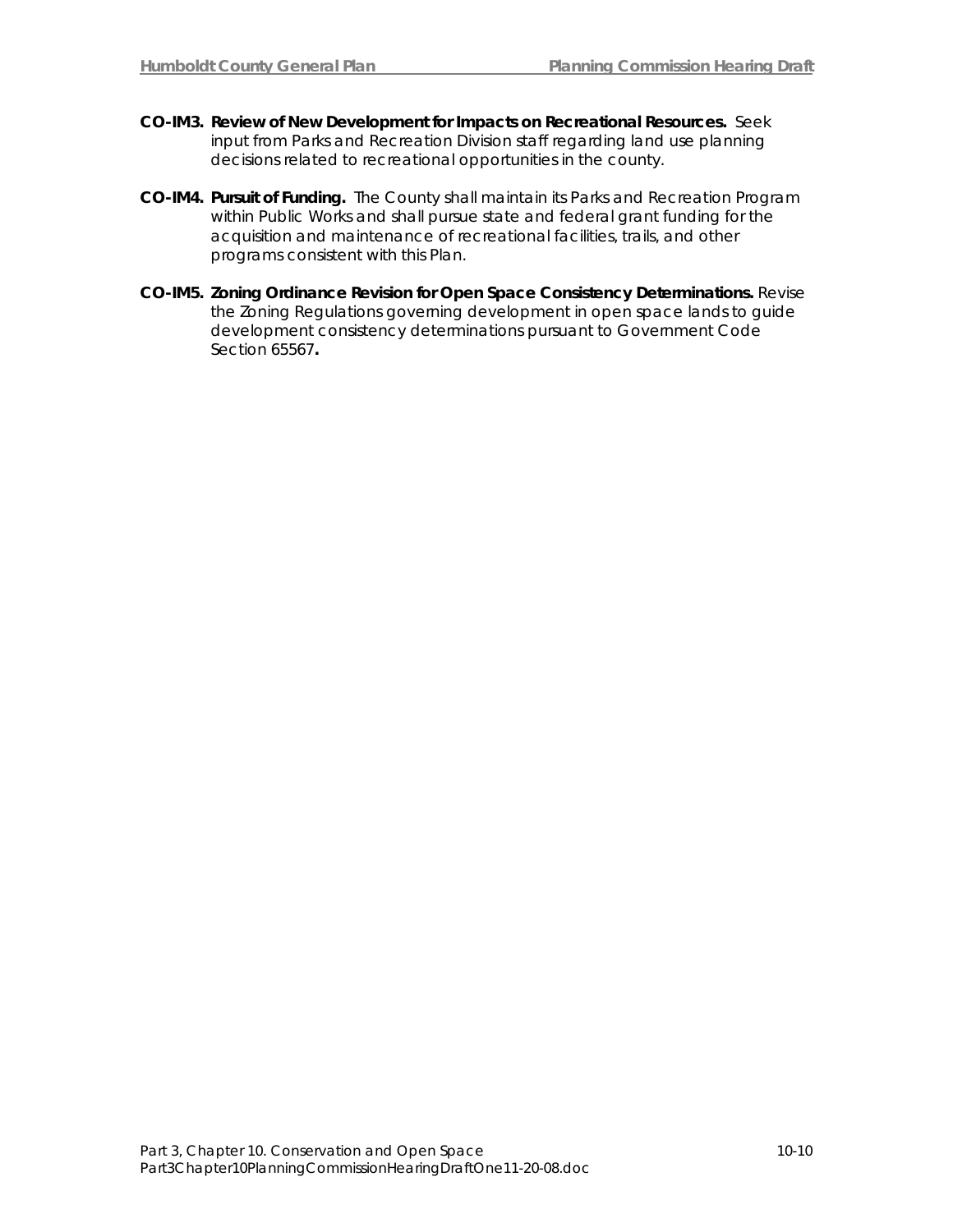# **Section 10.3 Biological Resources**

# **10.3.1 Purpose**

This section addresses biological resources including wildlife, fisheries, special status species and their habitats; it is a subsection of the Conservation and Open Space Element. Biological resource considerations are also reflected in the policies and development standards of the Land Use Element. For example, the list of primary and compatible uses in a given zone can be reflective of wildlife and fisheries considerations. Policies within the Growth Planning section of the Land Use Element (Chapter 4) have been developed to balance the need for growth with the need to protect biological resources. Finally, there are additional biological resource considerations reflected in the County's Local Coastal Program to achieve consistency with the California Coastal Act.

# **10.3.2 Background**

Humboldt County is part of California's Klamath/North Coast bioregion. The major terrestrial habitat types in the county are coniferous forests (61%), oak woodlands (21%), and grasslands (10%). They represent a vast store of plant species and are home to numerous animals including deer, fox, elk, bears, and mountain lions. Nearly 400,000 acres of the county's mountains and coastline are within state and national park systems, leaving large tracts of existing terrestrial habitat in a natural condition.

A signature asset of the county is its aquatic habitats, including rivers, estuaries, and wetlands. Humboldt Bay, one of California's largest coastal estuaries, is second only to San Francisco Bay in size. The bay is home to many invertebrates, fish, birds, and mammals. Humboldt's rivers and the ocean off the coast have tremendous productive potential. In the seventies, over half of the fish produced and consumed in California were landed in the Humboldt Bay Area. Restoring this biological productivity to the region, especially the recovery of threatened Coho salmon and steelhead, is a high priority of this Plan.

In total, there are more than 20 species of plants and animals listed as Endangered or Threatened under federal and state classification systems in Humboldt County. Making land use decisions consistent with the special protections afforded these species is also a high priority of this Plan.

The County's biological resource conservation strategy relies on an understanding and mapping of the locations and extent of sensitive and critical biological habitat. Known habitats can then be protected for future generations by applying conservation policies and standards to development that has the potential for significant adverse effects. For example, new development in proximity to wetlands will trigger protective measures. Riparian corridors will be protected from encroachment with development restrictions. The protective measures will serve to minimize habitat loss and degradation with an emphasis on the protection and restoration of endangered or threatened species.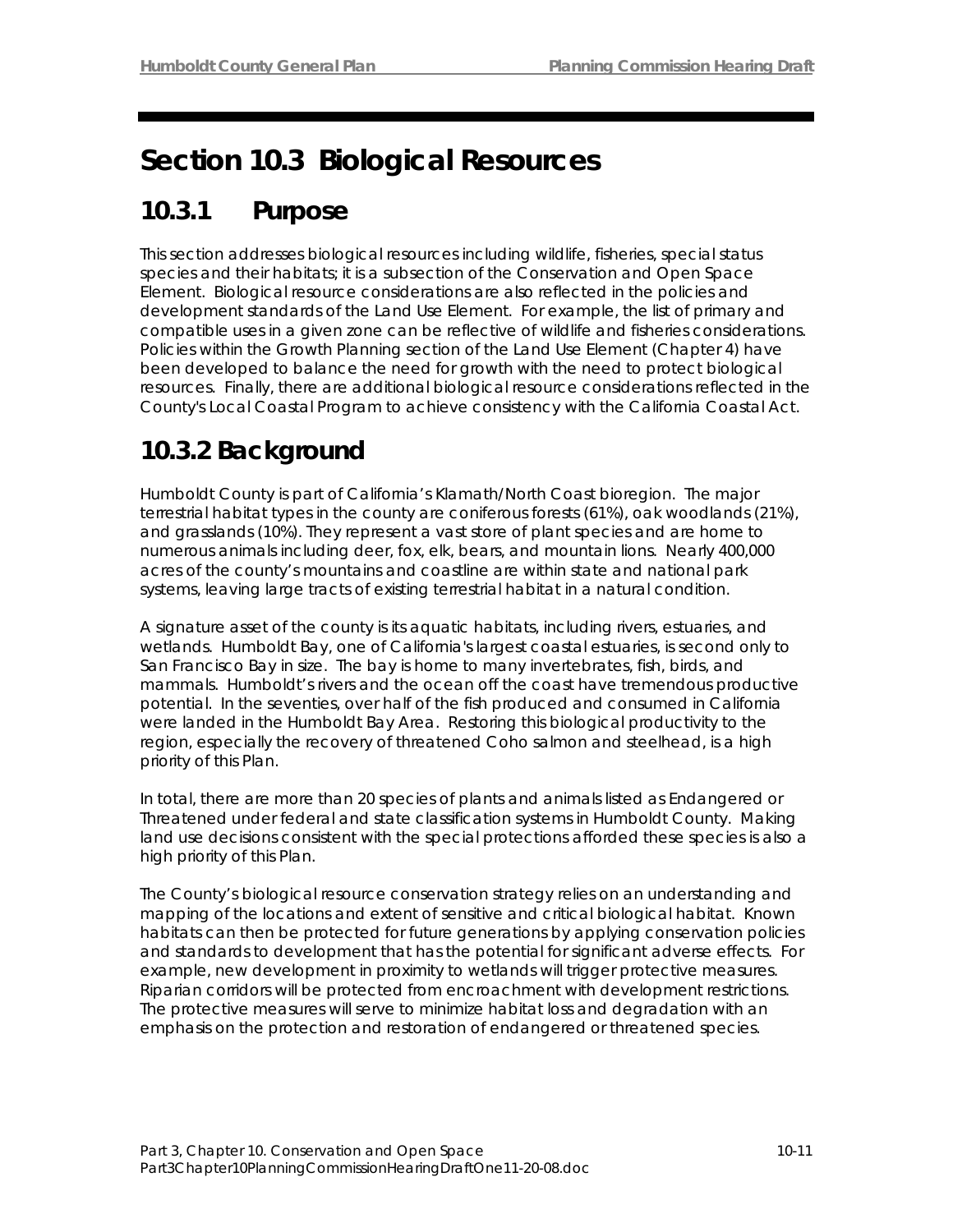### **Sensitive, Critical, and Essential Habitats**

When habitat requirements for a specific species of plant or wildlife are in short supply because either the habitat is limited to a small geographical area or is threatened by

rapidly changing conditions, then the habitat is designated in this Plan as *sensitive*. A *critical* or *essential* habitat is a type of sensitive habitat that is presently threatened, and reduction or loss would cause the extinction of a federal or state listed threatened, rare, or endangered species.

**Sensitive Habitats**  The protection of sensitive habitats is an important part of planning and environmental assessment for land use development. Impacts to sensitive habitats must be assessed under the California Environmental Quality Act (CEQA), and the Open Space and Conservation elements of the General Plan (Government Code, Sections 65302(d) and (e) and 65560-65567).

# **10.3.3 Goals and Policies**

### **Goals**

- **BR-G1. Threatened and Endangered Species.** Sufficient recovery of threatened and endangered species to support de-listing.
- **BR-G2. Sensitive, Critical, and Essential Habitat.** A mapped inventory of sensitive, critical, and essential habitat where biological resource protection policies apply.
- **BR-G3. Benefits of Biological Resources.** Fish and wildlife habitats protected on a sustainable basis to generate long-term public, economic, and environmental benefits.

### **Policies**

- **BR-P1. Compatible Land Uses.** Land containing sensitive and critical habitats shall be planned and zone for uses compatible with the long-term sustainability of the habitat. Discretionary land uses and building activity in proximity to sensitive and critical habitats shall be conditioned to prevent significant habitat degradation or harm to rare, threatened, or endangered species.
- **BR-P2. Critical Habitat.** Discretionary projects that have the potential to impact critical habitat designated under the federal Endangered Species Act shall be conditioned to avoid significant habitat modification or destruction consistent with federally adopted Habitat Recovery Plans or interim recovery strategies.
- **BR-P3. Essential Habitat.** Discretionary projects that have the potential to impact essential habitat designated under the California Endangered Species Act shall be conditioned to avoid significant habitat modification or destruction consistent with Department of Fish and Game guidelines or recovery strategies.
- **BR-P4. Development within Stream Channels.** Development within stream channels shall be permitted when there is no lesser environmentally damaging feasible alternative, and where the best feasible mitigation measures have been provided to minimize adverse environmental effects. Development shall be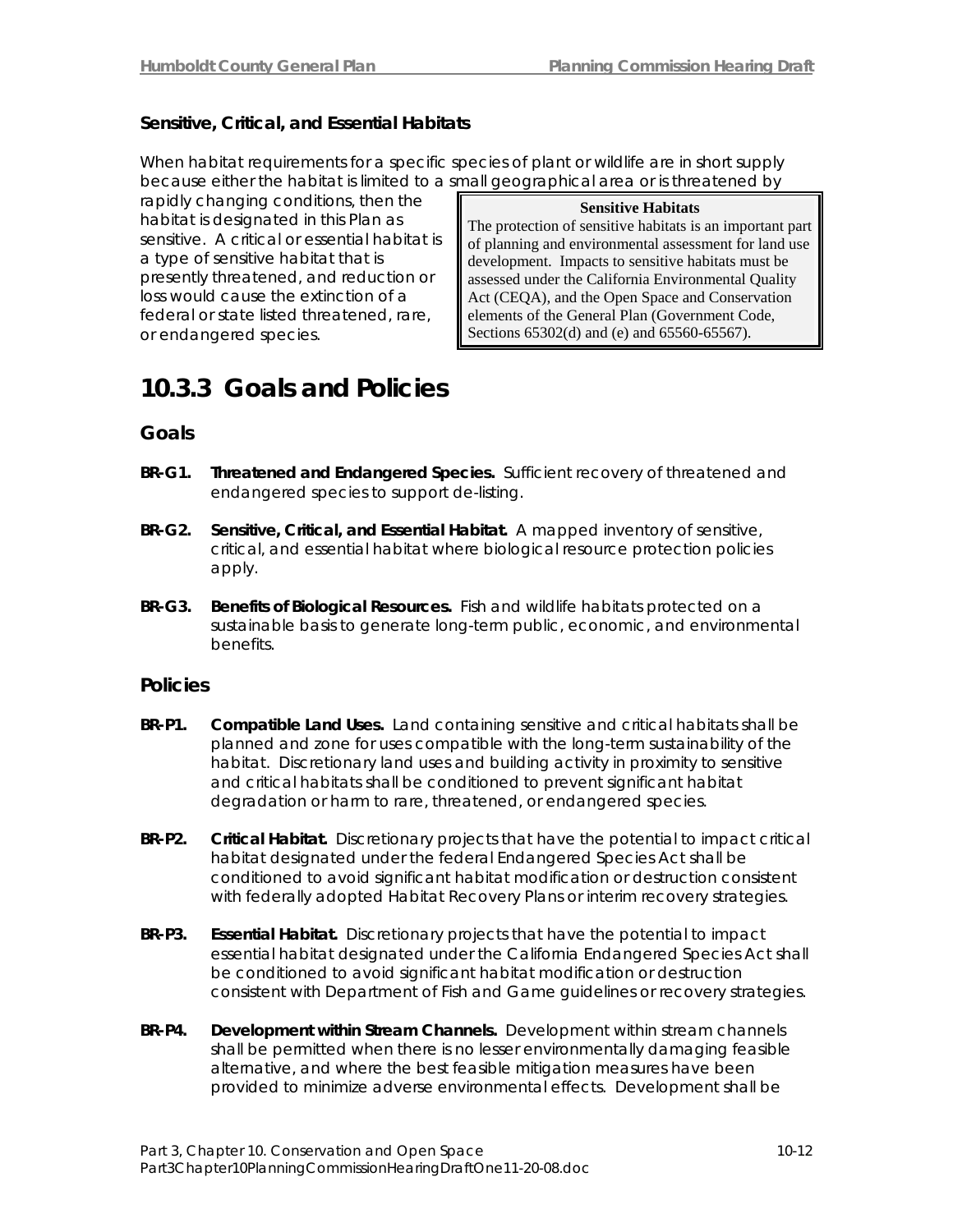limited to essential, non-disruptive projects as listed in Standard BR-S6 - Development within Stream Channels.

- **BR-P5. Streamside Management Areas.** To protect sensitive fish and wildlife habitats and to minimize erosion, runoff, and interference with surface water flows, the County shall maintain Streamside Management Areas, along its blue line streams (as identified on the most recently published largest scale USGS topographic maps—1:24,000). Streamside Management Areas shall also apply to intermittent streams that exhibit in-channel wetland characteristics and offchannel riparian vegetation.
- **BR-P6. Development within Streamside Management Areas.** Development within Streamside Management Areas shall only be permitted where mitigation measures (Standards BR-S8 - Required Mitigation Measures, S9 - Erosion Control, and S10 - Development Standards) have been provided to minimize any adverse environmental effects, and shall be limited to uses as described in Standard BR-S7 - Development within Streamside Management Areas.
- **BR-P7. Wetland Identification.** The presence of wetlands in the vicinity of a proposed project shall be determined during the review process for discretionary projects and for ministerial building and grading permit applications, when the proposed building development activity involves new construction or expansion of existing structures or grading activities. Wetland delineation by a qualified biologist using criteria acceptable to the Department of Fish and Game may be necessary and shall be required when wetland characterization and limits cannot be easily inventoried and identified by informal site inspection.
- **BR-P8. Oak Woodlands.** The voluntary protection of oak woodlands should be encouraged.
- **BR-P9. Invasive Plant Species.** The County shall cooperate with public and private efforts to control noxious and exotic invasive plant species.
- **BR-P10. Biological Resource Maps.** Biological resource maps shall be consulted during the ministerial and discretionary permit review process in order to identify habitat concerns and guide mitigations that will reduce biological resource impacts to below levels of significance.
- **BR-P11. Agency Review.** The County shall request the California Department of Fish and Game, as well as other appropriate agencies and organizations, to review plans for development within sensitive habitat areas and Streamside Management Areas. The County shall request National Marine Fisheries or Fish and Wildlife Service review, as well as other appropriate agencies and organizations, to review plans for development within critical habitat areas. Recommended mitigation measures to reduce impacts below levels of significance shall be incorporated into project approval.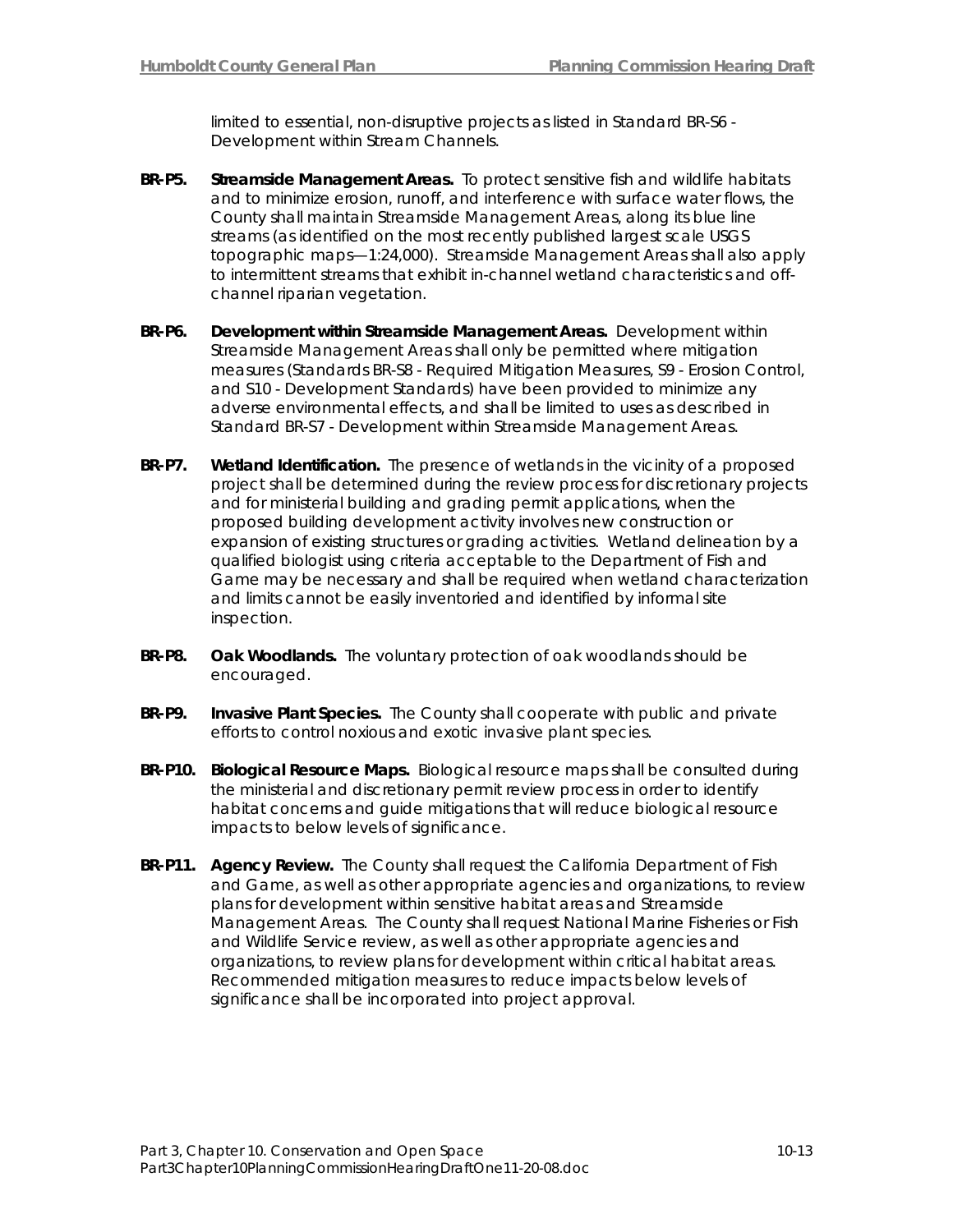# **10.3.4 Standards**

#### **Sensitive Critical and Essential Habitats**

- **BR-S1. Development Excluded from Policies.** Proposed development occurring within areas containing sensitive habitats shall be subject to the conditions and requirements of this chapter except for these exclusions (which do not preempt other County regulations or those of other agencies):
	- A. Timber management and harvest activities under a timber harvesting plan or non-industrial timber management plan, or activities exempt from local regulation as per California Public Resources Code 4516.5(f). These standards shall not be used to reduce buffers specified under the State Forest Practice Act.
	- B. Any area proposed for development, which upon examination of the biological resource maps and field inspection is not actually within or does not contain the indicated habitat.
	- C. Forest management activities that are needed to improve timber productivity regulated by other agencies, which are otherwise consistent with this chapter.
	- D. Agricultural operations that are needed to improve agricultural productivity, which are otherwise consistent with this chapter.
- **BR-S2. Agency Consultation**. The County will seek specific recommendations from the California Department of Fish and Game and other agencies and organizations for discretionary projects with potential to impact sensitive and essential habitats.
- **BR-S3. Critical and Essential Habitat Defined.** Critical habitats are federally designated habitats necessary for the protection of threatened or endangered species listed under the Endangered Species Act. Essential habitats are state designated habitats necessary for the protection of threatened or endangered species listed under the California Endangered Species Act.
- **BR-S4. Sensitive Habitat Defined.** Sensitive habitats are defined as a unique, limited, or an especially valuable habitat type for a species whose habitat requirements, if significantly changed, would cause a threatening change to the species population and may include the following:
	- A. Critical habitat
	- B. Migratory deer winter range
	- C. Roosevelt elk range
	- D. Sensitive species rookery and nest sites
	- E. Streams and streamside areas
	- F. Natural ponds, springs, vernal pools, marshes, and wet meadows exhibiting standing water all year long or riparian vegetation.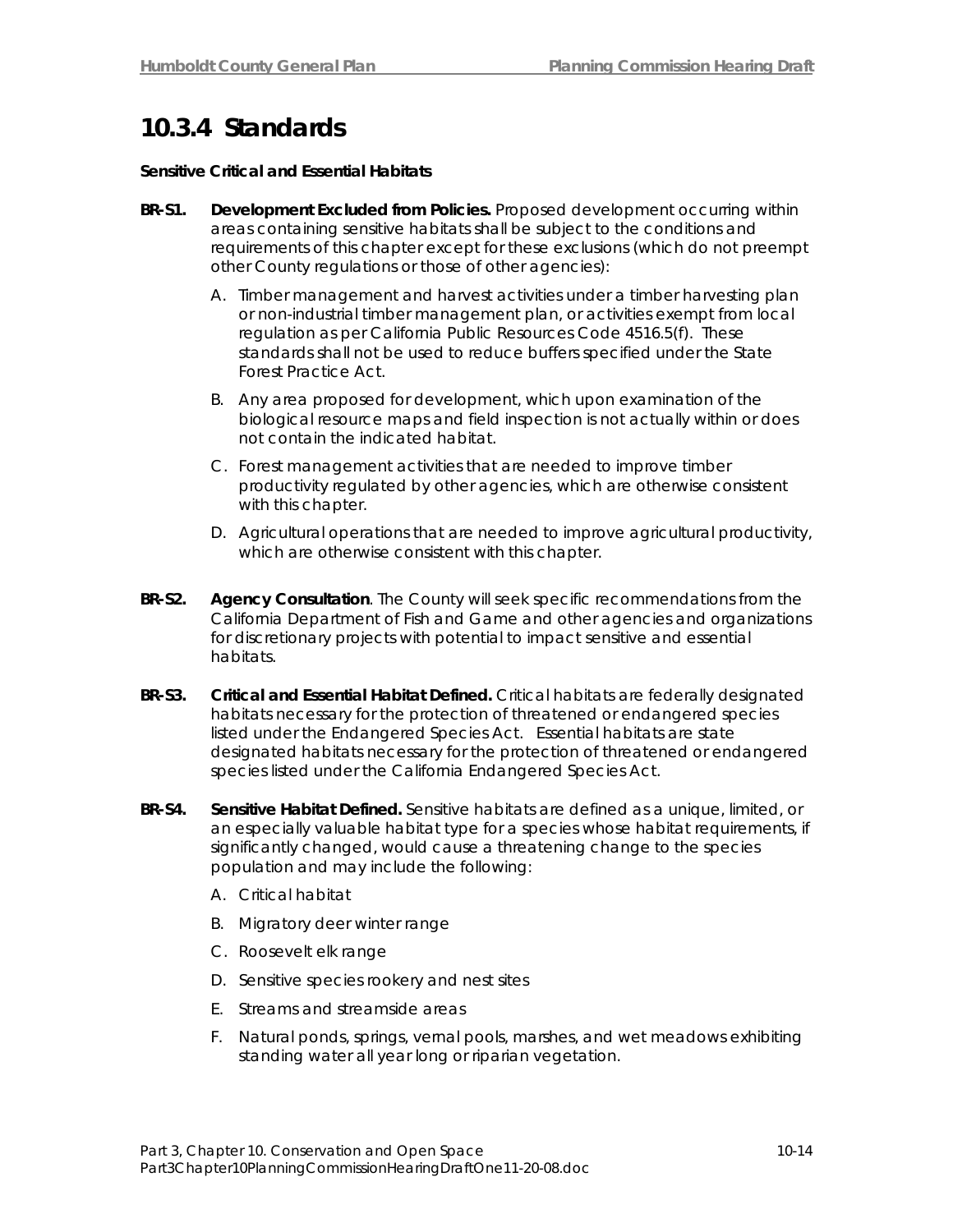- G. Other sensitive habitat and communities listed in the Department of Fish and Game's California Natural Diversity Data Base, as amended periodically.
- **BR-S5. Streamside Management Areas Defined**. Streamside Management Areas (SMA) are identified and modified as follows:
	- A. Areas specifically mapped as SMA and Wetland (WR) Combining Zones, subject to verification and adjustment pursuant to site-specific biological reporting and review procedures.
	- B. For areas not specifically mapped as SMA and Wetland (WR) Combining Zones and outside of Urban Development and Expansion Areas, the outer boundaries of the SMA shall be defined as:
		- 1) Consistent with the Forest Practice Rule stream buffer widths.
		- 2) 100 feet, measured as the horizontal distance from the stream transition line on either side of perennial streams.
		- 3) 50 feet, measured as the horizontal distance from the stream transition line on either side of intermittent streams.
	- C. For areas not specifically mapped as SMA and Wetland (WR) Combining Zones and inside of Urban Development and Expansion Areas, the outer boundaries of the SMA shall be defined as:
		- 1) 50 feet, measured as the horizontal distance from the stream transition line on either side of perennial streams.
		- 2) 25 feet, measured as the horizontal distance from the, stream transition line on either side of intermittent streams.
	- D. Where not specifically mapped as a SMA and Wetland (WR) Combining Zone, the width of Streamside Management Areas shall be expanded as necessary to include significant areas of riparian vegetation adjacent to the buffer area, slides, and areas with visible evidence of slope instability, not to exceed 200 feet measured as a horizontal distance. Where Forest Practice Rules designate wider stream buffer areas, the width of the SMA shall be expanded to be consistent with those regulations when they are applicable.
	- E. The Streamside Management Area may be reduced or eliminated where the County determines, based on specific factual findings, that:
		- 1) The USGS mapping of the stream as perennial or intermittent is not accurate, and typical stream flow can be shown to be less than that required to be classified as either perennial or intermittent; and
		- 2) It will not result in cumulatively or individually significant adverse impacts to fish, wildlife, riparian habitat, or soil stability.
	- F. SMAs do not include watercourses consisting entirely of a drainage ditch, or other man-made drainage device, construction, or system.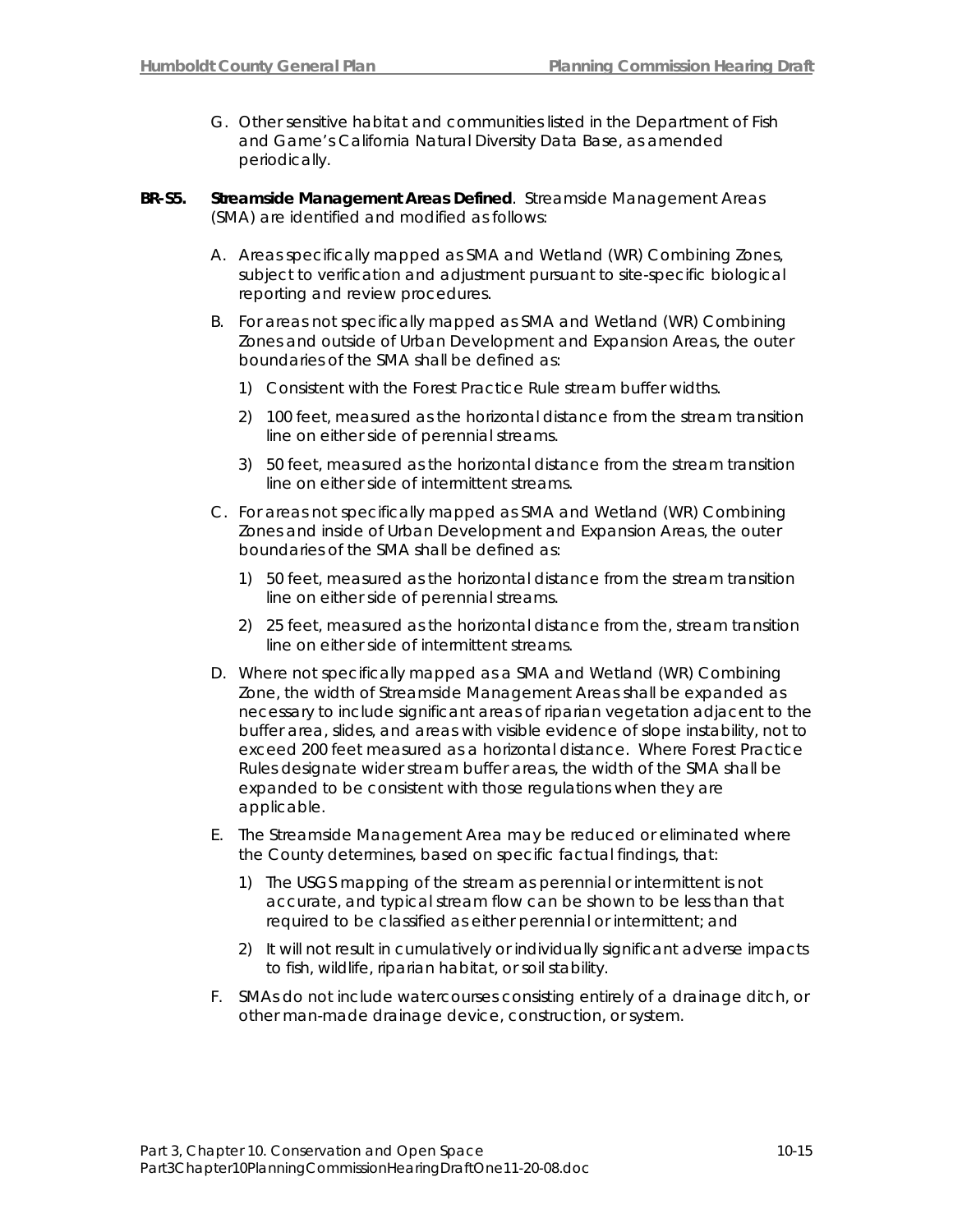#### **Stream Channels**

- **BR-S6. Development within Stream Channels.** Development within stream channels may be approved where consistent with Policy BR-P4 - Development within Stream Channels, and is limited to the following projects.
	- A. Fishery, wildlife, and aquaculture enhancement and restoration projects.
	- B. Road crossings consistent with Standard BR-S9 Erosion Control of this section.
	- C. Flood control and drainage channels, levees, dikes, and floodgates.
	- D. Mineral extraction consistent with other County regulations.
	- E. Small-scale hydroelectric power plants in compliance with applicable County regulations and those of other agencies.
	- F. Wells and spring boxes, and agricultural diversions.
	- G. New fencing, so long as it would not impede the natural drainage or would not adversely effect the stream environment or wildlife.
	- H. Bank protection, provided it is the least environmentally damaging alternative.
	- I. Other essential projects, including municipal groundwater pumping stations, provided they are the least environmentally damaging alternative, or necessary for the protection of the public's health and safety.

#### **Streamside Management Areas**

- **BR-S7. Development within Streamside Management Areas**. Development within Streamside Management Areas may be approved where consistent with Policy BR-P6 - Development within Streamside Management Areas, and shall be limited to the following uses:
	- A. Development permitted within stream channels per BR-S6 Development within Stream Channels.
	- B. Timber management and harvests not otherwise excluded by provisions of Standard BR-S1 - Development Excluded from Policies, as well as noncommercial cutting of firewood and clearing for pasturage, provided:
		- 1) Cottonwoods are retained.
		- 2) Remaining willows and alders, as well as other unmerchantable hardwoods and shrubs are to be protected from unreasonable damage.
		- 3) Integrity of tree canopy to be maintained within temperature impaired water bodies consistent with applicable TMDL's.
	- C. Road, bridge, and trail replacement or construction, when it can be demonstrated that it would not degrade fish and wildlife resources or water quality, and that vegetative clearing is kept to a minimum.
	- D. Removal of vegetation for disease control or public safety purposes.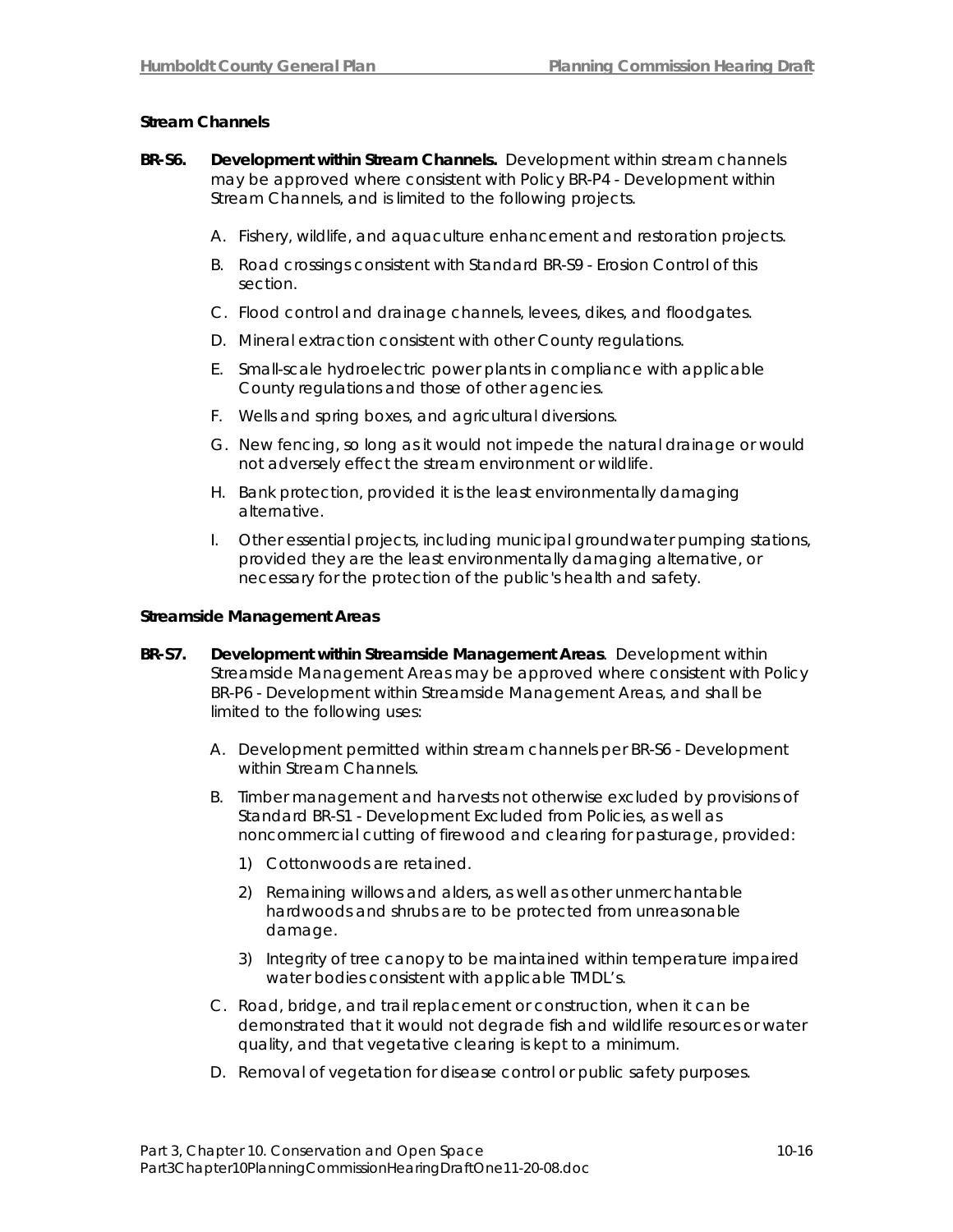- **BR-S8. Required Mitigation Measures.** Mitigation measures for development within Streamside Management Areas shall, at a minimum, include:
	- A. Retaining snags unless felling is required by CAL-OSHA, by the California Department of Forestry forest and fire protection regulations, or for public health and safety reasons. The felling must be approved by the appropriate County department. Felled snags shall be left on the ground if consistent with fire protection regulations as long as they have no economic value.
	- B. Retain live trees with visible evidence of use as nesting sites by hawks, owls, eagles, osprey, herons, or egrets.
	- C. Replanting of disturbed areas with riparian vegetation (including such species as alders, cottonwoods, willows, sitka spruce, etc.) shall be required prior to the completion of the development project.
	- D. Erosion control measures (as per Standard BR-S9- Erosion Control).
- **BR-S9. Erosion Control.** Erosion control measures for development within Streamside Management Areas shall include the following:
	- A. During construction, land clearing and vegetation removal will be minimized, following the provisions of the Water Resources Element and the standards listed here.
	- B. Construction sites will be planted with native or naturalized vegetation and mulched with natural or chemical stabilizers to aid in erosion control and ensure revegetation.
	- C. Long slopes will be minimized to increase infiltration and reduce water velocities down cut slopes by such techniques as soil roughing, serrated cuts, selective grading, shaping, benching, and berm construction.
	- D. Concentrated runoff will be controlled by the construction and continued maintenance of culverts, conduits, non-erodible channels, diversion dikes, interceptor ditches, slope drains, or appropriate mechanisms. Concentrated runoff will be carried to the nearest drainage course. Energy dissipaters may be installed to prevent erosion at the point of discharge, where discharge is to natural ground or channels.
	- E. Runoff shall be controlled to prevent erosion by on-site or off- site methods. On-site methods include, but are not limited to, the use of infiltration basins, percolation pits, or trenches. On-site methods are not suitable where high groundwater or slope stability problems would inhibit or be aggravated by on-site retention or where retention will provide no benefits for groundwater recharge or erosion control. Off-site methods include detention or dispersal of runoff over non-erodible vegetated surfaces where it would not contribute to downstream erosion or flooding.
	- F. Disposal of silt, organic, and earthen material from sediment basins and excess material from construction will be disposed of out of the Streamside Management Area to comply with Department of Fish and Game and the North Coast Regional Water Quality Control Board requirements.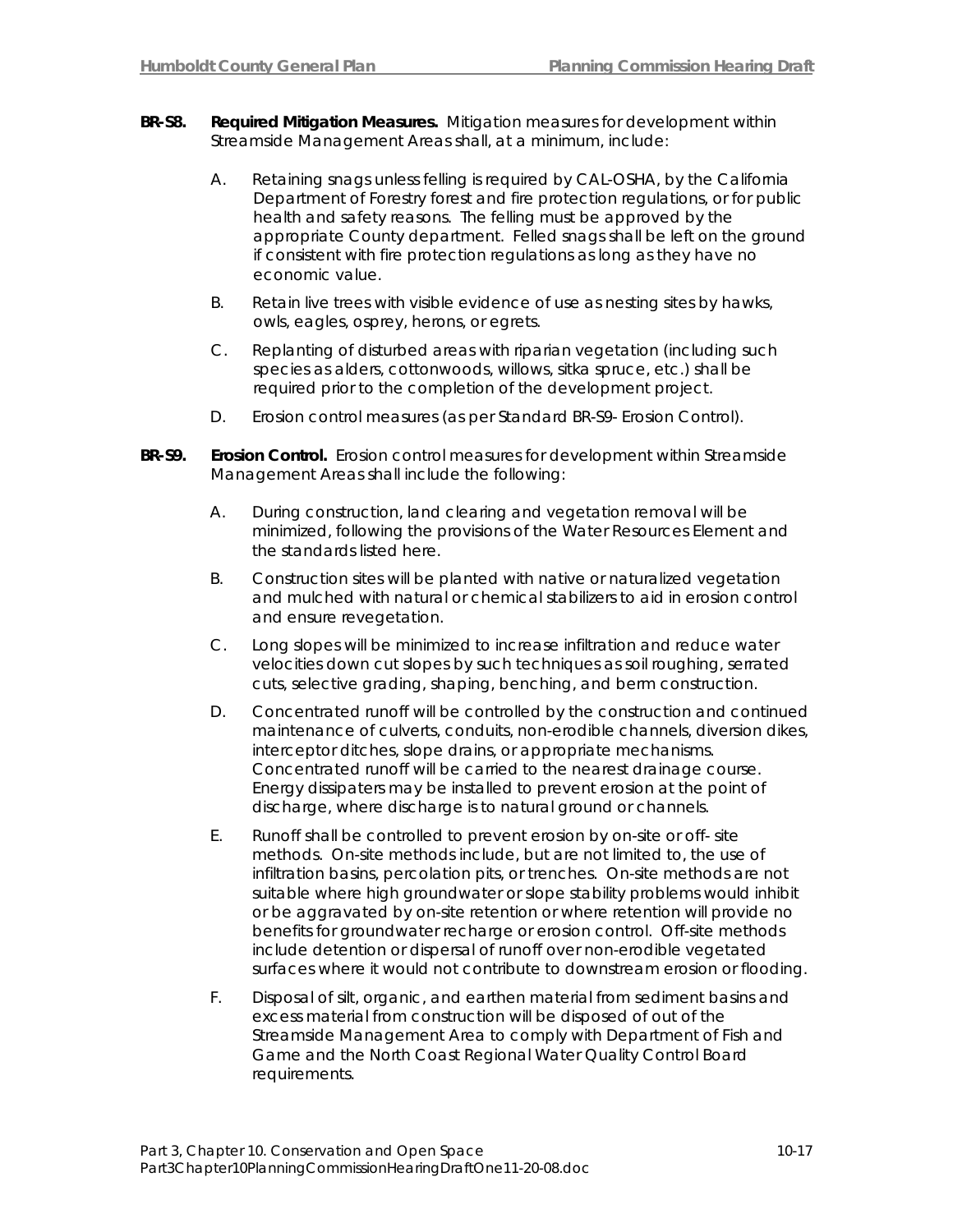Winter operations (generally October 15 thru April 15) shall employ the following special considerations:

- G. Slopes will be temporarily stabilized by stage seeding and/or planting of fast germinating seeds, such as barley or rye grass, and mulched with protective coverings such as natural or chemical stabilizations.
- H. Runoff from the site will be temporarily detained or filtered by berms, vegetated filter strips, and/or catch basins to prevent the escape of sediment from the site. Drainage controls are to be maintained as long as necessary to prevent erosion throughout construction.

#### **Wetlands and Other Wet Areas**

- **BR-S10. Development Standards.** Development shall be consistent with the standards for streamside management areas, as applicable, including recommended buffer setbacks where appropriate for natural ponds, springs, vernal pools, marshes, wet meadows (exhibiting standing water all year long or riparian vegetation), and wetlands as defined in the California Fish and Game Code Section 2785(g).
- **BR-S11. Wetlands Defined.** The County shall follow the identification and classification policies of the Department of Fish and Game which considers wetlands as lands transitional between terrestrial and aquatic systems where the water table is usually at or near the surface or the land is covered by shallow water. Wetlands must have one or more of the following three attributes: (1) at least periodically, the land supports hydrophytes, (2) the substrate is predominantly undrained hydric soil, and (3) the substrate is non-soil and is saturated with water or covered by shallow water at some time during the growing season of each year.

#### **Other Sensitive and Critical Habitats**

- **BR-S12. Sensitive and Critical Habitats.** In addition to the preceding policies for streams, adjacent streamside areas, wetlands, and buffer areas adjacent to wetlands, several other sensitive and critical habitat areas exist within community planning areas. These include:
	- B. Habitat for listed and candidate rare, unique, threatened, and endangered species in the federal and state endangered species acts.
	- C. Sensitive avian species rookery and nest sites (e.g., osprey, great blue heron, and egret).
	- D. Rare and endangered vascular plant communities as compiled by the California Native Plant Society or the Department of Fish and Game.
	- E. Other sensitive habitats and communities as listed in the Department of Fish and Game's California Natural Diversity Data Base, as amended periodically.
	- F. As part of the review of all discretionary development project applications, the County will consult with the Department of Fish and Game, the U.S. Fish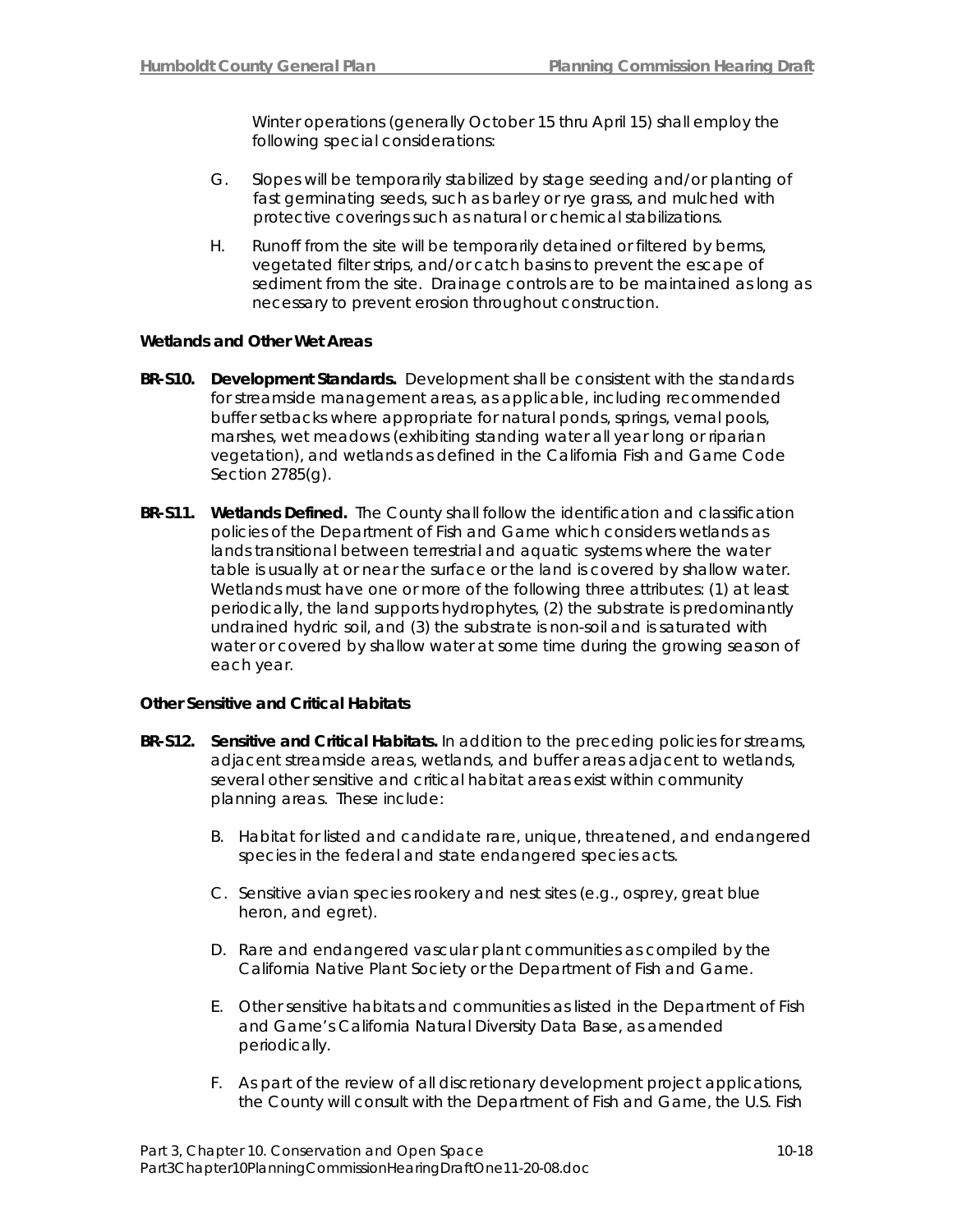and Wildlife Service, the National Marine Fisheries Service, and other regional, state, and federal resource and trustee agencies, as applicable to the specific project location, class of development, or natural resource involved.

#### **Oak Woodlands**

**BR-S13. Discretionary Review.** Staff should encourage applicants for discretionary projects in oak woodlands (defined as lands on which the majority of the trees are of the genus *Quercus*) to design the project to reduce ecological and aesthetic impacts. Ideally, the placement of proposed roads and structures should avoid oak trees and their drip lines and site layout and design should minimize the destruction of trees.

#### **Invasive Plant Species**

**BR-S14. Principally Permitted Accessory Use.** Non-commercial invasive plant species control measures shall be considered a principally permitted accessory use in all zones.

### **10.3.5 Implementation Measures**

- **BR-IM1. Biological Resource Maps.** The County shall maintain best available data in the form of GIS maps for the location and extent of wetlands, critical habitats, streamside management areas, rookeries, and ranges of species identified in the California Natural Diversity Database.
- **BR-IM2. State and Federal Agency Permitting Coordination.** The County shall maintain efficient and timely procedures for project referral to state and federal agencies for biological review and consultation.
- **BR-IM3. Staff Training.** Building and Planning Division staff shall receive periodic training related to the field identification of biological resources and mitigation of impacts. The County shall maintain efficient and timely procedures for project referral to state and federal agencies for biological review and consultation.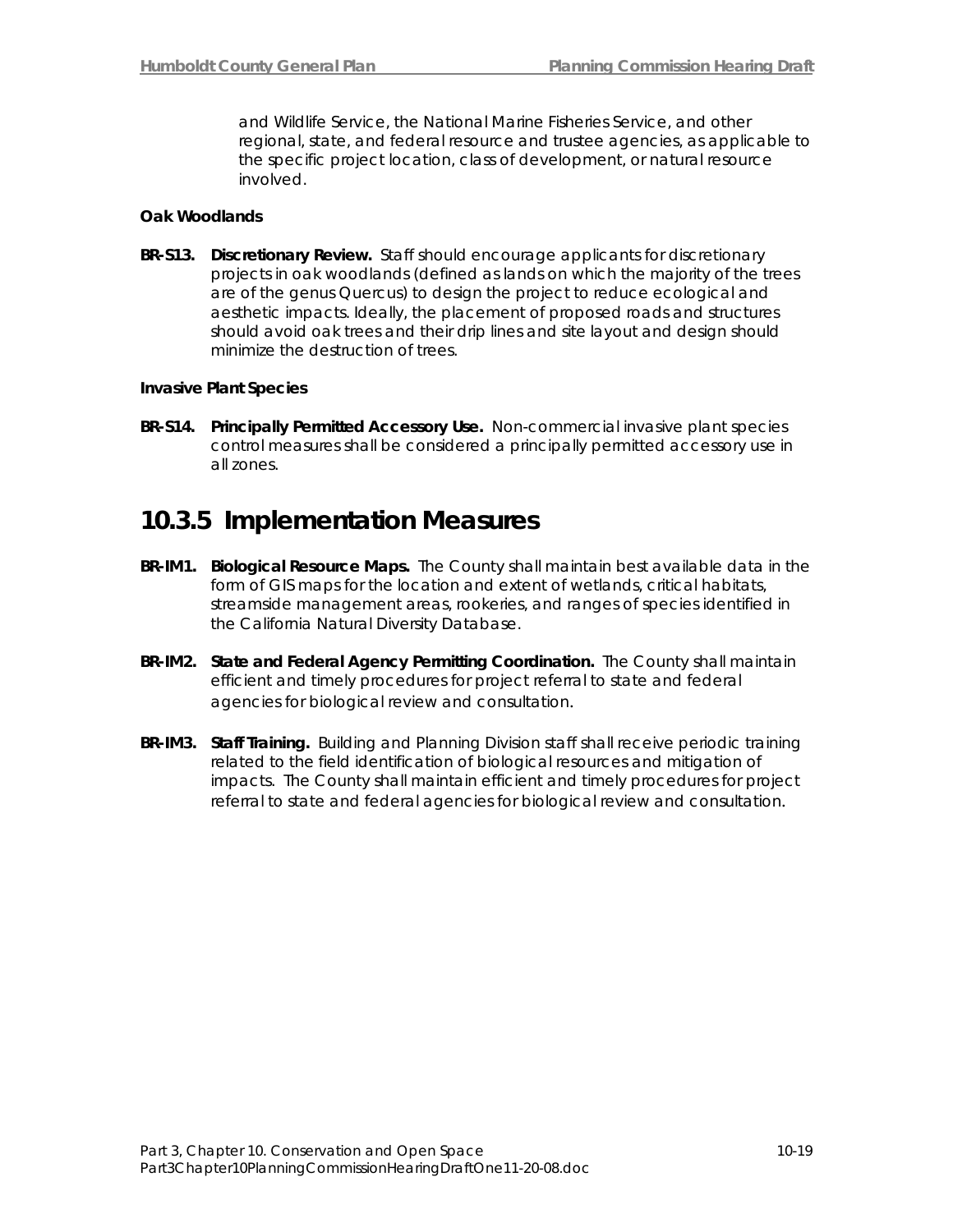# **Section 10.4 Mineral Resources**

# **10.4.1 Purpose**

This chapter is a subsection of the Conservation and Open Space Element. The purpose of this chapter is to identify the county's known mineral resources and support the conservation, development, and utilization of these resources. Energy production and conservation are discussed in the Energy Element.

# **10.4.2 Background**

Humboldt County has a wealth of mineral resources. Over ninety extraction sites produce sand and gravel, hard rock, and metals essential for the economic well being of the county (see Figure 10.1).

### **Mineral Resource Production**

While gold was the first local mineral of interest, current mineral resource production is primarily limited to sand, gravel, and rock. In-stream mining of gravel bars above low flow water levels (but within the active riverbed) supplies most of the area's sand and gravel needs. Gravel and sand extraction in 2007 was 612,000 cubic yards from mining along the Eel and Van Duzen Rivers (70 percent), Mad River (25 percent), and Trinity River (5 percent).

Mines and quarries in Humboldt County primarily produce shale and quarry stone used for base rock and other structural applications. There are over 30 active rock quarries permitted in the county, with a permitted annual potential yield of approximately 660,000 cubic yards per year. Actual extraction amounts are significantly less than this and vary depending on local demand. Rock quarries are an important augmentation of the in-stream sand and gravel mining operations. These quarries provide rock products of various sizes that are not obtainable from in-stream operations or are closer to the demand. Of particular importance are the rock quarries that mine blue schist, a hard rock used in construction and the rock quarries that provide road base for rural roads and timber operations.

Sand, gravel, and rock mining are essential to road construction, road maintenance, concrete, streambank protection, erosion control, and engineered fill and drainage systems. Mine closures raise costs and negatively impact development and maintenance projects within the county.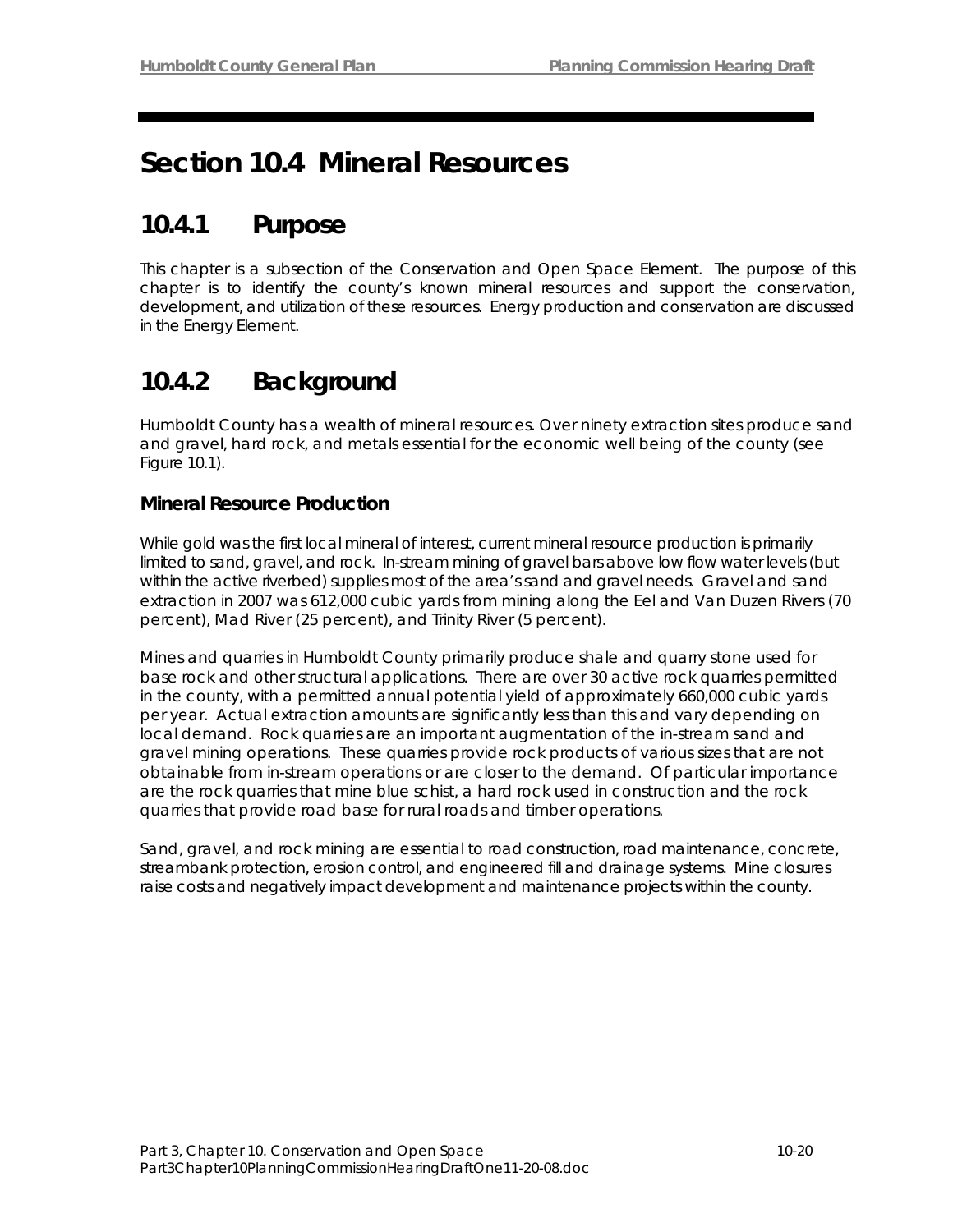

**Figure 10.1 Rock and Mineral Extraction Sites**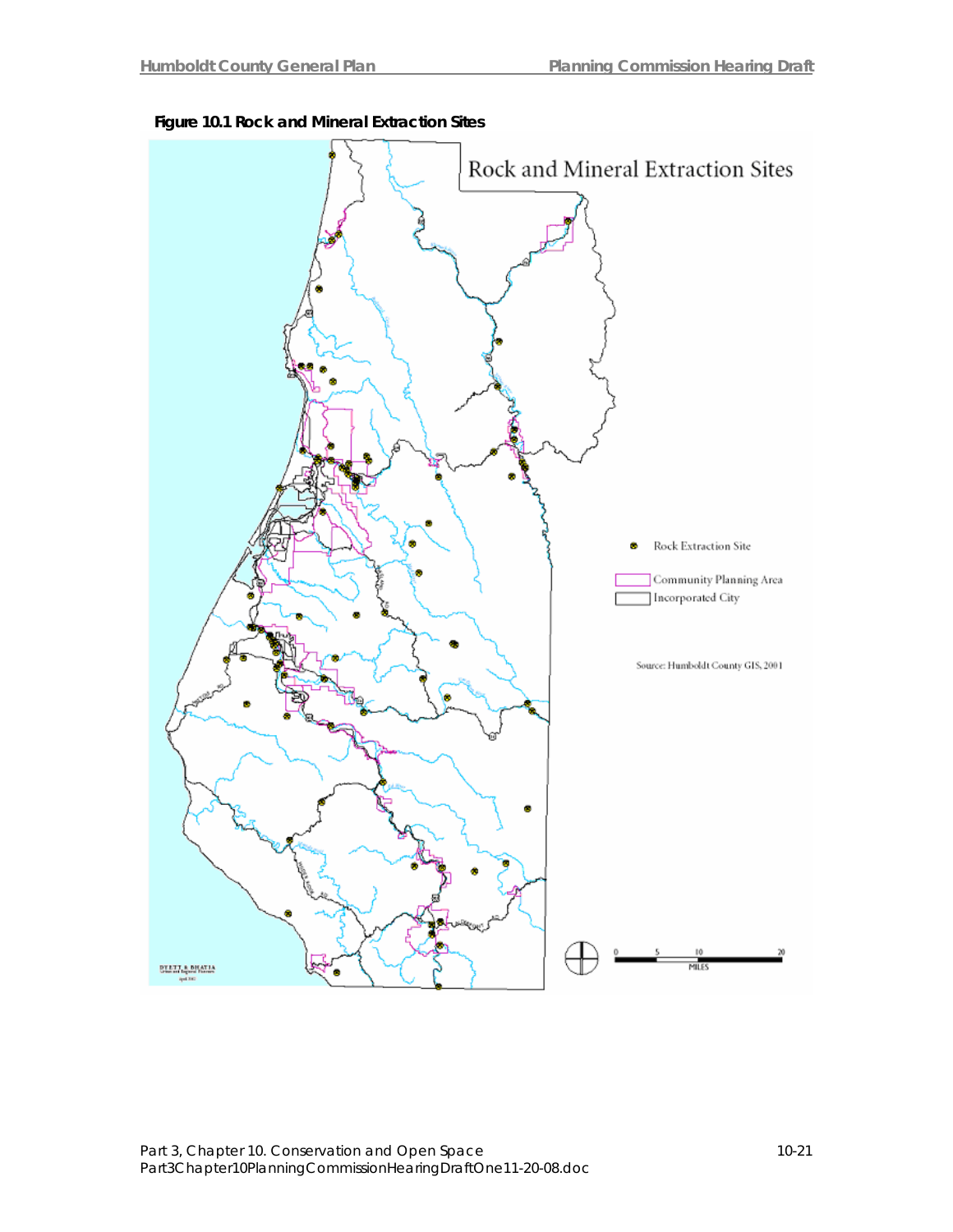### **In-Stream Gravel Mining Regulatory Coordination**

To address state, federal, and County permitting requirements in a coordinated way and to implement mitigation required in program environmental impact reports for in-stream gravel mining, the County established the County of Humboldt Extraction Review Team (CHERT).

CHERT serves as a vehicle for interagency cooperation and annually reviews in-stream mining operations for compliance with CEQA mitigations and the California Surface Mining and Reclamation Act of 1975 (SMARA). The CHERT review process involves extensive interagency coordination and on-site annual inspections. Through this process, the following agencies have input and can annually establish extraction quantities and permit restrictions for in-stream gravel mining operations:

- **California Department of Fish and Game, through their Streambed Alteration Agreements.**
- National Oceanographic Atmospheric Administration, National Marine Fisheries Service, through the Endangered Species Act, Section 7 consultation.
- **U.S. Fish and Wildlife Service, through the Endangered Species Act, Section 7 consultation.**
- U.S. Army Corps of Engineers, through Section 404 of the Clean Water Act authorization for gravel mining.
- California Coastal Commission, for operations requiring coastal development permits within Coastal Commission jurisdiction
- County of Humboldt, for oversight of conditional use permits, coastal development permits, reclamation plans, financial assurances, and monitoring of required CEQA mitigations.

Additionally, the California Department of Conservation is involved in the review and approval of reclamation plans and financial assurances.

### **Environmental Protection and Reclamation of Mined Lands**

SMARA established state standards for mining activities and the reclamation of mined lands. These standards require that local governments obtain reclamation plans and set operational standards in granting permits for surface mining. Humboldt County is the local SMARA lead agency and administers the County's Surface Mining and Reclamation Act Ordinance (#1373 as amended) to comply with this state requirement.

It is a high priority of this Plan to protect fisheries habitat, riparian vegetation, and snowy plovers from in-stream mining impacts in order to maintain watershed health and the viability of in-stream mining. This goal will be accomplished primarily through the CHERT review process, interagency cooperation, and continued CEQA environmental review. The alternative to in-stream mining is mining off-river terrace deposits, which can be expensive and negatively impact agricultural lands or importation of sand and gravel, which is prohibitively expensive.

When naturally occurring asbestos is present at hard rock quarries, precautions are necessary to prevent exposure to employees and neighboring residents. This Plan relies on the site registration, sampling, and operational protocols of The North Coast Unified Air Quality Management District Airborne Toxic Control Measures (ATCM) to mitigate the affects of naturally occurring asbestos.

The surface mining standards adopted within the County's Surface Mining Ordinance set environmental protection standards and prevent new mining operations from becoming nuisances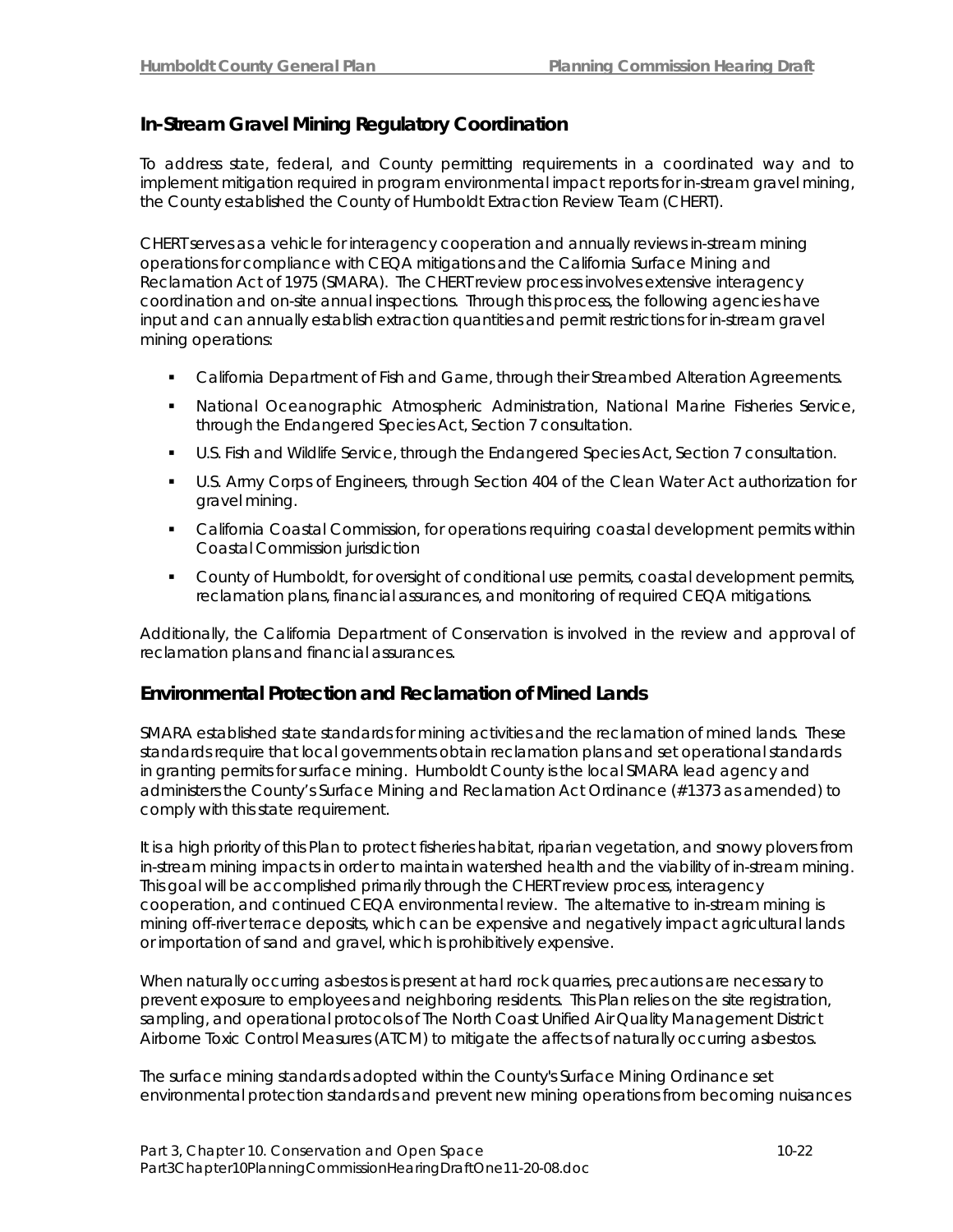to nearby communities or from creating problems of traffic, noise, water quality, or visual degradation.

### **Land Use Compatibility**

In the 1980s and early 1990s, numerous surface mining conditional use permits were issued with a permit term of 15 years, subject to renewal. Furthermore, many vested mining operations in Humboldt County qualified and still qualify as legal non-conforming uses*.* A number of these permits have recently come up for renewal, and through the renewal notification and hearing process it has become apparent that there are currently a greater number of concerned neighboring property owners than there were when the permits were first being issued. In one instance, it was found that over 70% of parcels adjacent to an active extraction operation or haul route had changed ownership since the initial permit issuance. In order to ensure the continued production of essential mineral resources, all mining operations and haul routes need to be identified and recognized in land use decision making and disclosed during real estate transactions to promote land use compatibility*.*

### **10.4.3 Goals and Policies**

### **Goals**

- **MR-G1. Long-Term Supply of Mineral Resources.** A geographically distributed inventory of mining sites protected from incompatible land uses, permitted and operated to prevent significant environmental impacts and to satisfy long-term demand for mineral resources and construction materials.
- **MR-G2. In-stream Sand and Gravel Extraction.** Continued supplies of in-stream sand and gravel using extraction methods and rates that support threatened or endangered species recovery, protect riparian corridors, and preserve existing river bed elevations.

### **Policies**

- **MR-P1. Production and Conservation.** Encourage the production and conservation of minerals, while preserving to the maximum extent feasible the values relating to recreation, watershed, wildlife, range and forage, science, and aesthetic enjoyment.
- **MR-P2 Right to Mine.** Discretionary projects in the vicinity of vested and permitted surface mining extraction sites or along existing haul routes shall be required to record a notice of the right to mine against the property for which a discretionary permit is sought. The notice shall advise owners and subsequent interests in ownership that the existing mining operation has a permitted right to continued mining operations.
- **MR-P3. Identify Mineral Deposits.** The County shall maintain an inventory of the county's mineral deposits and mining sites.
- **MR-P4. Sand and Gravel Extraction and Mean Annual Recruitment.** Annual in-stream gravel extraction prescriptions shall be based on maintaining long-term extraction rates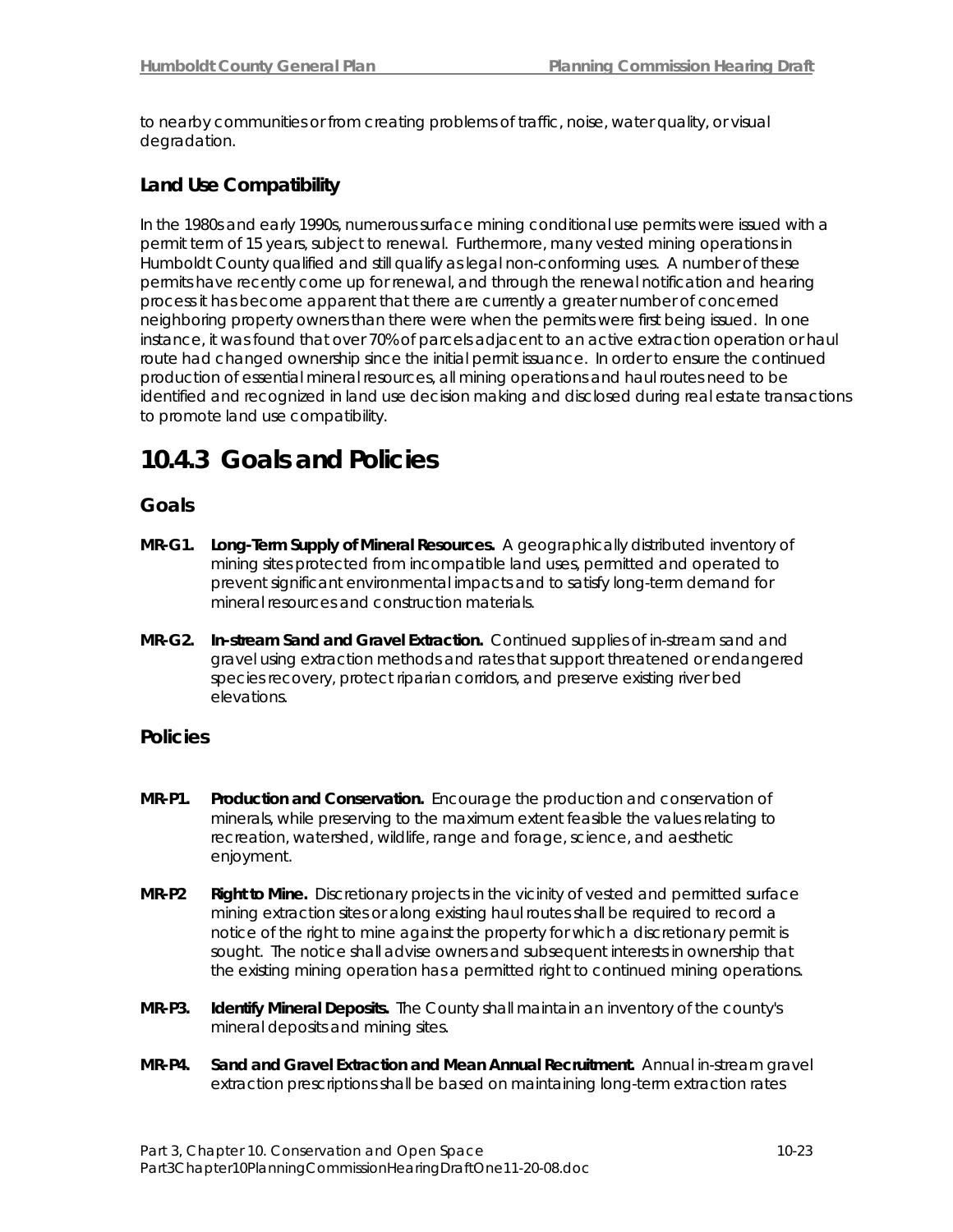below the best available scientific estimate of Mean Annual Recruitment for the affected river segment.

- **MR-P5. Over-subscribed River Segments and New Permit Applications.** New permit applications for in-stream mining shall not be approved on over-subscribed river segments where the total existing entitled permit extraction volumes, as stated in Conditional Use Permits or Reclamation Plans, exceeds the best available scientific estimate of Mean Annual Recruitment, unless it can be conclusively shown that the current estimate of Mean Annual Recruitment is inaccurate and the river segment is not over-subscribed.
- **MR-P6. Water Diversion Projects.** Evaluate significant water diversion projects that reduce the replenishment rate of in-stream gravel, taking into account the impact the projects would have on local mineral supplies in Humboldt County.
- **MR-P7. Reclamation for Alternative Uses.** Ensure adverse environmental effects are prevented or mitigated to the fullest extent feasible and that mined lands are reclaimed to a usable condition, which is readily adaptable for alternative land uses under the General Plan.
- **MR-P8. Future Development Planning.** Plan future development such that it will not interfere with the utilization of identified mineral deposits.
- **MR-P9. Location of Mineral Haul Routes.** Require new mineral haul routes to avoid incompatible areas such as landslides, highly erodible soils, residential areas, and schools, when feasible.
- **MR-P10. Maintenance of Mineral Haul Routes.** Haul routes involving the county public road system shall be maintained in satisfactory condition. Mining operations shall pay for their proportional share of maintenance costs as determined by the Department of Public Works.
- **MR-P11. Permit Conditions to Reduce Impacts.** Permit conditions for mineral extraction operations shall address allowable dust and noise levels, hours of operation, fencing, traffic, access, setbacks, and other performance standards necessary to minimize significant environmental impacts and reduce conflicts with adjacent development.

### **10.4.4 Standards**

- **MR-S1. Surface Mining Standards.** Surface mining operations shall conform to standards contained in Surface Mining and Reclamation Act Ordinance, Title III, Division 9, County Ordinance #1373 as amended.
- **MR-S2. Timberland Conversion.** Timberland conversion as a consequence of surface mining activities shall meet the requirements of the California Forest Practices Act.
- **MR-S3. Permitted Land Use Designations.** SMARA mining operations shall be conditionally permitted in all land use and zoning designations.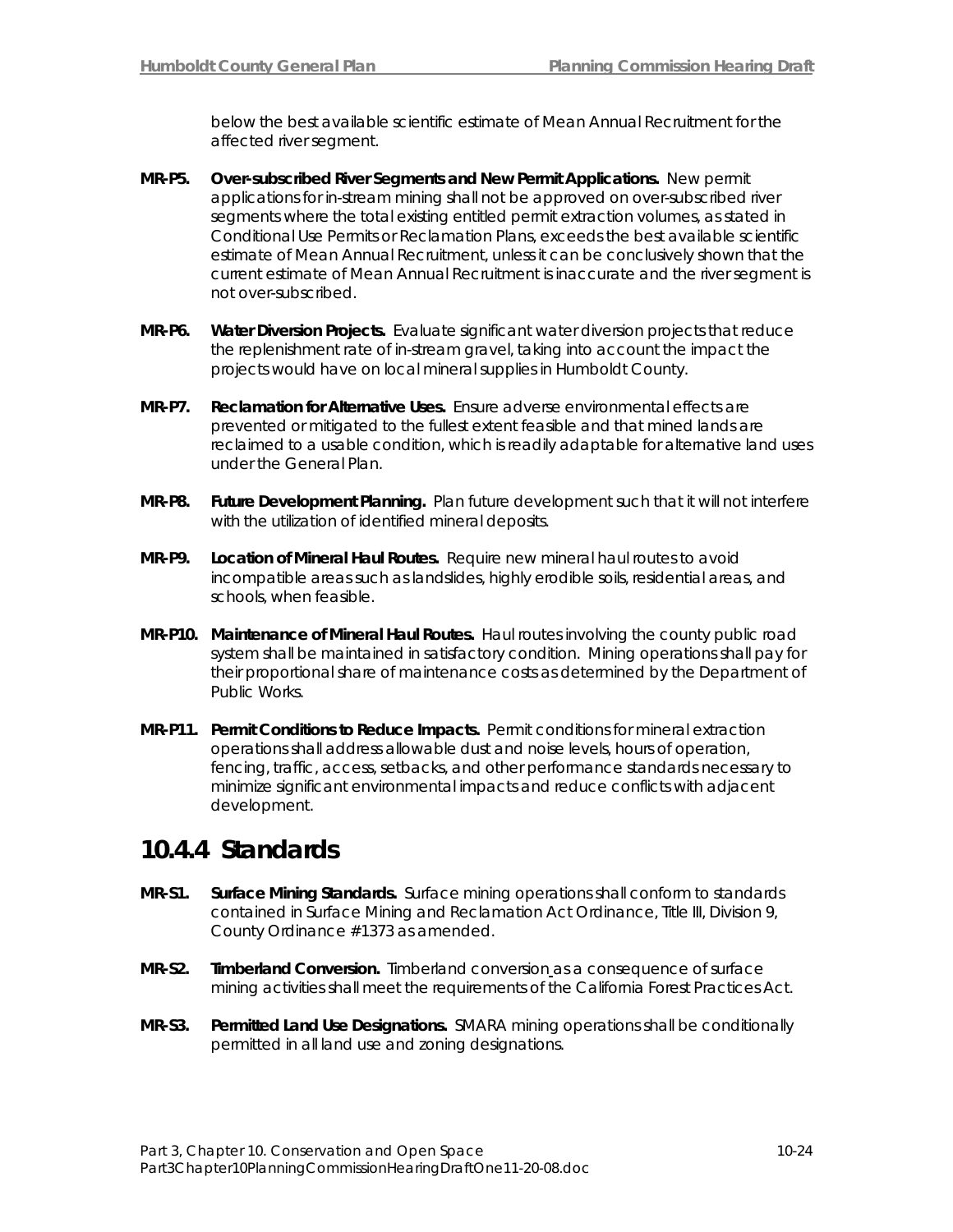- **MR-S4. Reclamation Permit Requirements.** Reclamation of conditionally permitted mining operations may be ministerially approved if consistent with the Conditional Use Permit, CEQA evaluation, and approved Reclamation Plan.
- **MR-S5. Forest and Agricultural Borrow Pits.** Borrow pits to support farming activities and timber road construction and maintenance operations shall be considered a principally permitted use when operated within SMARA exemption parameters, a grading permit is secured and the activity is otherwise consistent with this Chapter.
- **MR-S6. Subdivision for Mineral Production.** Subdivisions shall be allowed to create parcels dedicated exclusively to the production of mineral resources.
- **MR-S7. Hearing Notification.** For discretionary decisions associated with SMARA mining operations, public notice shall be provided to landowners within 600 feet of the mining operation or 1,500 feet from any associated processing plant, and along proposed local and collector street haul routes. Similarly, for discretionary projects within 600 feet of mining operations, notice shall be provided to the mine owners.

### **10.4.5 Implementation Measures**

- **MR-IM1. Scientific Review of In-stream Mining.** The County shall maintain and support the County of Humboldt Extraction Review Team (CHERT) to advise the County on instream mining methods, extraction volumes, and environmental impacts.
- **MR-IM2. Mapping of Mineral Deposits and Mine Sites.** The County shall maintain GIS maps of the county's known mineral deposits and mining sites.
- **MR-IM3. Development Consultant.** The County shall hire a consulting firm of its choosing qualified in surface mining and reclamation practices to advise the County when surface mineral deposits of five acres or more are proposed for development and when an environmental impact report (EIR) is required. This should include, but is not limited to, EIR preparation, mitigation measures, and reclamation plans. The consultant's fees should be paid via reimbursements from the mine developers. Hiring of the consultant shall be conditioned upon entry into an agreement with the applicant. The applicant shall be provided with a list of potential consultants.
- **MR-IM4. Combining Zone.** Establish a mineral resources (MR) combining zone to facilitate implementation of the County's regulations for surface mining, conservation, and reclamation. The purpose of the MR combining zone is to ensure compatibility of adjacent uses. The MR combining zone shall be applied to parcels with permitted surface mining operations and to parcels within 600 feet of permitted surface mining extraction sites and existing haul routes on local and collector streets.
- **MR-IM5. Coordination with the Air Quality Management District.** The County shall coordinate with the North Coast Unified Air Quality Management District during discretionary review of proposed mining operations in ultramafic rock areas with naturally occurring asbestos to develop asbestos control plans for the duration of quarrying activities.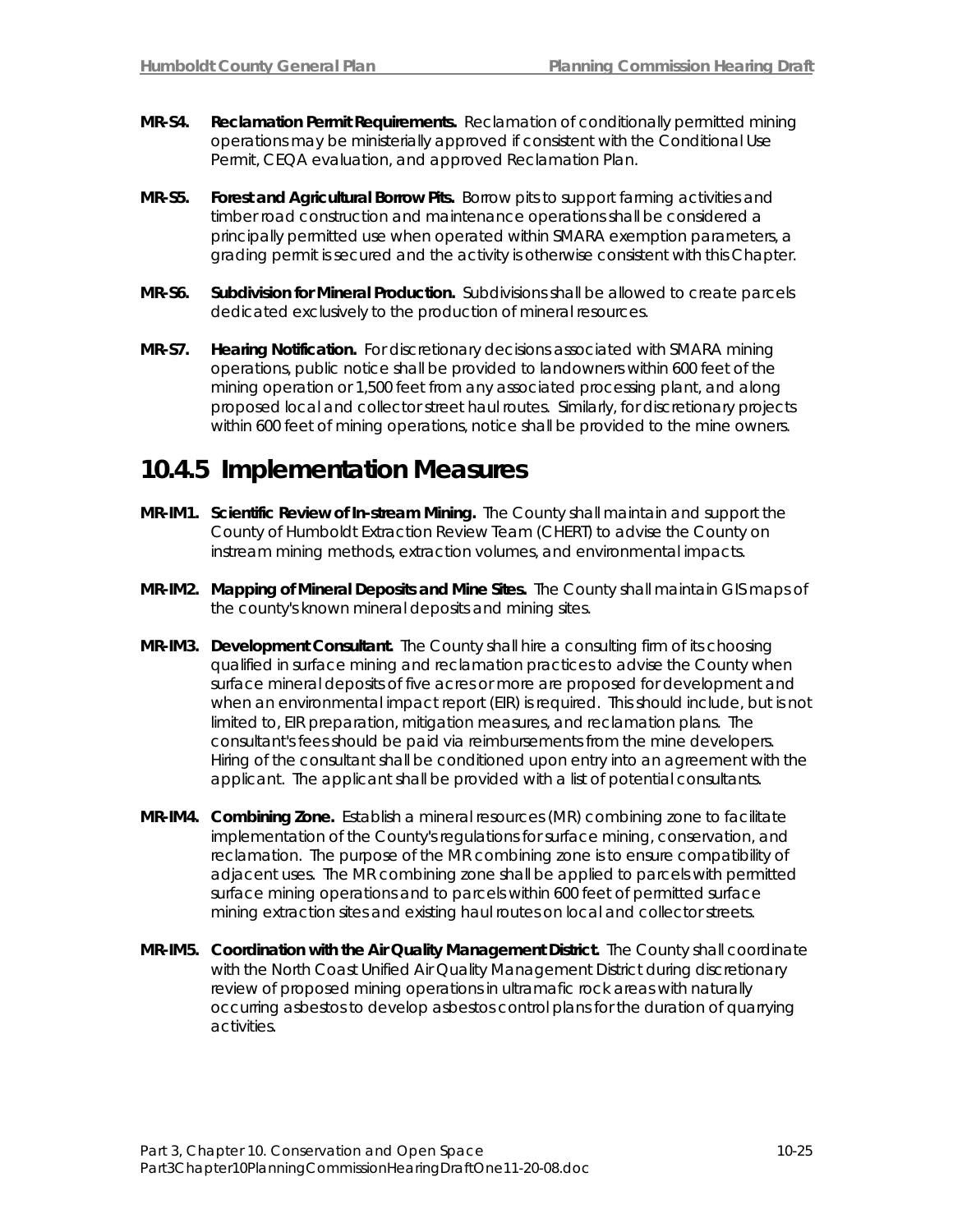# **Section 10.5. Waste Management**

### **10.5.1 Purpose**

This section describes the County's approach to solid waste management. The policies are designed to help implement the County's Integrated Waste Management Plan currently administered on a multi-jurisdictional basis by the Humboldt Waste Management Authority (HWMA).

### **10.5.2 Background**

### **Integrated Waste Management**

The County's Integrated Waste Management Plan (IWMP), which is jointly adopted by the cities, provides for an integrated approach to waste management and includes the following elements:

- o Source Reduction and Recycling. Includes County and city program plans for source reduction, recycling, composting, special wastes management, education, funding, and organization.
- o Household Hazardous Waste. Includes County and city program plans for the safe reduction, recycling, and disposal of household hazardous wastes.
- o Countywide Siting. Quantifies landfill capacity needs, identifying general areas of the county potentially suited for landfill development or landfill expansion, and demonstrating a strategy for long-term disposal capacity.
- o Non-Disposal Facility. Identifies long-term recycling, composting, transfer, and other facility needs for the County and cities.
- o Integration Summary Plan. Summarizes countywide goals and objectives for integrated waste management, administration of the plan, current waste management practices, future diversion and disposal strategies, education needs, and programs financing.

The County's IWMP includes a process and schedule for future review and revision of each element. This approval and revision process may trigger amendments to the General Plan to ensure consistency between the documents. Revisions to the IWMP require approval from the California Integrated Waste Management Board.

### **Waste Diversion Goals**

In 2004, the county as a whole disposed of 110,000 tons of solid waste in landfills but successfully diverted more than 170,000 tons. Of the eight reporting jurisdictions within Humboldt County, Blue Lake, Arcata and the unincorporated area of the county have exceeded the waste diversion mandate of 50% set by the Integrated Waste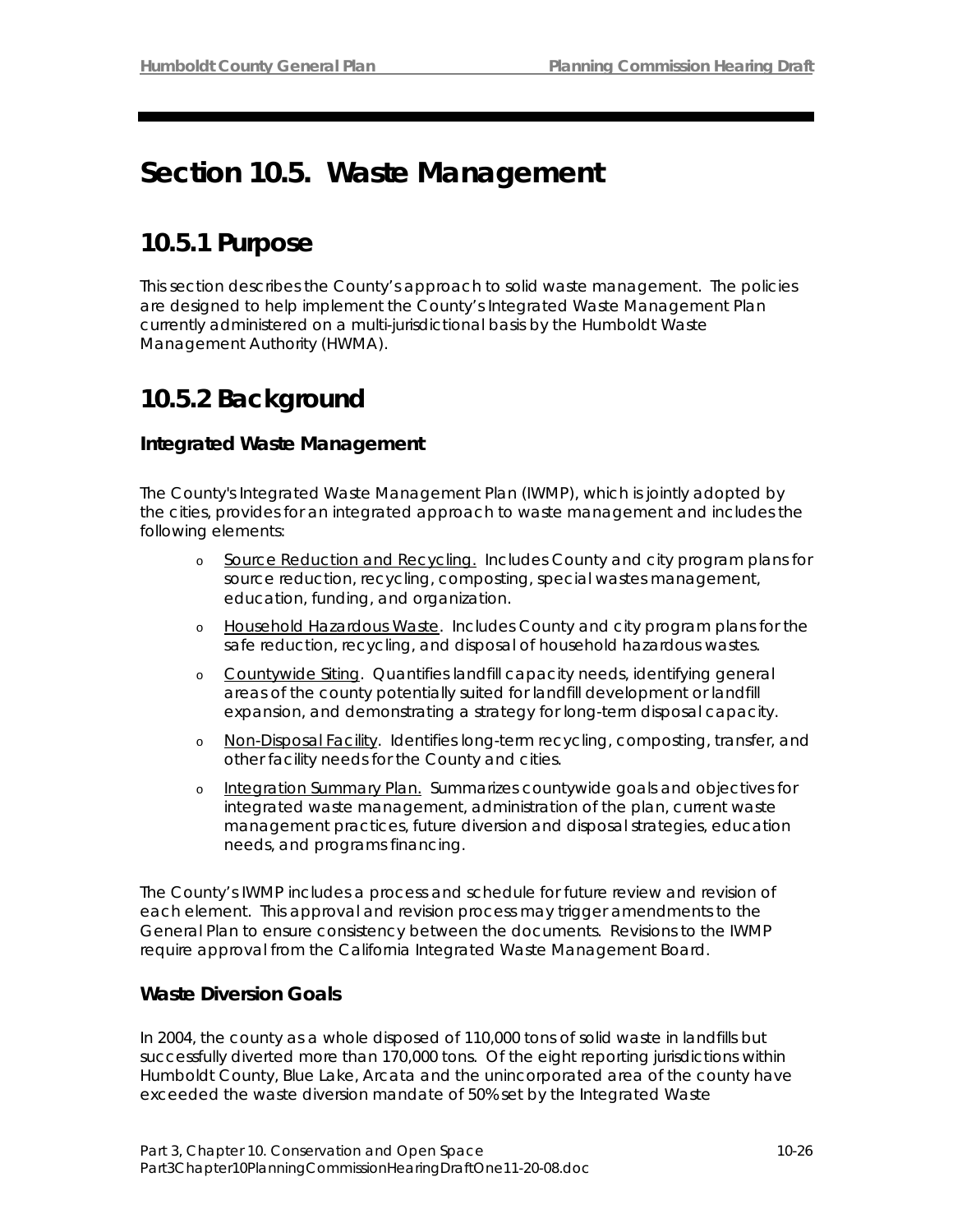Management Act of 1989. The County is continuing to work toward achieving the objectives set in the IWMP, including a near-term goal of 58% landfill diversion rate for the unincorporated area. The California Integrated Waste Management Board has set an overall statewide diversion rate target of 75% by 2020.

### **Solid Waste Facility Siting**

California general plan law requires that the Land Use Element designate areas for solid and liquid waste disposal facilities. The location of these facilities must also be reflected in a Countywide Siting Element which is required to be consistent with the General Plan.

The County conducted an extensive municipal landfill siting study in the mid 1990's to locate a replacement site for the Cummings Road landfill, which was reaching initial design capacity. While the County identified some potentially feasible sites for further study and potential expansion opportunities at the Cummings Road site, it determined that it was more cost effective to export to a proven site. The County, through HWMA, has been trucking its solid waste to a site near Medford, Oregon under a long-term contract. It has a subsequent contract to utilize a landfill located in Anderson, California. Together, these two contracts will allow the County to meet its landfill disposal needs over the next 20 years. Consequently, no additional local municipal landfill capacity is expected to be required during the 20-year planning horizon of this General Plan.

Additional waste handling facilities that may be required over the life of this Plan include specialized waste handling facilities, such as green waste and composting sites, household hazardous waste transfer, and recycling. Such facilities can be accommodated in various general plan land use designations, depending on the nature, scale, and duration of the facility. While not expected, it may also be necessary to consider siting non-municipal solid waste facilities such as construction demolition debris disposal sites. Land use clearance standards are included to address that potential need.

### **Litter and Illegal Waste Disposal**

Litter and illegal waste disposal remains a countywide problem, particularly in remote areas. To combat this problem, the Plan promotes public education, maintaining easily accessed affordable disposal and recycling opportunities and code enforcement.

### **10.5.3 Goals and Policies**

### **Goals**

- **WM-G1. Comprehensive System.** A flexible system for the management of solid wastes and waste resources on a countywide basis, which encompasses storage, collection, separation, processing, reduction, reuse and repair, recycling, recovery, marketing, and, when necessary, landfill disposal.
- **WM-G2. Environment, Health, and Safety.** A solid waste management system that protects and improves the county's environment, public health, safety, and economy.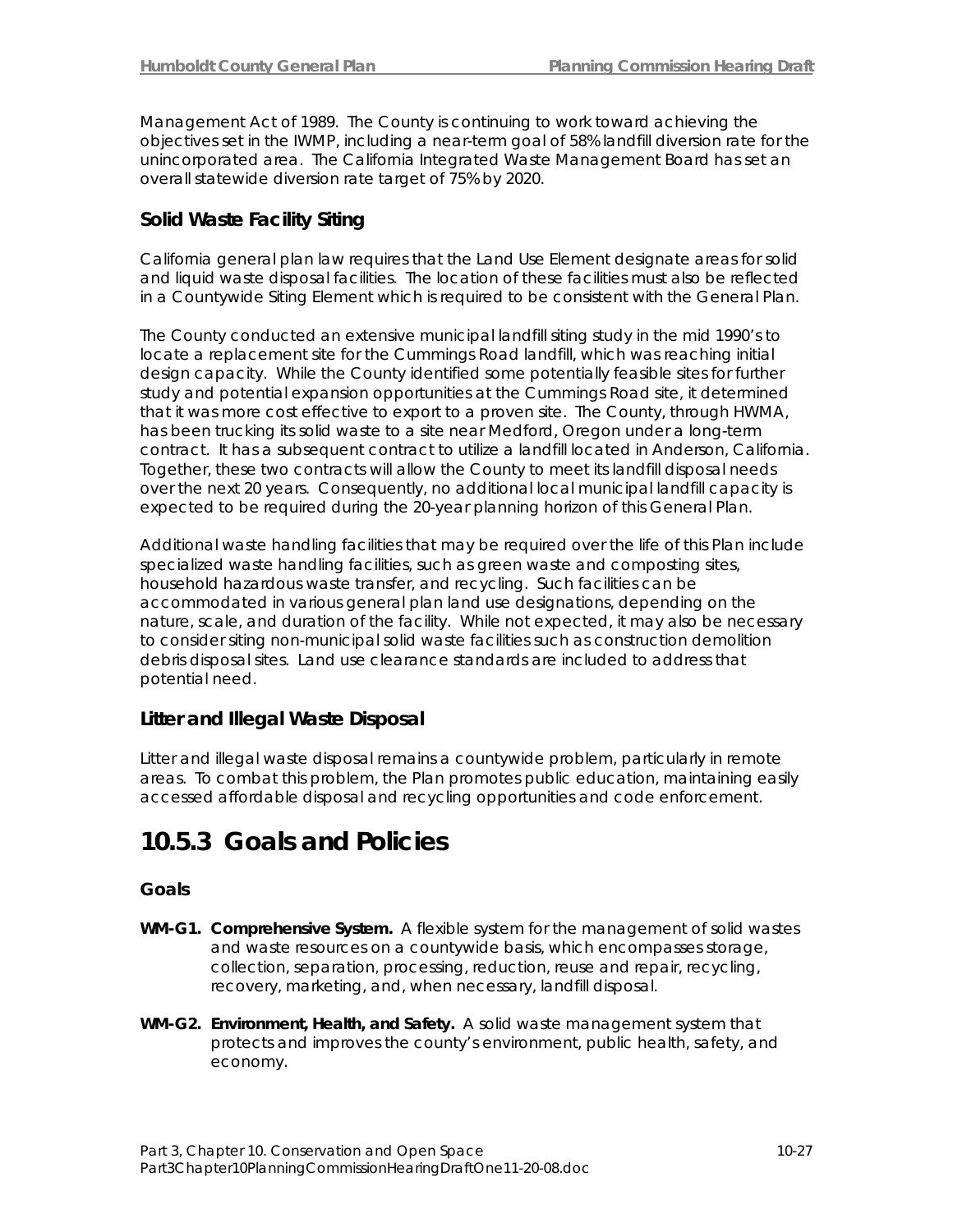- **WM-G3. Reduce Waste Toxicity.** A low toxicity waste stream that reduces risk of exposure to residents, solid waste and recycling industry workers, and the environment.
- **WM-G4. Management Strategy Hierarchy.** An integrated waste management hierarchy that first emphasizes source reduction, followed by reuse and repair, recycling, composting, materials recovery, environmentally safe energy recovery, environmentally safe transformation, and, as a last resort, landfill disposal.
- **WM-G5. Maximize Achievement of Objectives.** Successful achievement of integrated waste management objectives through education, economic incentives, and voluntary participation in waste reduction programs.
- **WM-G6. Participation.** Widespread participation by individuals and groups in the planning and the implementation of waste reduction programs.
- **WM-G7. Recovered Materials for Local Industry.** Growth in local businesses using previously discarded materials as a resource for value added manufacturing.
- **WM-G8. Coordination.** An integrated waste management strategy emphasizing cooperation and coordination among local jurisdictions, waste haulers, and recyclers consistent with state and federal regulations and programs.

### **Policies**

- **WM-P1. Implementation of Waste Reduction Programs.** Waste reduction, re-use and recycling programs should be implemented countywide on a continuous basis to achieve waste diversion goals using the following criteria for program prioritization and selection:
	- A. Achieves the maximum feasible reduction in volume and/or weight of waste requiring landfill disposal;
	- B. Maximizes the economic value of materials heretofore discarded;
	- C. Benefits the environment and health and safety of county citizens;
	- D. Is able to be implemented on a timely, practical, and cooperative basis;
	- E. Lowers impacts to existing or planned waste diversion programs;
	- F. Is supported by and is sustainable over the long-term by residents, businesses, and jurisdictions;
	- G. Allows cost-effective achievement of the above criteria.
- **WM-P2. Support Successful Programs.** Support successful existing programs and diversion activities through increased promotion and technical assistance. Identify, develop, and fund new programs using selection and prioritization criteria identified in WM-P1.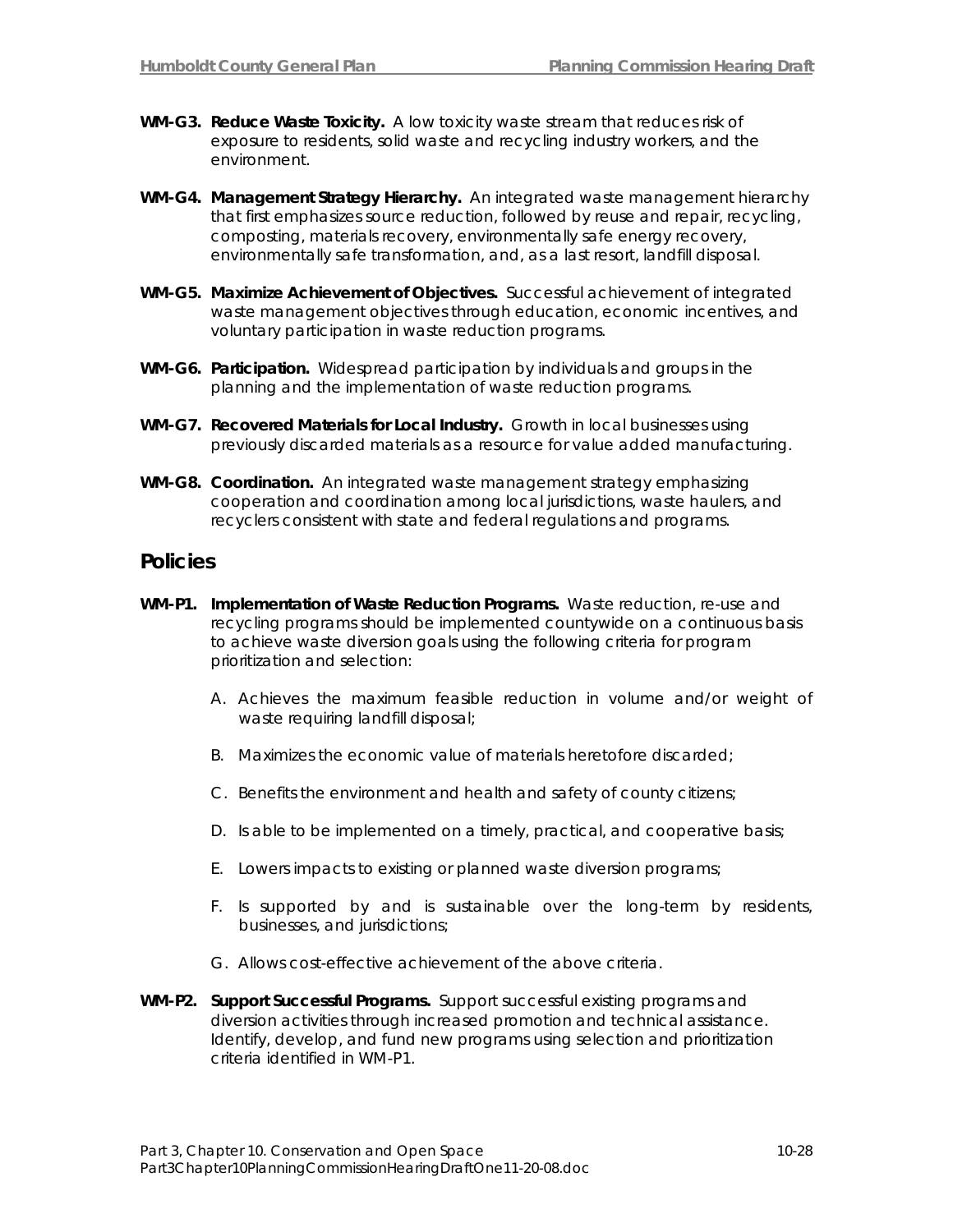- **WM-P3. Joint Facility Planning.** Facilities that are intended to serve all county residents should be jointly planned and implemented by all affected stakeholders. Priority facilities recommended for joint planning are:
	- A. County disposal facility: local new landfill, expansion, or export;
	- B. Centralized composting facility: materials to be processed, size, location, design, and cost; and,
	- C. Household hazardous waste transfer facility: ownership, operation, funding, and liability issues.
- **WM-P4. Information Sharing.** The County shall support ongoing dialogue between city and County integrated waste management staff to reduce duplication of efforts and increase cooperative implementation of integrated waste management strategies.
- **WM-P5. Administrative Structure.** The County supports unified administration and funding of countywide integrated waste management strategies and programs cooperatively sustained by the County and cities.
- **WM-P6. Illegal Waste Disposal.** The County shall work to reduce litter and other illegal waste disposal items such as automobiles, e-wastes, and toxics through public education, maintaining affordable and geographically distributed opportunities for waste disposal and recycling, proactive prevention programs, site cleanup, and code enforcement.
- **WM-P7. Participate in Revisions.** The County shall participate in revisions to the IWMP lead by the HWMA and consider the need to amend this General Plan to maintain consistency.

### **10.5.4 Standards**

**WM-S1. Solid Waste Facility Permit.** When seeking approval for the construction or expansion of a solid waste facility in Humboldt County, project applicants must obtain a Solid Waste Facility Permit from the Humboldt County Health Department with concurrence by the California Integrated Waste Management Board pursuant to the requirements of the California Code of Regulations, Title 14, Division 7, or successor regulations.

> Prior to submitting application for a Solid Waste Facility Permit, a project applicant must obtain the clearances, approvals, or permits listed below:

- A. Certification of compliance with the California Environmental Quality Act (CEQA) pursuant to the requirements of the California Code of Regulations Division 6.3.
- B. Land use approval from the appropriate city or County land use authority.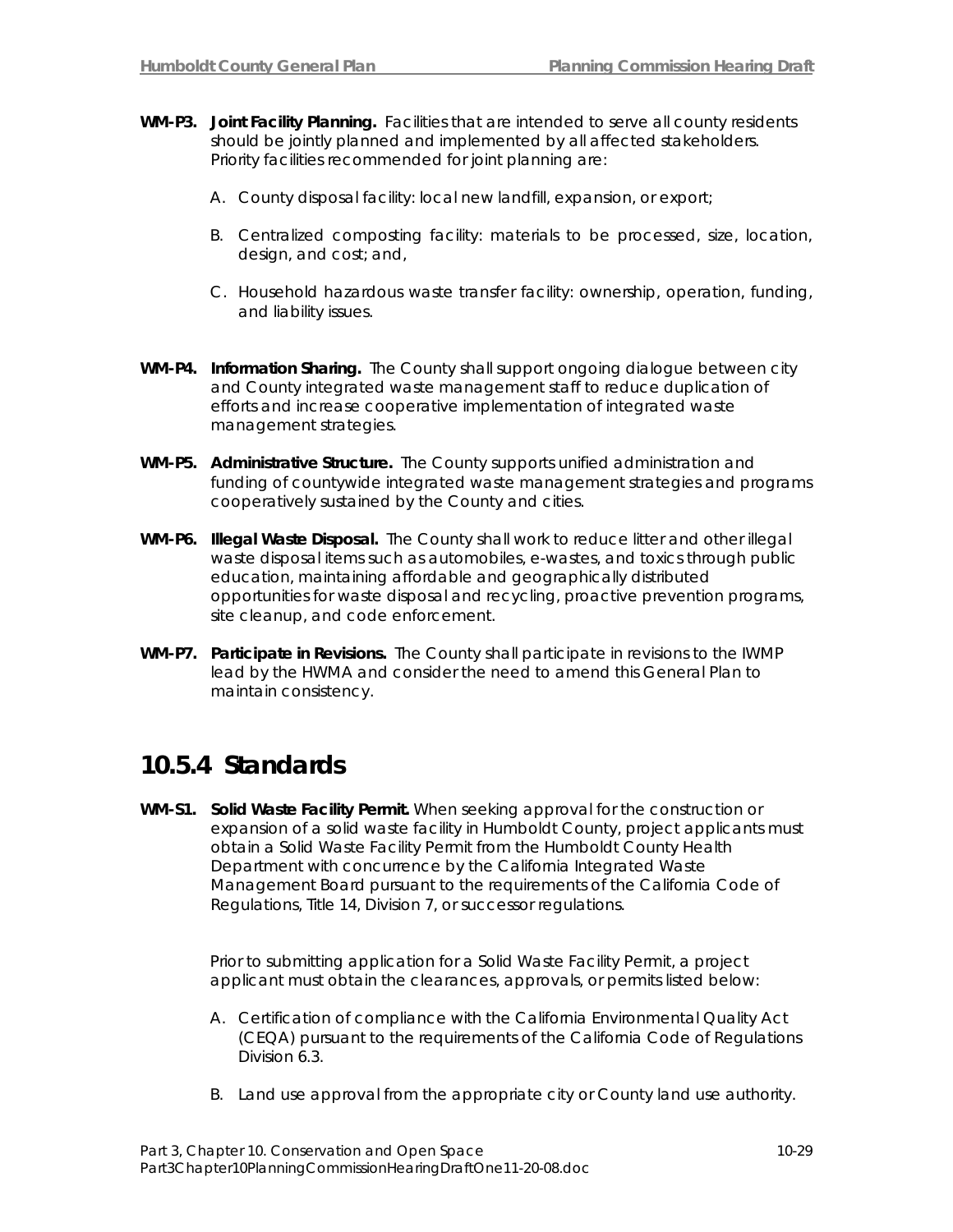- C. Approval from the North Coast Unified Air Quality Management District.
- D. Approval from the North Coast Regional Water Quality Control Board. Note: that NCRWQCB approval may require permits for stormwater discharges (NPDES) and/or waste discharge permits.
- E. Other approvals and clearances such as streambed alteration agreements, Williamson Act cancellation, timberland conversion approval from the Board of Forestry, a Section 404 permit from the Army Corps of Engineer—if wetlands are involved—and any others which are required as a result of site design or facility location.
- **WM-S2. Solid Waste Disposal Facility Conformance with Integrated Waste Management**  Plan (IWMP). Any proposed new or expanded solid waste facility must be in conformance with the IWMP and included in the adopted Countywide Siting Element or the Non-Disposal Facility Element prior to issuance of a Solid Waste Facility Permit.
- **WM-S3. Solid Waste Facility Consistency with State and Federal Laws.** Proposed solid waste facilities shall meet any applicable requirements of the Resources Conservation and Recovery Act's Subtitle D, the California Integrated Waste Management Board regulations (Title 14, Division 7), and requirements of the State Water Resources Control Board regulations (Title 23, Division 3), or successor regulations.
- **WM-S4. Land Use Permits for Solid Waste Facilities.** Solid waste facilities are allowed by Conditional Use Permit in most non-residential land use and zoning designations and where otherwise consistent with this Chapter. To ensure consistency with the IWMP at the time of issuance of applicable land use permits for solid waste management facilities, the applicant shall submit the following supplemental information with the land use permit application:
	- A. Assessment of conformance with the adopted Countywide Solid Waste Facility Element or Non-Disposal Facility Siting Element.
	- B. Projections of the quantity of waste to be managed in weight and volumetric measures and the area required for disposal or processing on an annual basis for the life of the facility.
	- C. Operational plans in compliance Solid Waste Facility Permit requirements.
	- D. Analysis of a minimum of three alternative sites with a summary description of the operational characteristics and environmental impacts associated with each alternative.
	- E. Relationship of the solid waste facility to existing solid waste facilities in terms of waste streams, end products, operational capacity, and compatibility.
	- F. A site post closure plan consistent with applicable state and federal regulations and a description of any land use limitations after project completion.
	- G. Assessment of conformance with the policies and provisions of the IWMP.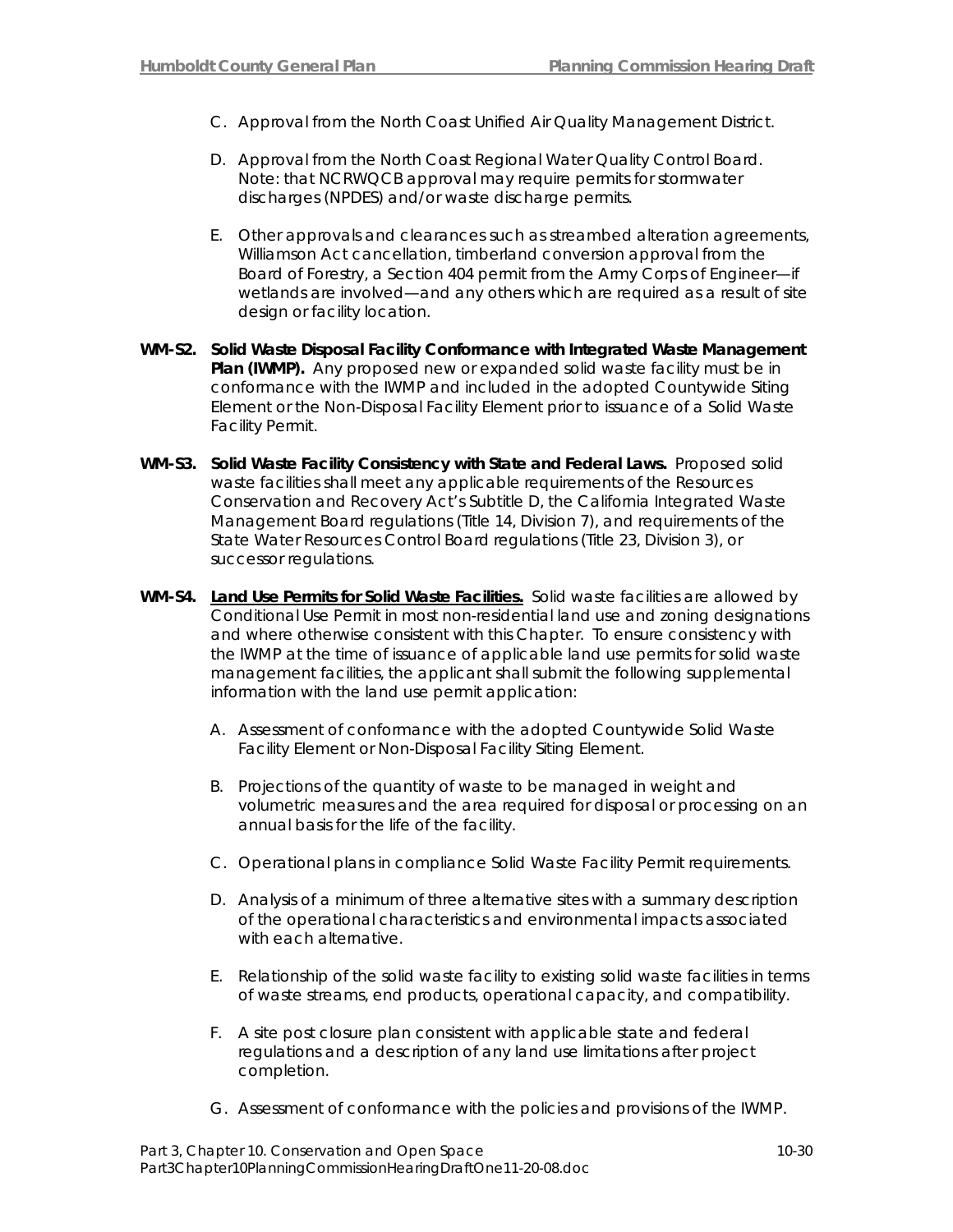## **10.5.5 Implementation**

- **WM-IM1. Local Enforcement Agency.** The County Division of Environmental Health shall continue to function as the designated local enforcement agency.
- **WM-IM2. Solid Waste Management Authority.** The County shall continue to participate in the Humboldt Waste Management Authority.
- **WM-IM3. Code Compliance.** The County shall maintain a code compliance program to respond to complaints of illegal waste disposal.
- **WM-IM4. Support for Waste Diversion and Recycling Operations**. The County shall provide technical and permitting assistance to waste diversion activities, particularly those that reduce illegal disposal activities; for example, junk yards and car recycling operations.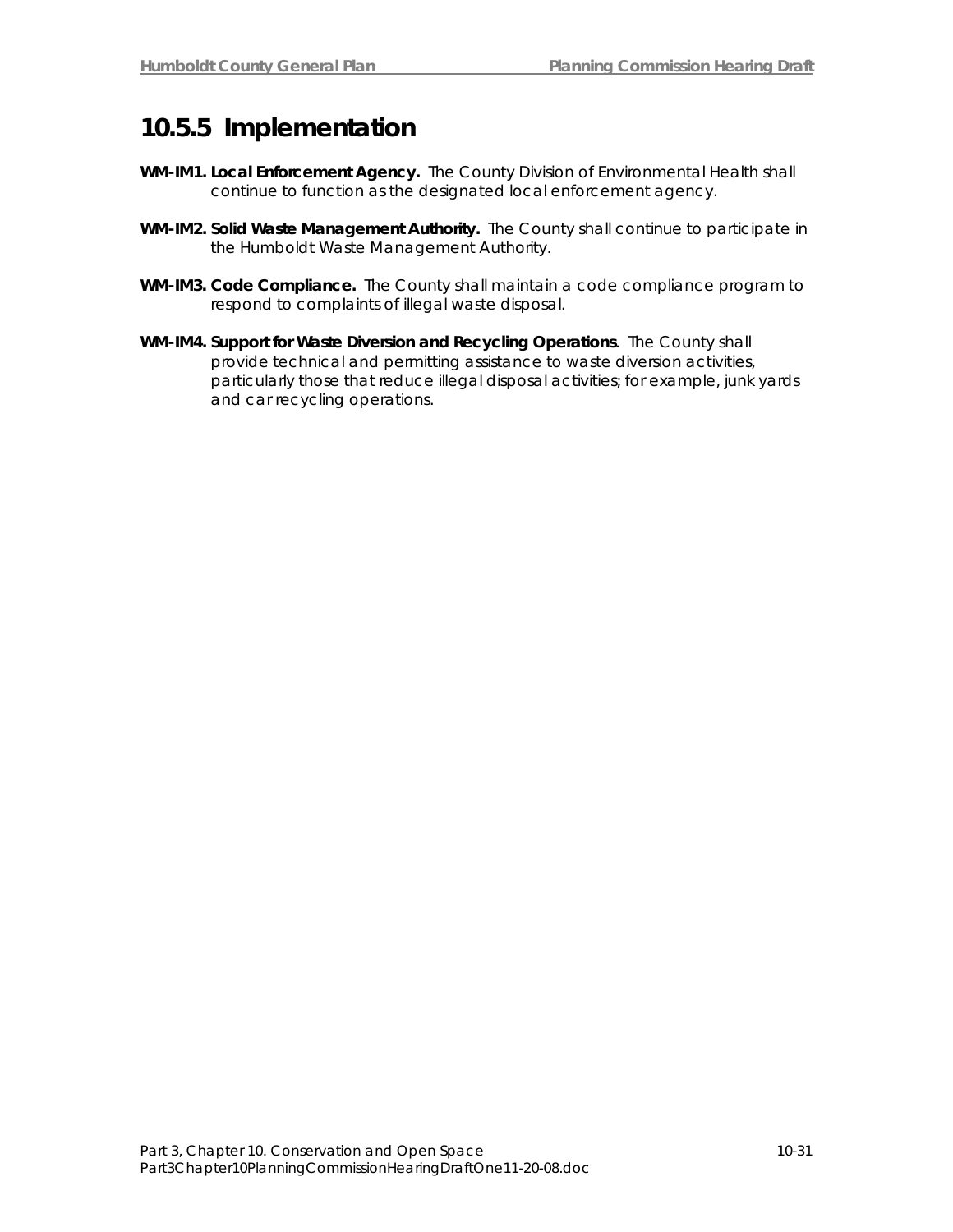# **Section 10.6 Cultural Resources**

# **10.6.1 Purpose**

This is the Cultural Resources subsection of the Conservation and Open Space Element. It includes policies to protect cultural heritage, including historic, prehistoric, and architectural resources.

# **10.6.2 Background**

Cultural resources are elements of cultural heritage. From a land use perspective, important cultural resources include archaeological sites, historic architecture, industrial relics, artifacts, cultural landscapes, spiritual places, and historic districts. These elements provide traces of Humboldt County's rich history and add to the unique character and identity of the county.

The importance of history to local residents can be seen in the activities of the 3,700 member Humboldt County Historical Society, the architectural preservation efforts of numerous local homeowners, and the many celebrations and expressions of Native American cultural heritage. The educational, social, and economic benefits of historic preservation to the county are tremendous; protecting outstanding cultural resources and the legacy they represent is a priority of this Plan.

### **Resource Inventories**

Over one thousand sites of cultural significance have been surveyed and officially designated as cultural resources in Humboldt County. The participation of state and federal historic registration programs include 13 sites as California Historical Landmarks, 16 sites included on the National Register of Historic Places, 58 sites as California Historical Resources, and nearly 700 sites as historical and prehistoric archeological sites. Many of these sites, as well as numerous unlisted sites, are of cultural and religious significance for Native American populations. Any scientific archeological interest in such sites must be respectful of the cultural and religious significance they may hold.

### **Site Preservation**

Protection of cultural resources has become recognized as a vital part of planning and environmental assessment. The passage of the National Environmental Policy Act of 1969 (NEPA), the California Environmental Quality Act (CEQA), the California Public Resources Code (commencing with Section 5097.5), and the establishment of the Scenic Highways Element in 1971 (California Government Code Section 65302(h)) all speak to the importance of protecting and preserving these essential resources.

Both NEPA and CEQA provide environmental policy guidance to preserve important aspects of our cultural legacy. Section 101(b)(4) of NEPA stresses the preservation of important historic, cultural, and natural aspects of our national heritage. Similarly,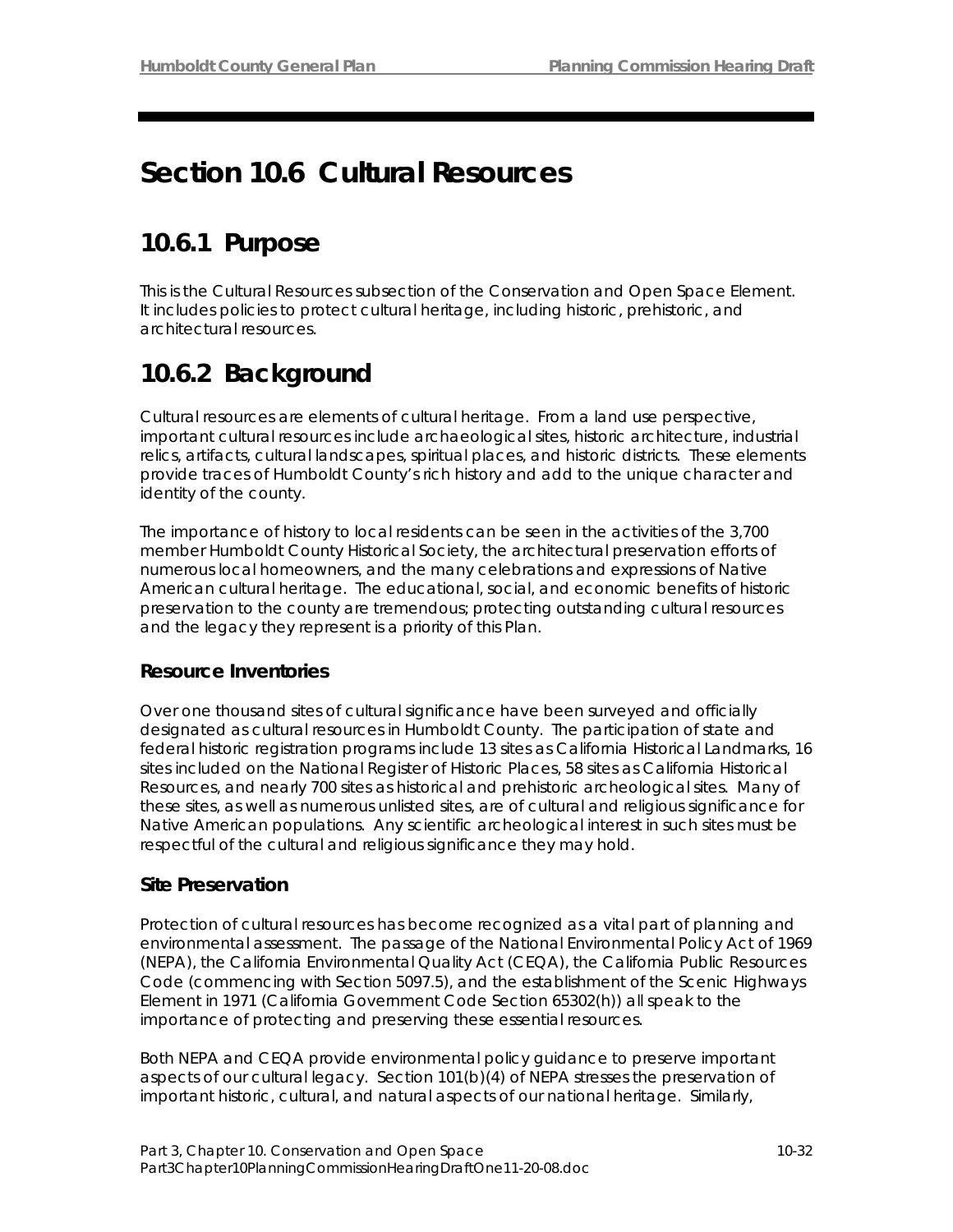Section 21001(b) of CEQA states that it is a California policy to "take all action necessary to provide the people of this state with... enjoyment of aesthetic, natural, scenic, and historic environmental qualities."

The protection of the cultural environment in general and heritage resources in particular is also given priority in the California Public Resources Code. Sections 5097.9 et seq. provide protection from damage to Native American historic, cultural, or sacred sites and features, artifacts, and objects. Moreover, California Government Code Sections 65351 et seq. provide for public involvement and required consultation with Native American tribes during the preparation of a general plan for purpose of preserving or mitigating impacts to California Native American cultural places.

The County's Board of Supervisors established a policy in 1971 to evaluate archeological sites not only for their scientific value, but also for their importance to the Native American community (Resolution No. 71-14.1). The County currently maintains an agreement with the North Coastal Information Center (a Yurok tribal facility in Klamath, California) to review development proposals to assess any potential impact to culturally sensitive areas. The County also refers development proposals to local tribes within their defined area of interest for review and recommendation.

In addition to the need to preserve important archeological finds, there is a need to protect paleontological resources from loss or destruction. Whereas archeological resources provide a link with the people of the past, paleontological resources tell us about prehistoric life from past geologic time periods. Protection of these resources is required by law and can lead to valuable scientific information.

In addition to numerous sites of archeological or paleontological significance in the county, there are many other sites of historic worth. For example, sites may be significant for their architectural, engineering, scientific, economic, agricultural, educational, social, political, military, or cultural value. Judgment of significance and the need for protection is straightforward if a site is eligible for, or listed in, state or federal historic registration programs. Determining significance and the need for protection of uncataloged sites must be assessed on a case-by-case basis to avoid adverse change in the significance of a historical resource. Determination can require cultural resource studies prepared by historians with professional qualifications to inform the judgment of decision makers.

# **10.6.3 Goals and Policies**

### **Goal**

**CU-G1. Protection and Enhancement of Cultural Resources.** Protected cultural resources providing significant historic, scientific, educational, social, and economic contributions to present and future generations.

### **Policies**

- **CU-P1. Identification and Protection.** Cultural resources shall be identified during ministerial and discretionary permit review, assessed as to significance, and if found to be significant, protected from deterioration, loss, or destruction.
- **CU-P2. Consultation.** Tribal organizations, historical organizations, and applicable agencies shall be consulted during discretionary project review, zone

Part 3, Chapter 10. Conservation and Open Space 10-33 Part3Chapter10PlanningCommissionHearingDraftOne11-20-08.doc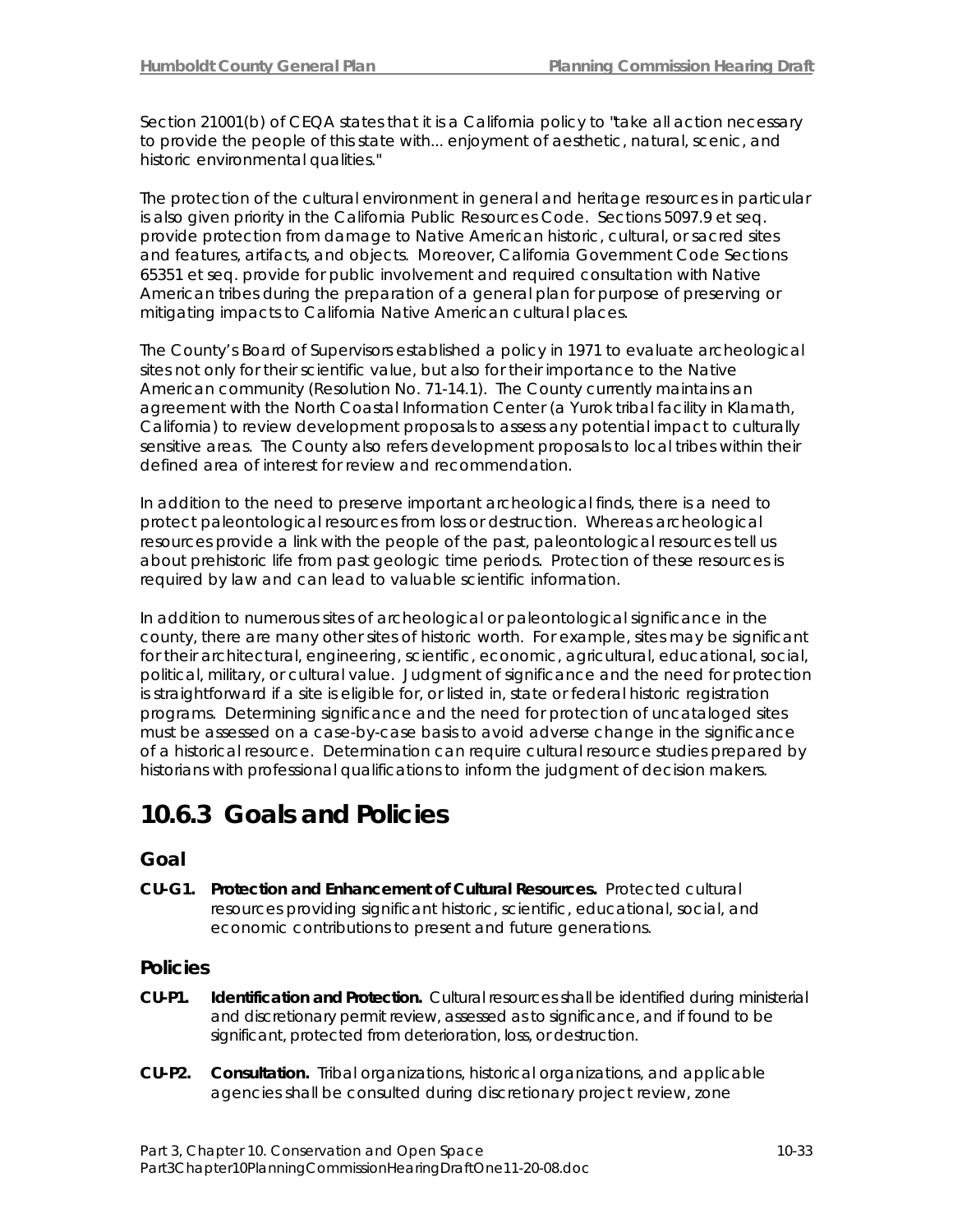reclassifications, and Plan amendments for the identification and protection of cultural resources. Consultation on ministerial permits shall be initiated if it has been determined the project may create a substantial adverse change in the significance of a historical resource.

- **CU-P3. Avoid Loss or Degradation.** Projects located in areas found to have cultural resources shall be conditioned and designed to avoid loss or substantial degradation of these resources.
- **CU-P4. Findings.** Cultural resources shall not be knowingly destroyed or lost through a ministerial or discretionary action unless:
	- A. The site or resource has been found to be of insignificant value by representatives of the cultural resources community and relevant experts; or
	- B. There is an overriding public benefit from the project, and compensating mitigation to offset the loss is made part of the project.
- **CU-P5. Mitigation.** Mitigation measures shall be required where new development would adversely impact cultural resources.

### **10.6.4 Standards**

- **CU-S1. Cultural Resources.** Cultural resources include, but are not limited to, any object, building, structure, site, area, or place that is culturally, historically, or archeologically significant, or is significant in the architectural, engineering, scientific, economic, agricultural, educational, social, political, military, or cultural annals of Humboldt County. Sites, resources, or structures placed in federal, state, or local historic registration programs shall also be recognized as historical resources. Cultural resources also include cultural places, as defined by California Public Resources Code Sections 5097.9 and 5097.993, including any Native American sanctified cemetery, place of worship, religious or ceremonial site, or sacred shrine or any Native American historic, cultural, or sacred site that is listed or may be eligible for listing in the California Register of Historic Resources, including any historic or prehistoric ruins, any burial ground, and any archeological or historic site.
- **CU-S2. Confidentiality.** The exact location of archeological, paleontological, and grave sites shall not be publicly identified in order to prevent the possibility of theft or vandalism.
- **CU-S3. Tribal Organizations, Historical Organizations, and Applicable Agencies.** Tribal organizations, historical organizations, and applicable agencies, include, but are not be limited to, tribal governments, the Humboldt County Historical Society, North Coastal Information Center, California Archeological Site Survey at Sonoma State University, Humboldt County Public Works and the Planning Division, the California State Office of Historic Preservation, and other Native American groups and affected citizens.
- **CU-S4. Conditioning, Designing, or Mitigating Projects to Avoid Loss.** Conditioning, designing, or mitigating projects to avoid loss of cultural resources in general,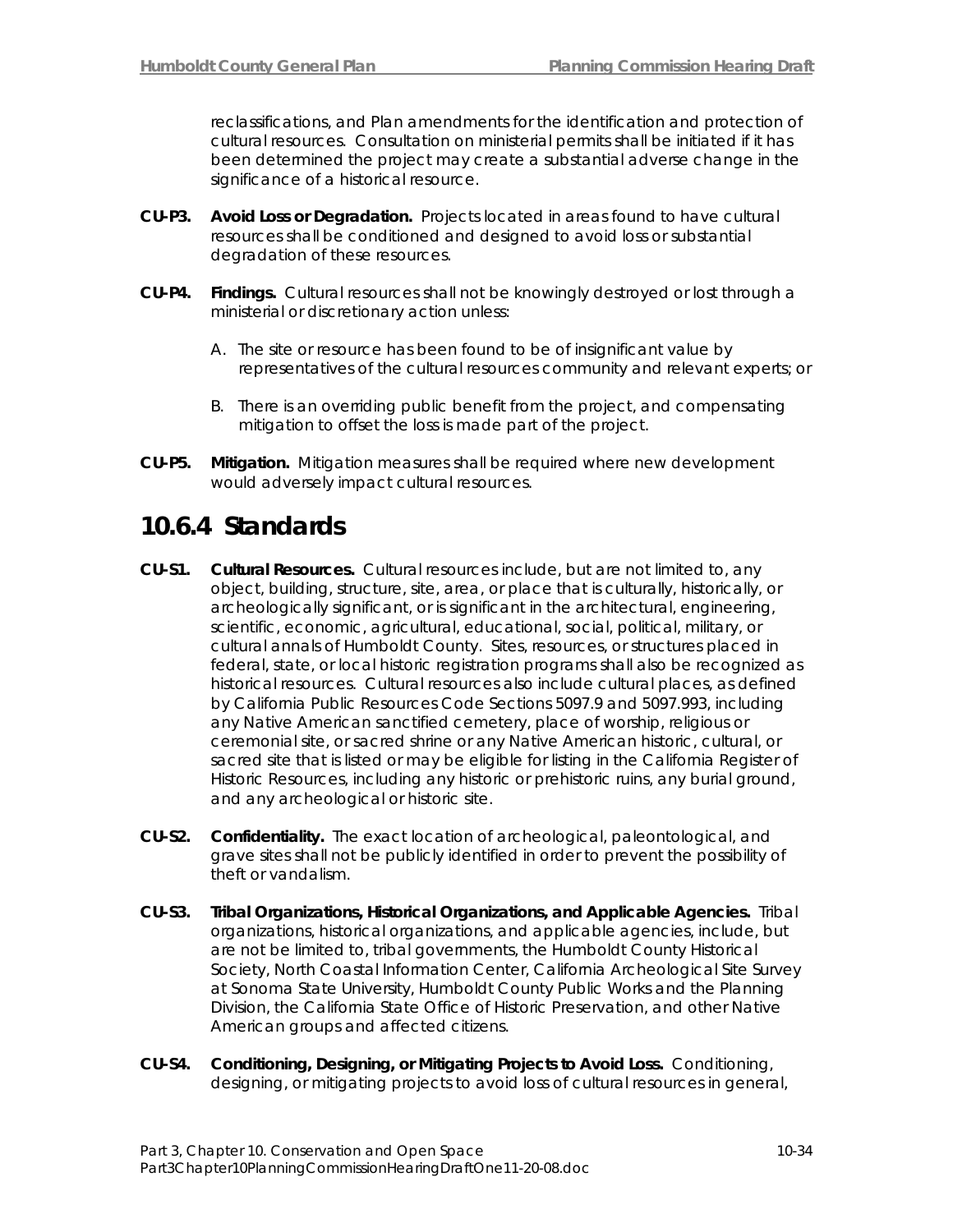but archeological or paleontological resources in particular, shall include, where applicable:

- A. Change building and construction sites and/or road locations to avoid sensitive areas; or
- B. Provide protective cover for sites that cannot be avoided; or
- C. Provide for removal or transfer of culturally significant material by a cultural heritage specialist, professional archeologist, or geologist where appropriate and with the approval of all parties concerned.
- **CU-S5. Assessment of Impacts.** A cultural resources study prepared by a professional who meets the U.S. Secretary of the Interior's professional qualification guidelines (36 Code of Federal Regulations Part 61 as amended) may be required during environmental assessment to determine the presence, extent, and condition of cultural resources and the likely impact upon such resources.

### **10.6.5 Implementation Measures**

- **CU-IM1. Review Existing Protections.** Review existing ordinances and guidelines and make necessary amendments to assure the protection of cultural resources.
- **CU-IM2. Implementation Guidelines.** Adopt implementation guidelines for cultural heritage, archeological, or paleontological resources and for historic resources.
- **CU-IM3. Historical Registration.** Encourage and actively support federal, state, and local historical registration programs.
- **CU-IM4. Historic Building Code.** Promote the use of the Historic Building Code of the State of California for historical sites.
- **CU-IM5. Historic Building Identification.** Establish and maintain a system for identifying historic properties.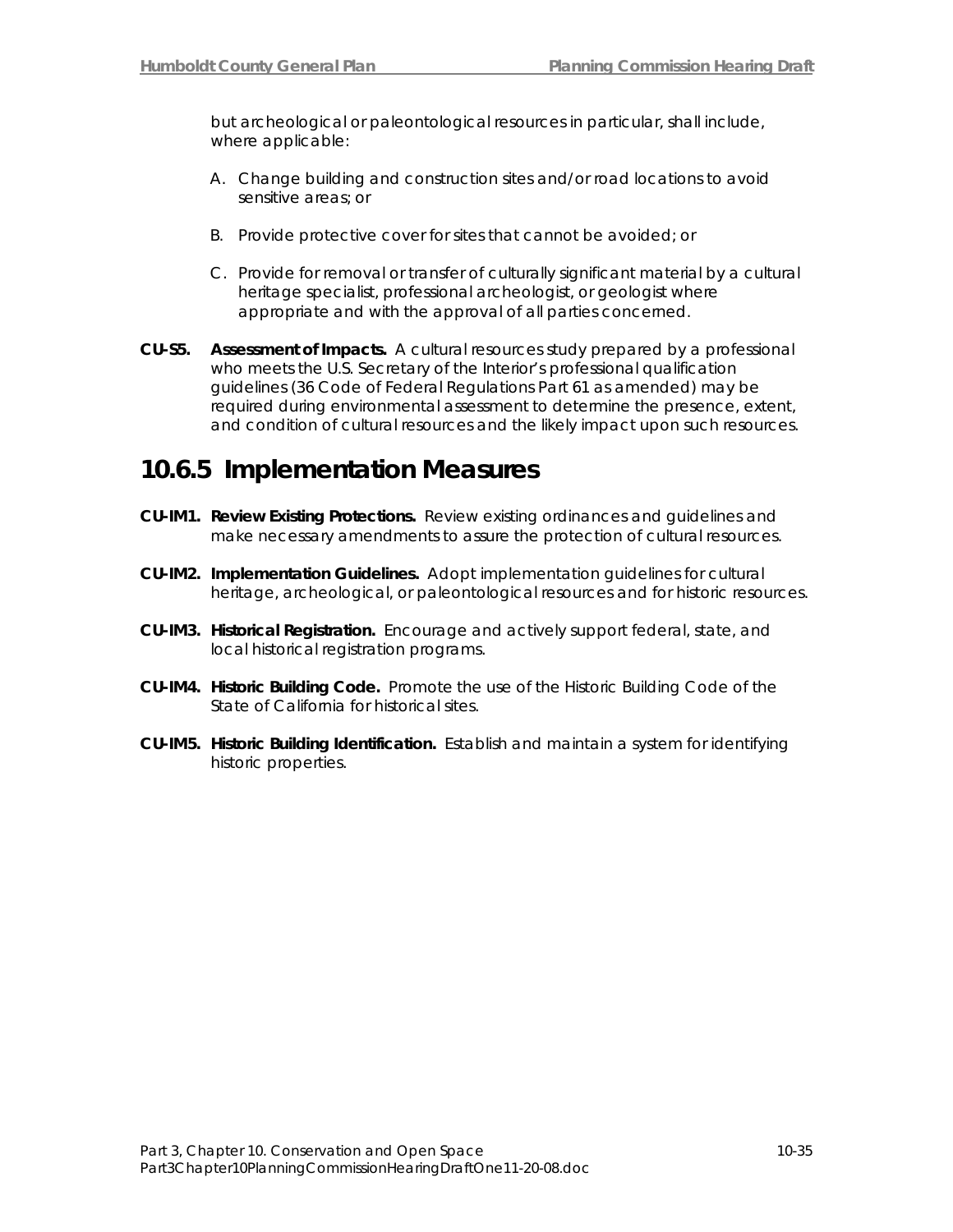# **Section 10.7 Scenic Resources**

# **10.7.1 Purpose**

This is the Scenic Resources Section of the Conservation and Open Space Element. It includes policies to protect outstanding scenic resources that may be adversely affected by land use and development. Signs and billboards are addressed in this chapter as well as in the Land Use Element. Protection programs and the identification of high-value visual resources are also addressed in this section.

# **10.7.2 Background**

Scenic beauty is perhaps the most notable characteristic of Humboldt County for visitors and one of the most appreciated attributes among residents. Forested hillsides, working agricultural land, river corridors, and the coast provide a range of stunning scenic areas. Certain of these are exemplary and warrant protections to maintain the county's characteristic scenic beauty and unique sense of place.

### **Forests**

Forestland is a prominent component of the visual landscape of Humboldt County, covering more than 80% of the total land area. Redwood National Park, Six Rivers National Forest, Redwoods State Park, and King Range National Conservation Area are all significant, protected forests. However, these and other public forested lands total only 26% of the 1.9 million acres of forested land in the county. Forestland in private ownership constitutes the remainder. The scenic value of these natural resources is important to residents, and there is strong public support for protecting working forests and other productive resource lands from conversion to other uses.

Policies in this Plan for protecting scenic qualities of forestlands are limited to supporting the continued timber production uses of these lands, and discouraging their conversion to residential, commercial, or industrial use. State laws governing timber harvest regulations significantly narrow the scope of scenic protection measures the County may apply to forest lands. The Forest Resources Section of this Plan provides more comprehensive discussion of this and other forestry-related issues.

### **Open Space and Agricultural Lands**

Agricultural land vistas are to many a quintessential characteristic of Humboldt County; agriculture and grazing land uses comprise 15% of unincorporated lands. Scenic protection of agricultural lands is, for the most part, accomplished by policies in the Land Use Element, by encouraging continued agricultural production and discouraging conversion to residential, commercial, or industrial uses. The State Coastal Act and Williamson Act also protect agricultural lands. This Plan provides recognition of "heritage landscapes," which are lands with combined historical, cultural, and scenic values, such as the Arcata and Ferndale Bottoms areas.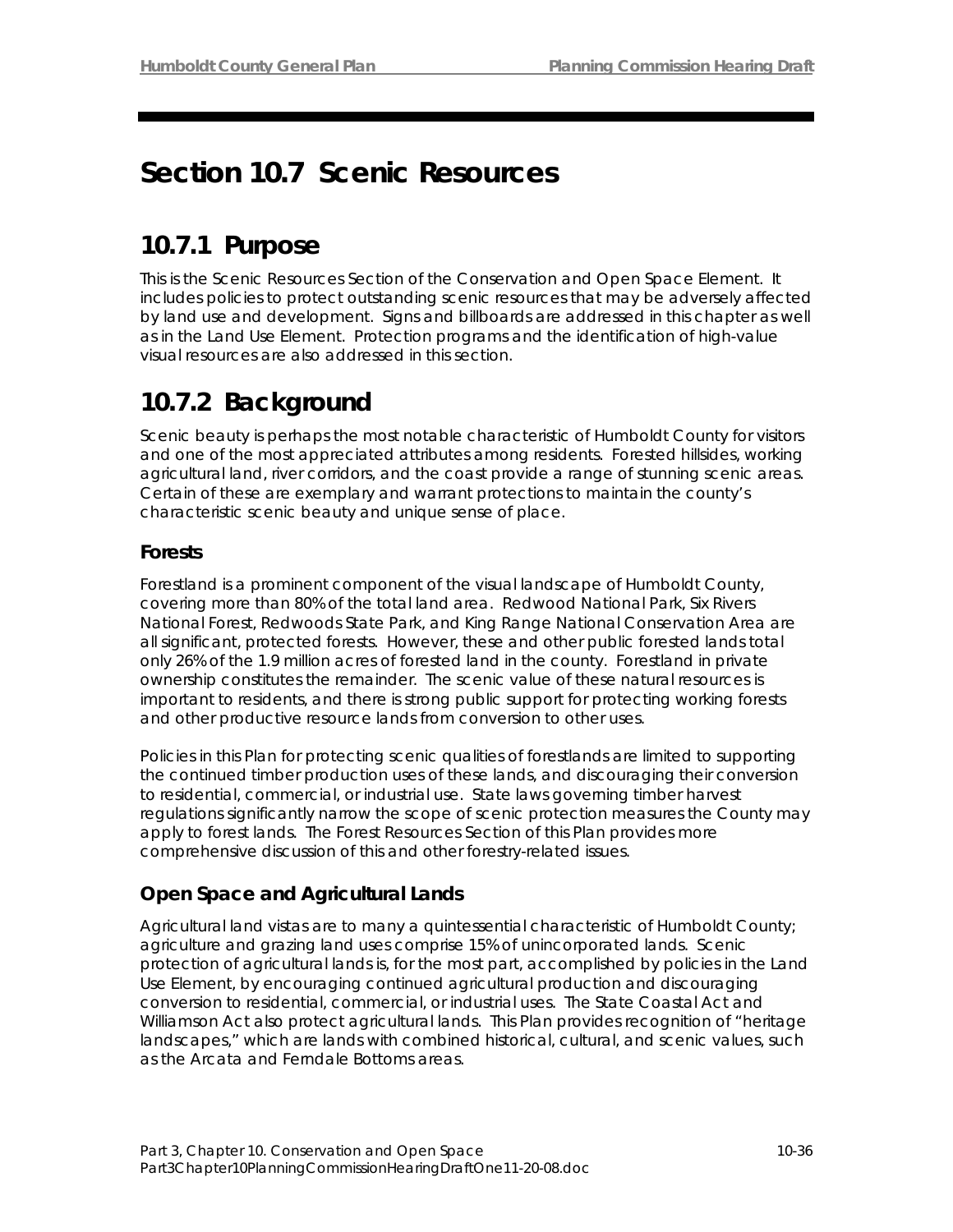### **Scenic Roads**

The following Scenic Highway Element goals outlined in the County's 1984 Framework Plan remain relevant for local scenic roadways:

- o To establish a system of scenic routes.
- o To conserve scenic views observable from the routes.
- o To provide multiple recreational uses on publicly owned lands adjacent to the routes.
- o To recognize the dual scenic and economic value of lands planned for the growing and harvesting of timber, and agricultural products.

Several highways in the county have unique scenic qualities owing to their natural setting. A scenic highway is defined as a highway that, in addition to its transportation function, provides opportunities for the enjoyment of natural and scenic resources. Scenic highways direct views to areas of exceptional beauty, natural resources or landmarks, or historic and cultural interest.

Although no highways in the county are "officially designated" as California State Scenic Highways, several state highways could be eligible for official designation:

- o Route 36 from Route 101 near Fortuna to the Trinity County line
- o Route 96 from Route 299 at Willow Creek north to Siskiyou County
- o Route 101 for its entire length in Humboldt County
- o Route 254 in the Avenue of the Giants Community Plan Area
- o Route 299 from Arcata to Willow Creek

### **Wild and Scenic Rivers**

Portions of several rivers in the county are designated as part of the National and/or California Wild and Scenic River Systems. Sections of the Eel, Klamath, Trinity, and Van Duzen rivers are designated "wild," "scenic," or "recreational." Policies relating to protection of water resources are found in the Water Resources Element.

### **Other Scenic Areas**

#### *Coastal Scenic and Coastal View Areas*

Humboldt County's varied and extensive coastline allows for a wide range of scenic vistas from roads and highways, and from beaches, state parks, and coastal access points. Considerable work has been done to assess scenic resources in developing the County's Local Coastal Program (LCP). This program relies on a technical study and a detailed inventory of visual resources along the coastline. The scenic qualities of these areas are protected by land use designations that encourage open space, permit review under the LCP, and design review requirements that minimize visual impacts of new development.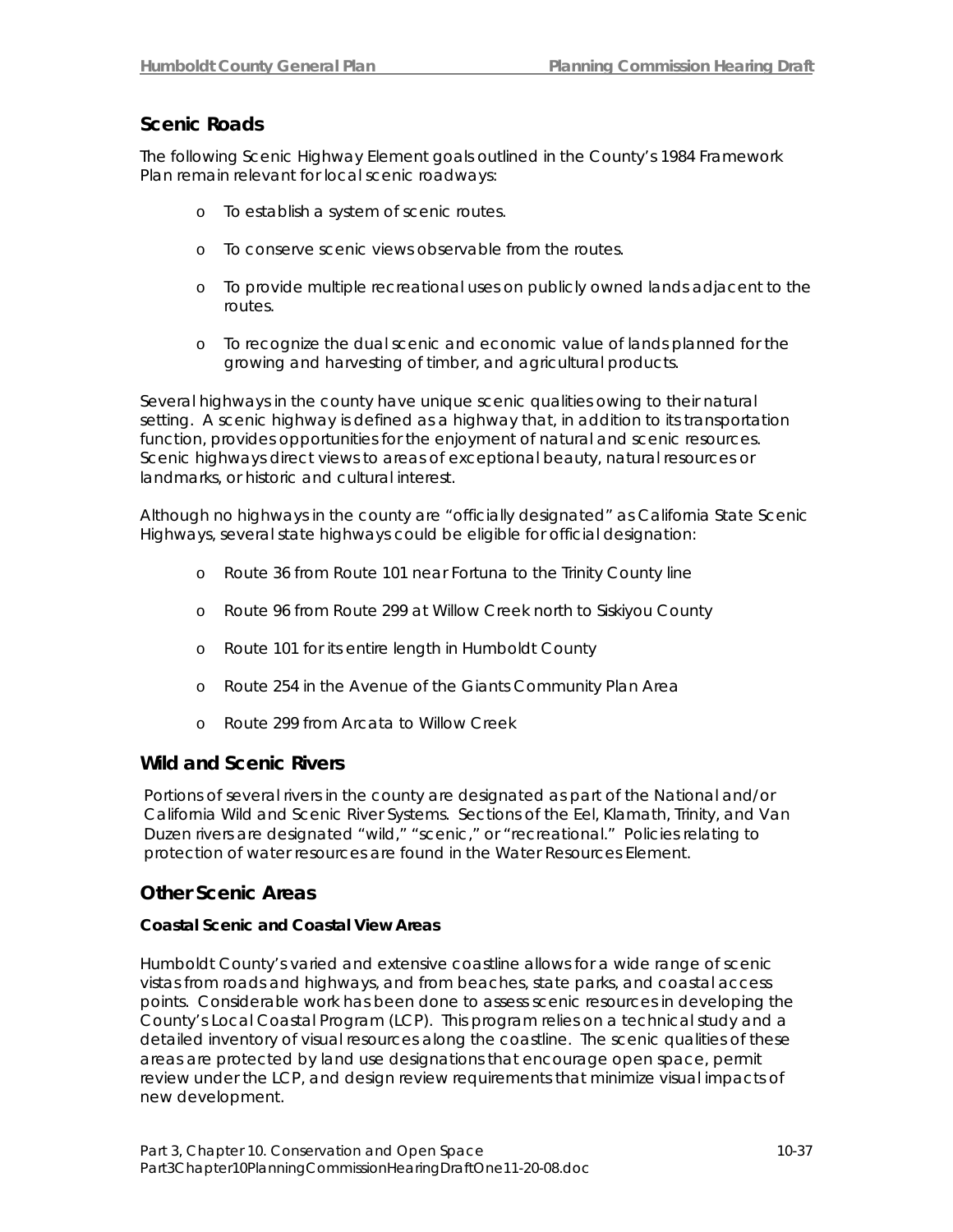#### *Inland Scenic Areas*

Many scenic natural features outside of the coastal zone are protected by virtue of being within public lands, provisions of various county timber production, agricultural land use designations, and California Environmental Quality Act (CEQA) review. There are also areas in Shelter Cove and along the Avenue of the Giants that have design review requirements intended to protect natural features.

The policies and standards presented in this Plan (both in this section and elsewhere) will continue many scenic resource protections already in place, including timber production and agricultural land use designations, design review, and CEQA review.

#### *Community Separators*

Maintaining a visible separation between communities enhances a sense of community identity. Open space areas can serve as community separators, helping to avoid the look of continuous corridor-style urbanization. These areas are frequently subject to pressure for development because they are close to developed areas and major roads. A set of goals, policies, and programs to retain community separators is presented in this section.

### **Off Premise Billboards**

Billboards along scenic roadways and other scenic areas impact the scenic quality by blocking views and introducing a source of outdoor lighting. Policies and standards in the Land Use Element minimize these impacts by limiting placement of new billboards to commercial and industrial areas. This section includes a standard which establishes a 15 year limit to the lifespan of new billboards.

There are numerous existing billboards in areas not zoned for commercial or industrial use. These billboards are considered "non-conforming." State law prohibits local jurisdictions from requiring removal of existing non-conforming billboards without compensation. New policies support efforts of the North Coast Railroad Authority to remove billboards from the railroad right-of-way, and to prioritize enforcement of Humboldt County's existing regulations requiring removal of illegal billboards.

### **10.7.3 Goals and Policies**

### **Goals**

- **SR-G1. Scenic Resource Protection.** Protected high-value forest, agriculture, river, and coastal scenic areas that contribute to the enjoyment of Humboldt County's beauty and abundant natural resources.
- **SR-G2. Community Separators.** Visible and aesthetic open space areas between urban development areas that separate and preserve unique identities of the county's cities and communities.

#### **Policies**

**SR-P1. Development in Identified Scenic Viewsheds.** In identified scenic areas, new development shall be consistent with and subordinate to natural contours

Part 3, Chapter 10. Conservation and Open Space 10-38 Part3Chapter10PlanningCommissionHearingDraftOne11-20-08.doc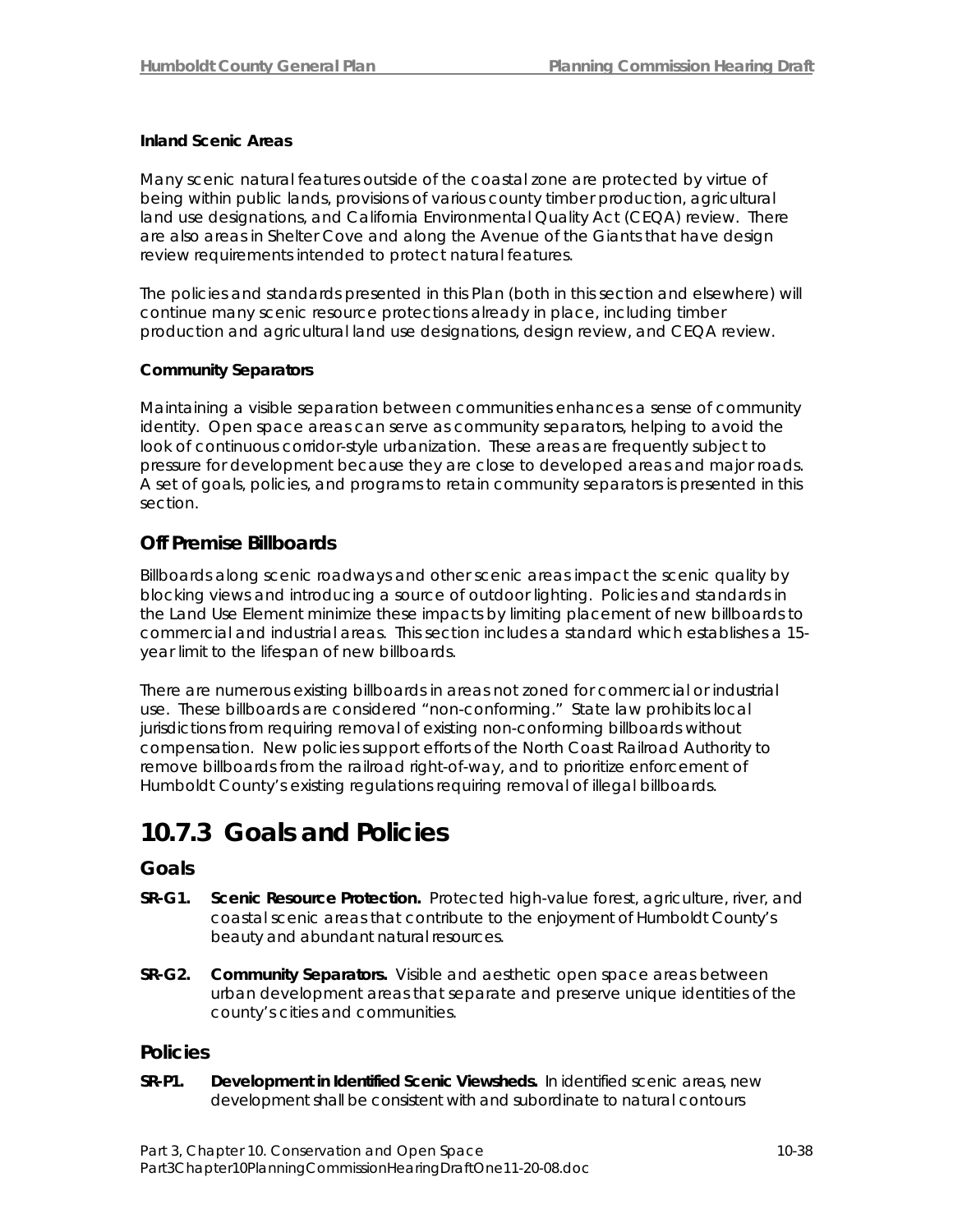including slopes, visible hilltops and treelines, and bluffs and rock outcroppings. Visible disturbance shall be minimized to the extent feasible.

- **SR-P2. Heritage Landscapes.** Protect the scenic quality of mapped heritage landscape areas with appropriate land use designations and design review standards to ensure that new development preserves or enhances the heritage landscape values of the site.
- **SR-P3. Scenic Roadway Protection.** Protect the scenic quality of designated scenic roadways for the enjoyment of natural and scenic resources, landmarks, or points of historic and cultural interest.
- **SR-P4. Community Separators.** Protect the scenic quality of "community separators" from degradation by maintaining adequate open space between communities and cities.
- **SP-P5. Development within Community Separators.** Retain a rural character and promote low intensities of development in community separators. Avoid annexation or inclusion in spheres of influence for sewer and water services. Provide opportunities for consideration of additional development in community separators in exchange for permanent open space preservation.
- **SR-P6. Limit the Term of Off-Premise Billboards.** Limit the term of new off-premise billboards with use agreements to provide for removal.
- **SR-P7. Reduce Scenic Impacts of Billboards in Sensitive Habitat Areas.** Limit the location of billboards in industrial zones with mapped sensitive habitat areas.
- **SR-P8. Removal or Relocation of Billboards in the Northwestern Pacific Railroad Rightof-Way.** Support efforts of the North Coast Railroad Authority to remove or relocate billboards from their right-of-way between Fields Landing and Arcata.
- **SR-P9. Removal of Illegal Billboards.** Petition Caltrans' Outdoor Advertising Office to remove illegal billboards along highways.
- **SR-P10. Wayfarers Signage.** Establish a local scenic byways network designed to direct travelers to areas of scenic, cultural, and historic interest.

### **10.7.4 Standards**

- **SR-S1. Natural Landform Protection.** Natural contours, including slopes, visible hilltops and treelines, and bluffs and rock outcroppings, shall not suffer beyond the minimum feasible disturbance compatible with development of any permitted use, and the following standards shall, at a minimum, secure these objectives:
	- A. Under any permitted alteration of natural landforms during construction, mineral extraction, or other approved development, the topography shall be restored to as close to natural contours as possible, and the area planted with attractive vegetation common to the area.
	- B. In permitted development, land form alteration for access roads and public utilities shall be minimized by running hillside roads and utility corridors along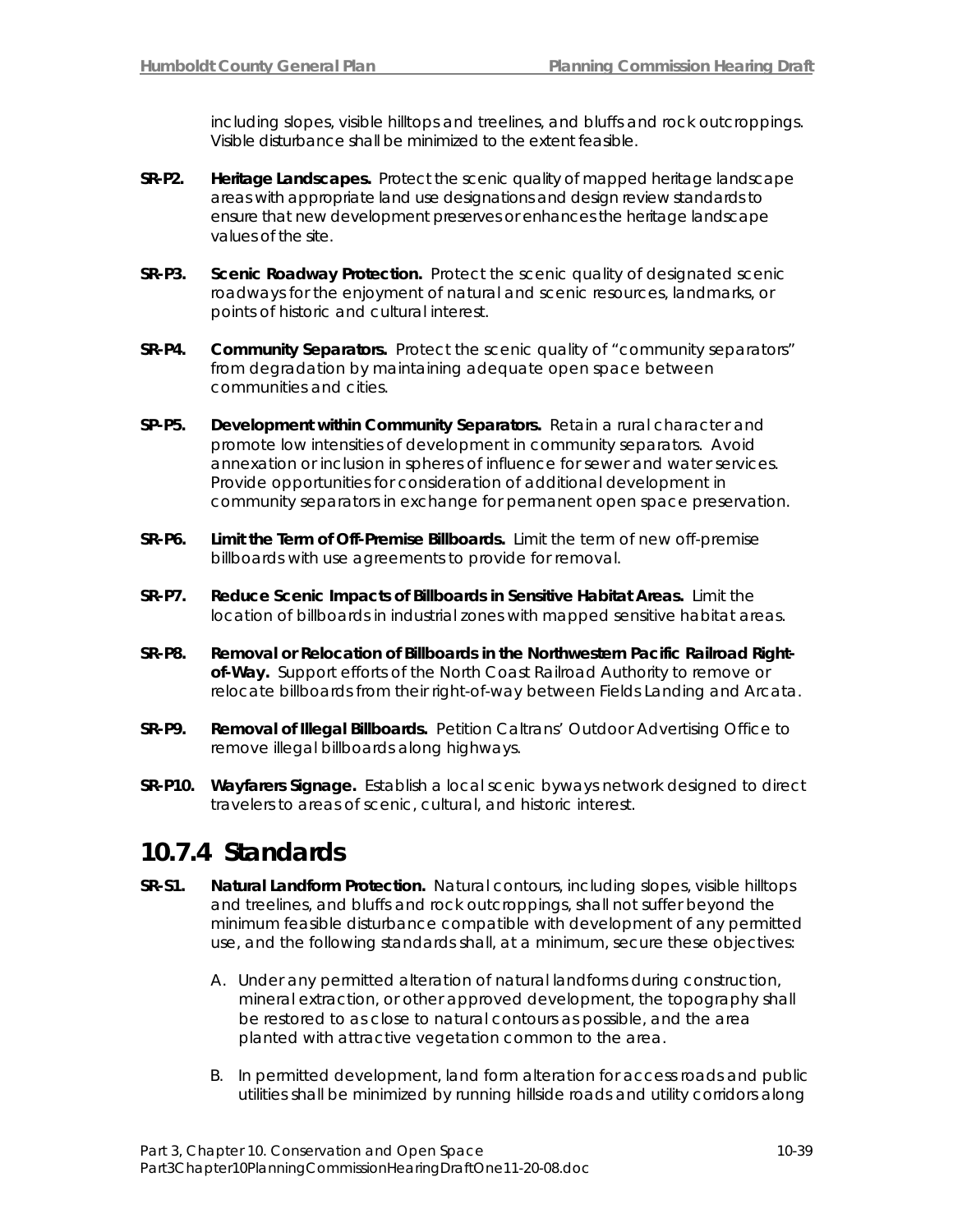natural contours where feasible, and the optional waiving of minimum street width requirements, where proposed development densities or use of oneway circulation patterns make this consistent with public safety, in order that necessary hillside roads may be as narrow as possible.

- **SR-S2. Scenic and Visual Quality Protection.** Consider and protect the scenic and visual qualities of scenic areas as a resource of public importance. Permitted development shall be sited and designed to protect views to and along scenic areas, to minimize the alteration of natural land forms, to be visually compatible with the character of surrounding areas, and, where feasible, to restore and enhance visual quality in visually degraded areas.
- **SR-S3. Scenic Roadway Plan Standards.** The Plan for scenic roadway protection includes the following standards:
	- A. **Visual Buffer Width***.* The width of the visual buffer along the road shall not exceed 200 feet from the edge of the traveled roadway.
	- B. **Permitted Uses.** Permitted uses shall be allowed except that within the visual buffer area measures may be required to protect scenic qualities of the site.
	- C. **Site Development.** Buildings and landscaping within the visual buffer shall be designed and located on the site to create a harmonious visual relationship with surrounding development and the natural terrain and vegetation.
		- 1) Existing topography, vegetation, and scenic features of the site shall be retained to the maximum extent possible and incorporated into the proposed development.
		- 2) Structures and signs shall be limited in height, bulk, and siting to be visually compatible with, and subordinate to, the character of surrounding areas.
	- D. **Consideration of Views***.* Structures, signs, and plant materials within the visual buffer shall be constructed, installed, and planted to complement, enhance, and retain scenic views. Vegetative screening shall be used where needed to prevent significant intrusion or degradation of public views.
	- E. **Location and Screening of Unsightly Features.** Potentially unsightly features within the visual buffer area, such as parking lots etc., shall be located in areas not visible from the scenic highway. Where it is not possible to locate such features out of view, features shall be screened from view by planting and/or fences, walls, or berms. Screening shall utilize primarily natural materials rather than solid fencing, preferably vegetation, in conjunction with low-earth berms.
	- F. **Site Grading***.* Grading or earth-moving operations within the visual buffer area shall be planned and executed in such a manner that final contours appear to be consistent with the existing terrain both on, and adjacent to, the site.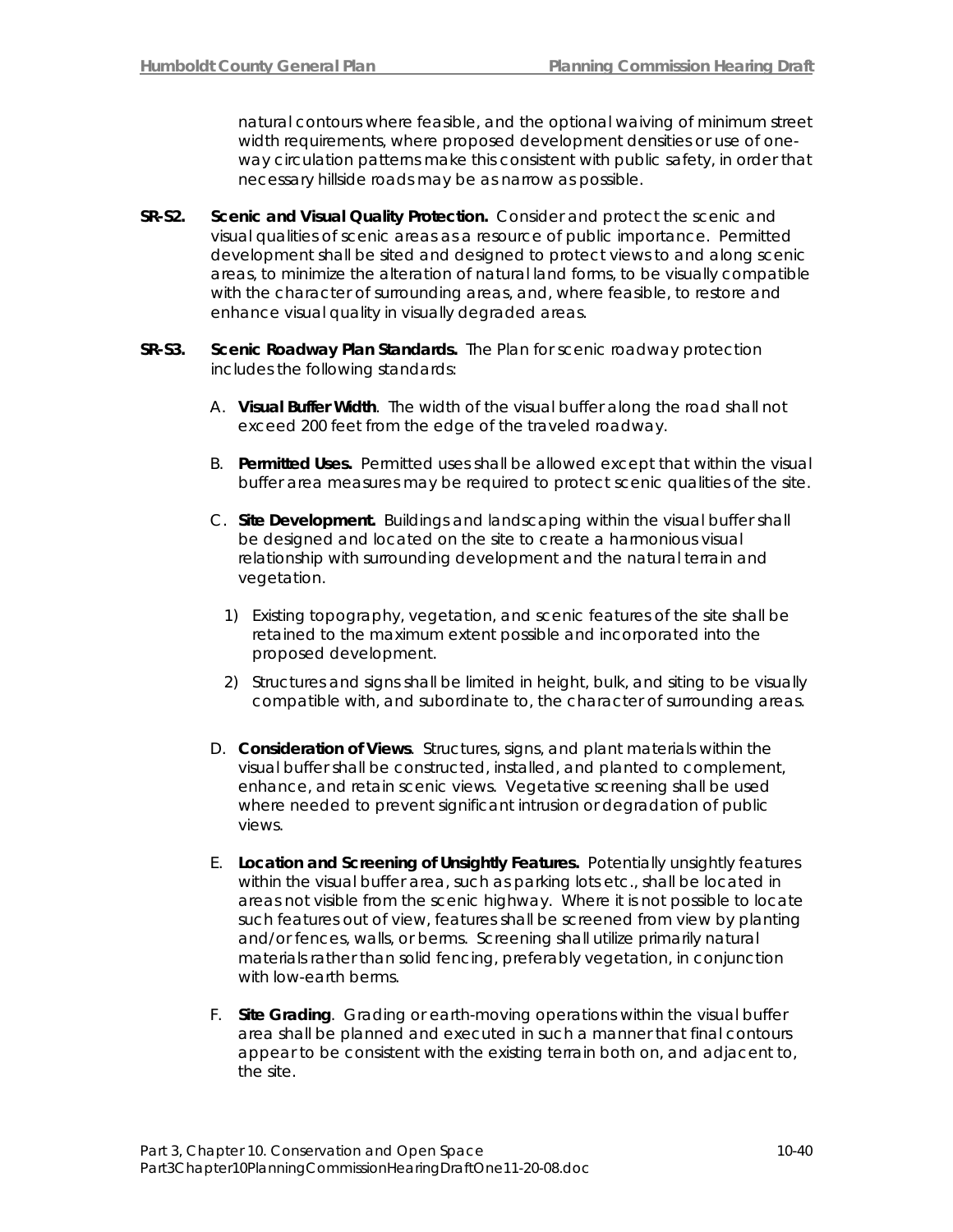- 1) Vegetative cover shall be provided within a reasonable time after grading is completed to prevent visible scars remaining on the land from such operations.
- 2) Contours altered by grading shall be restored by means of land sculpturing and a cover of topsoil in such a manner as to minimize runoff and erosion and prevent ponding of water.
- 3) Finished contours shall be planted with native vegetation, so as to require minimum care and to be visually compatible with the existing ground cover.
- G. **Access Roads***.* The location and design of access roads within the visual buffer area shall not detract from the scenic quality of the road.
- H. **Utilities***.*New, relocated, or existing utility distribution lines within the visual buffer area shall be placed underground whenever feasible. When it is not feasible to place lines underground, they shall be located so as to be inconspicuous from the scenic route wherever feasible. Combined or adjacent rights-of-way and common poles shall be used wherever feasible.
- I. **Railroads** *and Public Facilities.* Visual buffers shall exclude railroad rights-ofway and public facilities.
- **SR-S4. Development within Community Separators.** Unless there are existing design standards adopted for community separators, new structures within these areas shall:
	- A. Site and design structures to take maximum advantage of existing topography and vegetation in order to substantially screen structures from view along scenic corridors.
	- B. Minimize cuts and fills on hills and ridges.
	- C. Minimize the removal of trees and other mature vegetation.
	- D. Install landscaping consisting of native vegetation in natural groupings that fits with the character of the area in order to screen structures from view where existing topography and vegetation would not screen structures from view from scenic corridors.
	- E. Design structures to use building materials and color schemes that blend with the natural landscape.
	- F. Cluster structures on each parcel within existing built areas and near existing natural features, to the extent feasible.
- **SR-S5. Subdivisions in Community Separators.** Subdivisions in community separators shall:
	- A. Ensure developments are subordinate to the viewscape, from the point of view of public roadways.